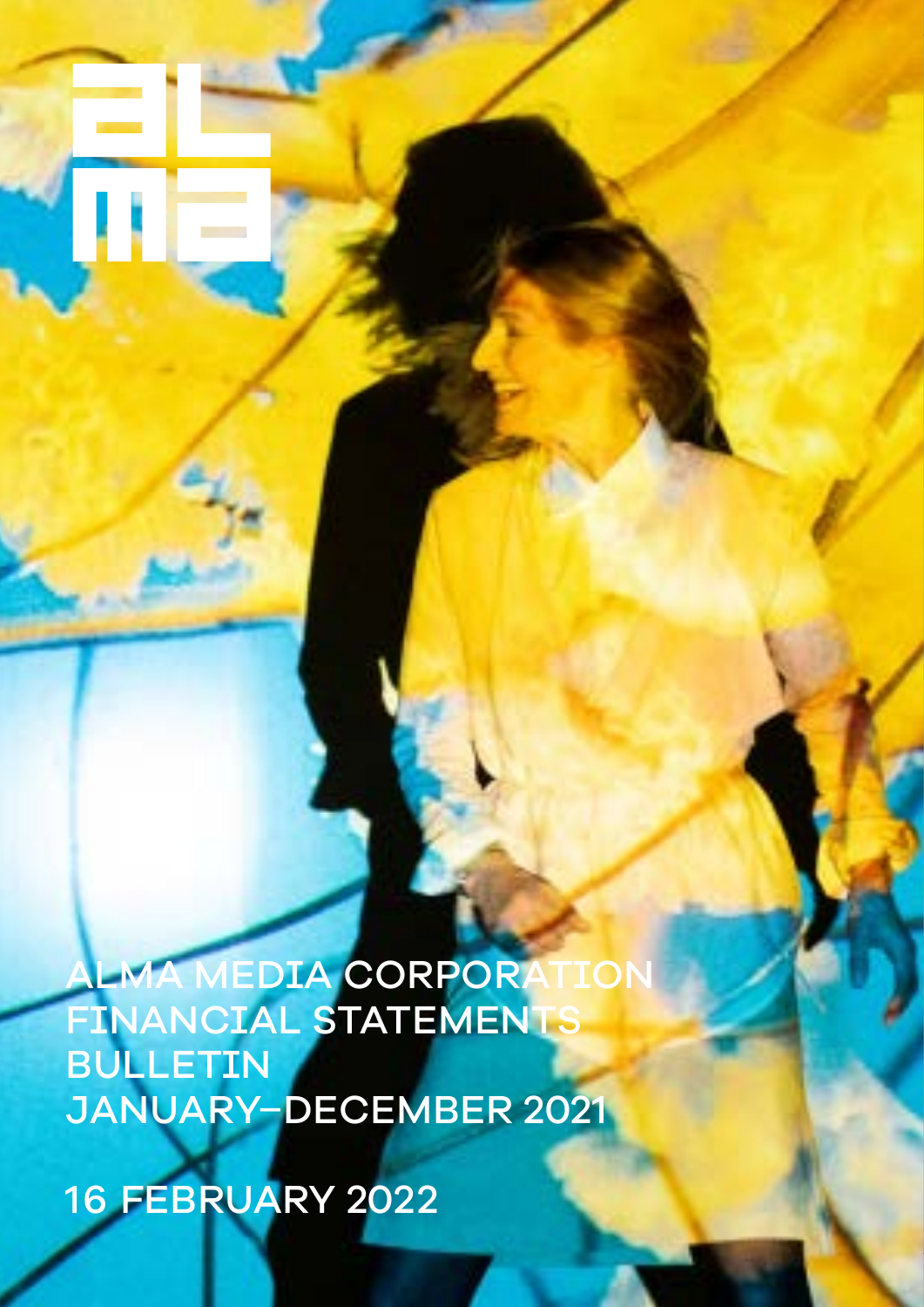# **Alma Media's Financial Statements Bulletin January–December 2021: The recruitment business and acquisitions substantially increased revenue and operating profit**

Alma Media's new segment structure entered into effect on 1 March 2021. Alma Media also changed its revenue reporting by distributing revenue between marketplaces, media and service revenue. As part of the transition to a new segment structure, the Alma Mediapartners services that were previously reported as part of the Alma Markets business segment are now reported under the Alma Consumer business segment. At the same with the change, the name Alma Markets was changed to Alma Career.

On 9 April 2021, Alma Media published comparison data under the new segment structure, and the revised distribution of revenue for each quarter and for the full financial year January–December 2020. This Financial Statements Bulletin reflects the new segment structure

Alma Media also publishes more detailed sement-specific revenue and profitability figures in accordance with the nature of each segment's business.

Alma Media completed the Nettix acquisition on 1 April 2021. Nettix businesses are reported as part of the Alma Consumer business segment starting from the second quarter of 2021.

# **Financial performance October–December 2021:**

- Revenue MEUR 78.0 (61.9), up 25.9%.
- The share of revenue represented by digital business was 76.9% (69.3%).
- Adjusted operating profit MEUR 15.5 (11.1), up 39.5%.
- Operating profit MEUR 15.5 (10.8), up 44.4%.
- Earnings per share from continuing operations EUR 0.14  $(0.08)$
- Alma Career: Strong demand for recruitment services continued, significantly increasing revenue and profitability.
- Alma Talent: Media revenue was on a par with the previous year. Service revenue grew organically and due to acquisitions. Operating profit decreased, as expected, due to investments in product development and marketing.
- Alma Consumer: Digital media and marketplaces continued to grow. Revenue and operating profit were also increased by acquisitions.
- The balance sheet position improved compared to the previous quarter: the equity ratio was 34.7% and gearing was 109.2%.

# **Financial performance January–December 2021:**

- Revenue MEUR 275.4 (230.2), up 19.6%.
- The share of revenue represented by digital business was 77.0% (68.6%).
- Adjusted operating profit MEUR 61.1 (45.4), up 34.7%.
- Operating profit MEUR 56.8 (43.1), up 31.7%.
- Earnings per share from continuing operations EUR 0.53 (0.33).
- The Board's dividend proposal is EUR 0.35 (0.30) per share.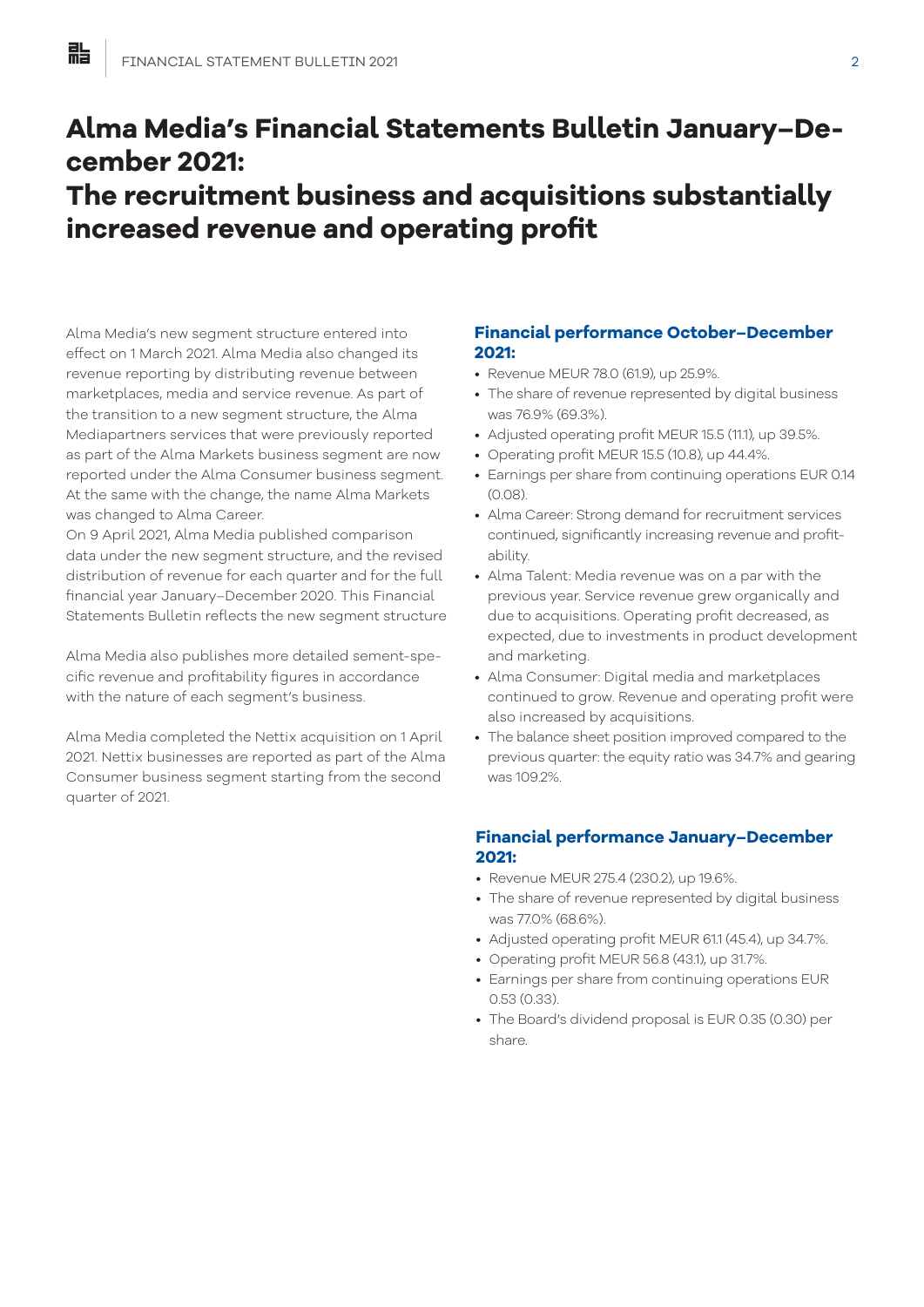

Business segments' adjusted operating profit



 $1-12/2020$  1-12/2021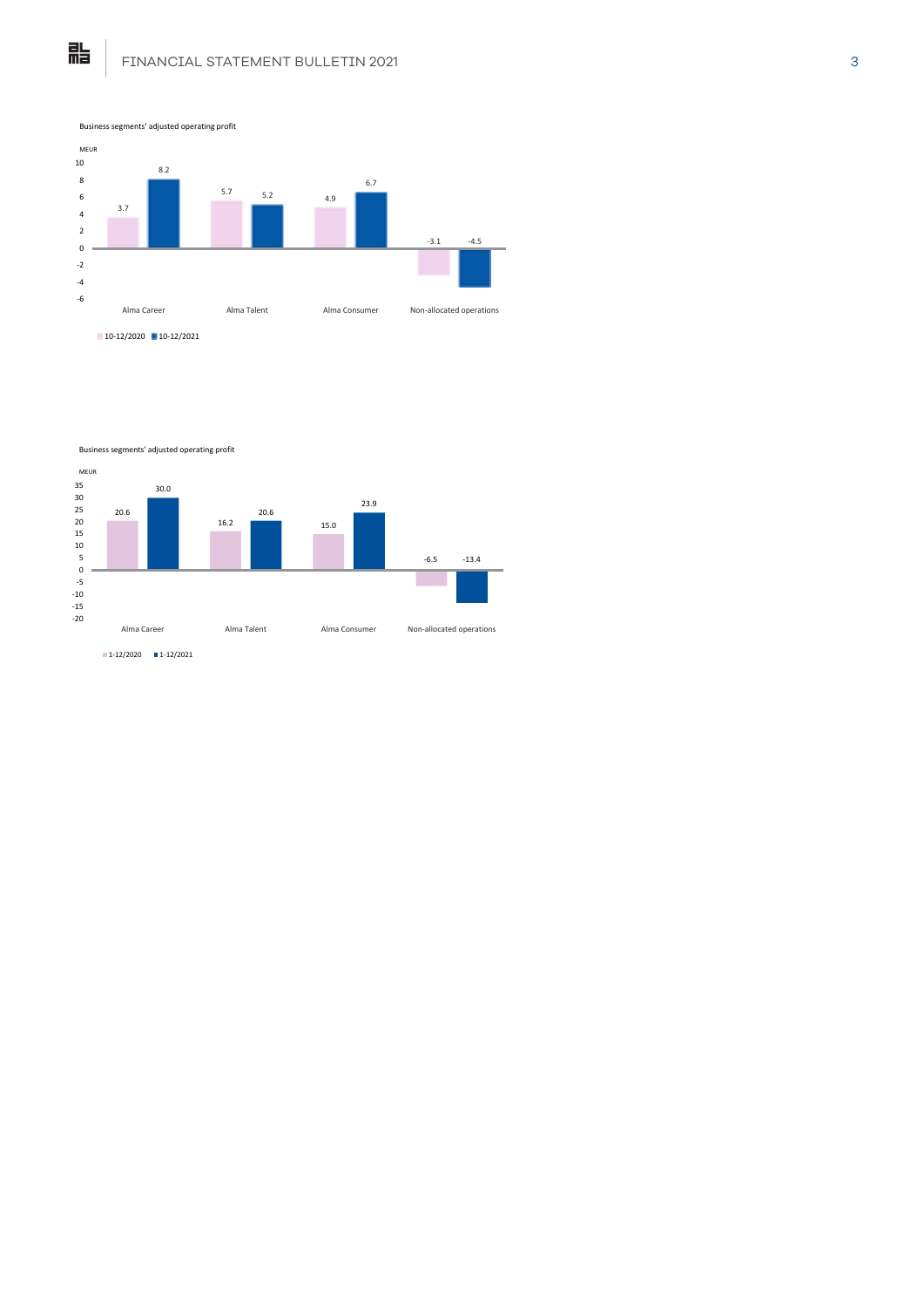# **Key figures**

點

| <b>MEUR</b>                                    | 2021  | 2020           | Change | 2021    | 2020    | Change |
|------------------------------------------------|-------|----------------|--------|---------|---------|--------|
|                                                | Q4    | Q <sub>4</sub> | %      | $Q1-Q4$ | $Q1-Q4$ | %      |
| Revenue                                        | 78.0  | 61.9           | 25.9   | 275.4   | 230.2   | 19.6   |
| Marketplaces                                   | 32.5  | 21.4           | 51.7   | 116.4   | 86.7    | 34.2   |
| Media                                          | 29.4  | 26.7           | 10.2   | 101.9   | 94.9    | 7.5    |
| Content, media                                 | 12.6  | 12.4           | 2.0    | 48.2    | 50.4    | $-4.3$ |
| - of which digital                             | 35.4% | 28.7%          |        | 33.5%   | 25.4%   |        |
| Advertising, media                             | 16.8  | 14.3           | 17.2   | 53.7    | 44.5    | 20.8   |
| - of which digital                             | 77.6% | 75.4%          |        | 77.8%   | 74.5%   |        |
| Service revenue                                | 16.1  | 13.8           | 16.3   | 57.1    | 48.6    | 17.3   |
| - of which digital                             | 62.2% | 51.8%          |        | 65.7%   | 53.8%   |        |
| Adjusted total expenses                        | 62.6  | 51.4           | 21.9   | 215.6   | 186.0   | 15.9   |
| Adjusted EBITDA                                | 20.2  | 14.6           | 37.6   | 77.8    | 60.8    | 27.9   |
| EBITDA                                         | 20.2  | 14.6           | 38.2   | 73.5    | 58.9    | 24.8   |
| Adjusted operating profit                      | 15.5  | 11.1           | 39.5   | 61.1    | 45.4    | 34.7   |
| % of revenue                                   | 19.9  | 18.0           |        | 22.2    | 19.7    |        |
| Operating profit (loss)                        | 15.5  | 10.8           | 44.4   | 56.8    | 43.1    | 31.7   |
| % of revenue                                   | 19.9  | 17.4           |        | 20.6    | 18.7    |        |
| Profit for the period                          | 11.8  | 7.4            | 59.5   | 44.3    | 33.3    | 33.1   |
| Earnings per share, EUR (basic<br>and diluted) | 0.14  | 0.08           | 85.3   | 0.53    | 0.33    | 58.5   |
|                                                |       |                |        |         |         |        |
| Digital business revenue                       | 60.0  | 42.9           | 39.7   | 212.1   | 158.4   | 33.9   |
| Digital business, % of revenue                 | 76.9  | 69.3           |        | 77.0    | 68.8    |        |

# **Dividend proposal to the Annual General Meeting:**

On 31 December 2021, the Group's parent company had distributable funds totalling EUR 144,833,995 (137,958,899). Alma Media's Board of Directors proposes to the Annual General Meeting that a dividend of EUR 0.35 per share be paid for the financial year 2021 (2020: EUR 0.30 per share). The dividend will be paid to shareholders who are registered in Alma Media Corporation's shareholder register maintained by Euroclear Finland Ltd on the record date, 31 March 2022. The Board of Directors proposes that the dividend be paid on 7 April 2022. Based on the number of outstanding shares on the closing date 31 December 2021, the dividend payment totals EUR 28,774,470 (24,678,651).

No essential changes have taken place after the end of the financial year with respect to the company's financial standing. The proposed distribution of profit does not, in the view of the Board of Directors, compromise the company's liquidity.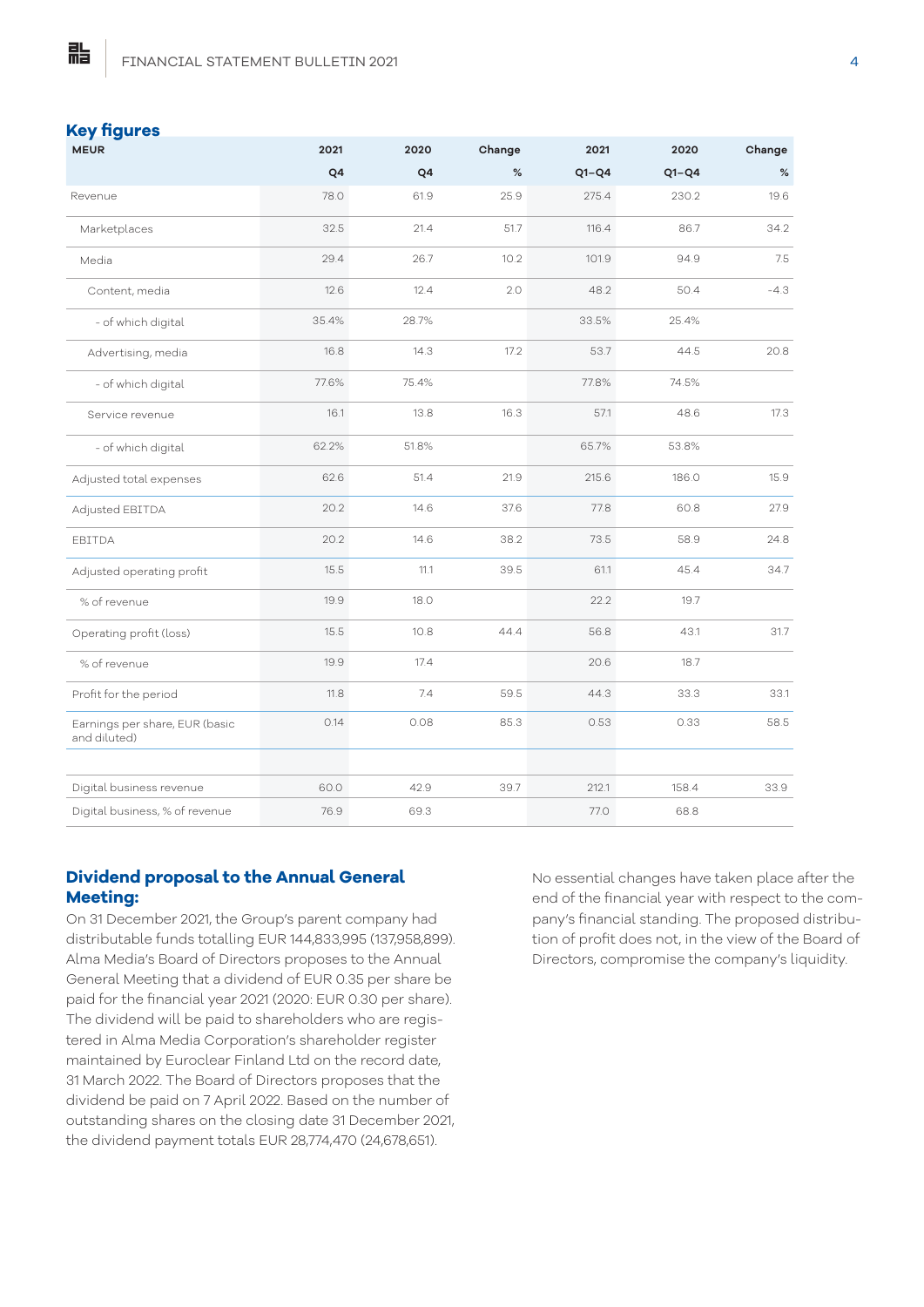#### **The operating environment in 2022**

點

The national economies of Finland and Alma Media's other operating countries are expected to see continued substantial growth, but the period of rapid growth is expected to level off in 2022. The global COVID-19 pandemic and the variants of the virus affect the overall economic situation and continue to create uncertainty regarding economic development in 2022. Nevertheless, according to forecasts, the overall economic picture in our operating countries appears fairly stable in spite of increasing labour shortages, inflation and production costs, the gradual normalisation of stimulating monetary policy on the part of central banks, and geopolitical tensions.

The demand for digital advertising, media and services is expected to remain strong. The digitalisation of services and the ecosystems they create is expected to accelerate in the next few years, and sales and purchases will continue to move to digital marketplaces. E-commerce is also expected to accelerate with regard to larger consumer goods; for example, in the automotive and housing markets. Data, analytics, machine learning and automation will become increasingly important, which calls for increasing investments in technology.

# **Outlook for 2022**

In 2022, Alma Media expects its full-year revenue and adjusted operating profit to increase from the 2021 level. The full-year revenue for 2021 was MEUR 275.4 and the adjusted operating profit was MEUR 61.1.

# **Market situation in the main markets**

Media advertising in Finland continued to grow in the fourth quarter. Market situation in the main markets. According to Kantar TNS, the total advertising volume in Finland increased by 7.6% (-4.0%) to MEUR 239.8 in October–December.

Online media advertising increased by 13.2% (9.1%), with classified advertising in online media growing by 26.5% (-4.0%). Advertising in magazines and newspapers increased by 0.7% (-17.0%). Job advertising increased by 33.8% (-9.6%) in October–December.

In terms of volume, the total market for afternoon papers in Finland declined by 7.7% (-18%) in the fourth quarter of 2021.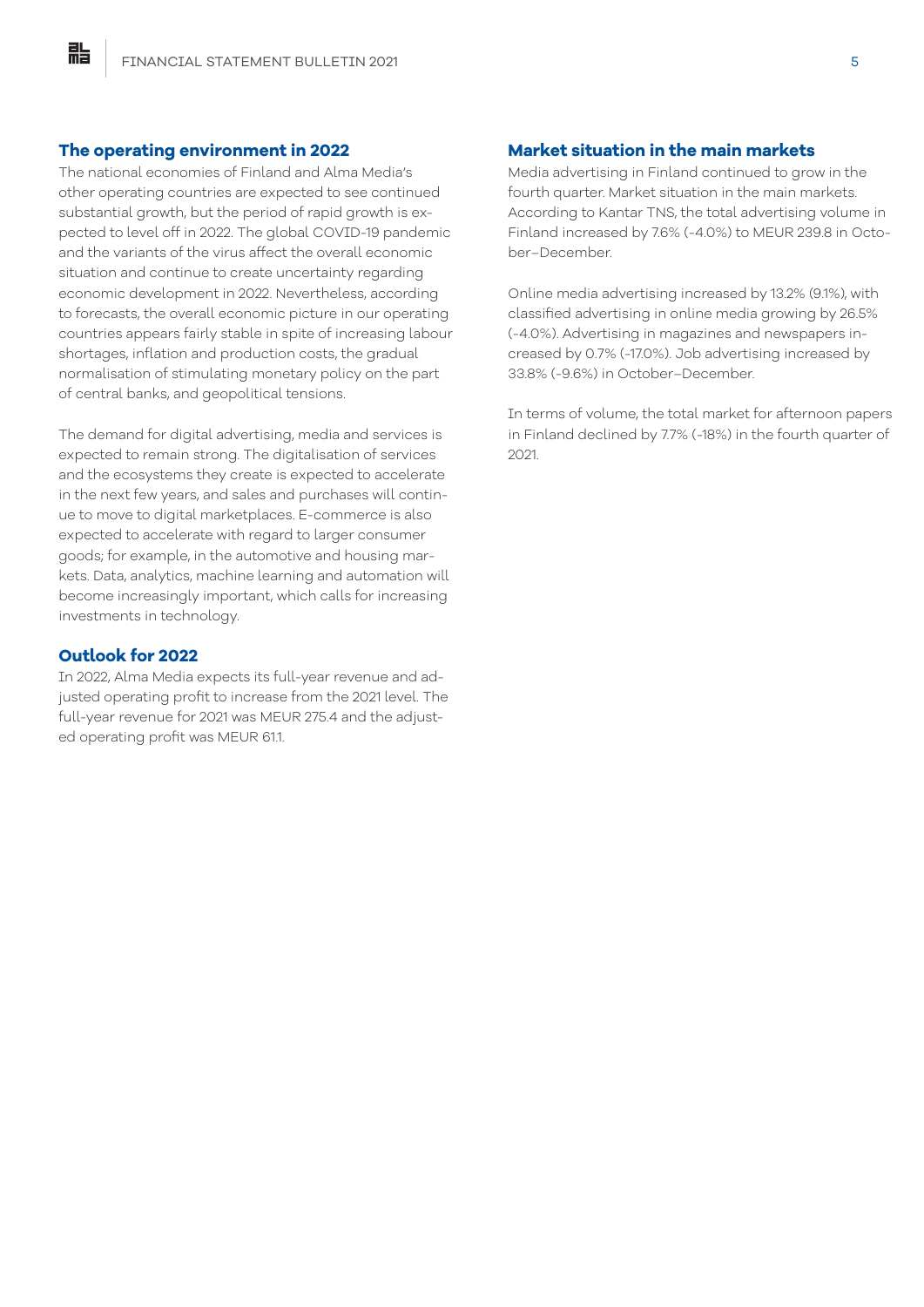點

In addition to Finland, Alma Media's main markets are the Czech Republic and Slovakia in Eastern Central Europe. The European Commission published its latest GDP forecasts in November 2021. According to the forecast, Finnish GDP growth (3.4% in 2021) will slow down to 2.8% in 2022.

In December, the Ministry of Finance estimated that the unemployment rate in Finland in 2021 was 7.6%, but predicted that this figure will fall to 6.7% in 2022.

The European Commission estimates that the Czech GDP grew by 3.0% in 2021 and predicted growth of 4.4% in 2022. The Czech National Bank estimates that the unemployment rate (ILO) was 3.1% in 2021, with a decrease to 2.9% predicted for 2022. The European Commission estimates that Slovakia's GDP grew by 3.8% in 2021 and will grow by 5.3% in 2022. The National Bank of Slovakia estimates that the unemployment rate was 6.8% in 2021, with a decrease to 6.6% predicted for 2022.

## **CEO's review: Strong growth across the board**

The performance of Alma Media's businesses was excellent in the fourth quarter as economic growth continued. Adjusted operating profit grew by almost 40% in the fourth quarter, reaching MEUR 15.5 and representing nearly 20% of revenue.

In the final quarter of 2021, the continued strong demand for recruitment services drove revenue and profitability to record high levels in the Alma Career segment, where revenue grew by an unprecedented 57.2% to MEUR 24.1 (15.3). Although COVID-19 infection rates increased due to the spread of the Omicron variant and the authorities had to again impose restrictions, the strong recovery of business continued in all of our operating countries and customer invoicing reached a record high level. The high level of activity in the recruitment market is believed to be driven by not only the realisation of pent-up demand but also the intensifying competition for labour, which has also led to increases in wages. In addition to recruitment advertising, revenue growth was strong in the digital training service Seduo and other added-value services related to recruitment. We expect to see continued strong growth in the next quarter.

In the Alma Talent segment, revenue increased by 4.2% to MEUR 27.5. Media and service businesses both developed in line with our strategy and expectations. We reached a new milestone in digital business when the share of digital business in the Alma Talent segment's revenue exceeded 50%, with the rate of growth being 12.8%.

Further factors underpinning the strong performance included acquisitions and the organic growth of the service business in marketplaces, as well as digital company information and law-related services. The demand for training services still suffered from COVID-19 restrictions to some extent, but demand is expected to recover as the remote work recommendation and meeting restrictions are lifted. HR investments in product development and sales were increased during the review period with the aim of ensuring long-term competitiveness.

Strong growth was seen in all business areas in the Alma Consumer segment. Revenue grew by 39.0% and the result improved significantly in October–December, both organically and due to acquisitions. Digital business accounted for 89.1% of revenue. Housing, automotive and mobility marketplaces saw strong demand. In the media business, particularly strong growth was seen in digital advertising as Iltalehti's advertising revenue reached yet another record. Investments in regional advertising sales also strengthened the market position in the SME customer segment. The integration of Nettix into Alma Media and the Alma Consumer business segment progressed as planned. The business and its support services were integrated with Alma Media's processes, and the strengthening of product and service synergies, refining of harmonised operating models, and building of a coherent company culture continued.

We have carried out significant acquisitions this year, which has naturally affected our financial position and increased our gearing ratio. Our financial position strengthened as planned in the fourth quarter, and our solvency improved substantially thanks to our good profit performance and strong cash flow. Our gearing at the end of 2021 stood at 109.2%, compared to 160.0% at the end of the second quarter of 2021. Our equity ratio improved from 29.4% to 34.7% during the same time period. In December, Alma Media concluded a long-term financing arrangement that replaces the temporary bridge loan financing arrangement.

In spite of the fluctuating COVID-19 situation, we are looking towards the post-pandemic period with confidence. We will continue to operate under a multi-local work model. Through the many twists and turns of the pandemic, Alma Media employees have demonstrated their adaptability, flexibility and willingness to work towards our shared goals. We are in a good position to start the new year.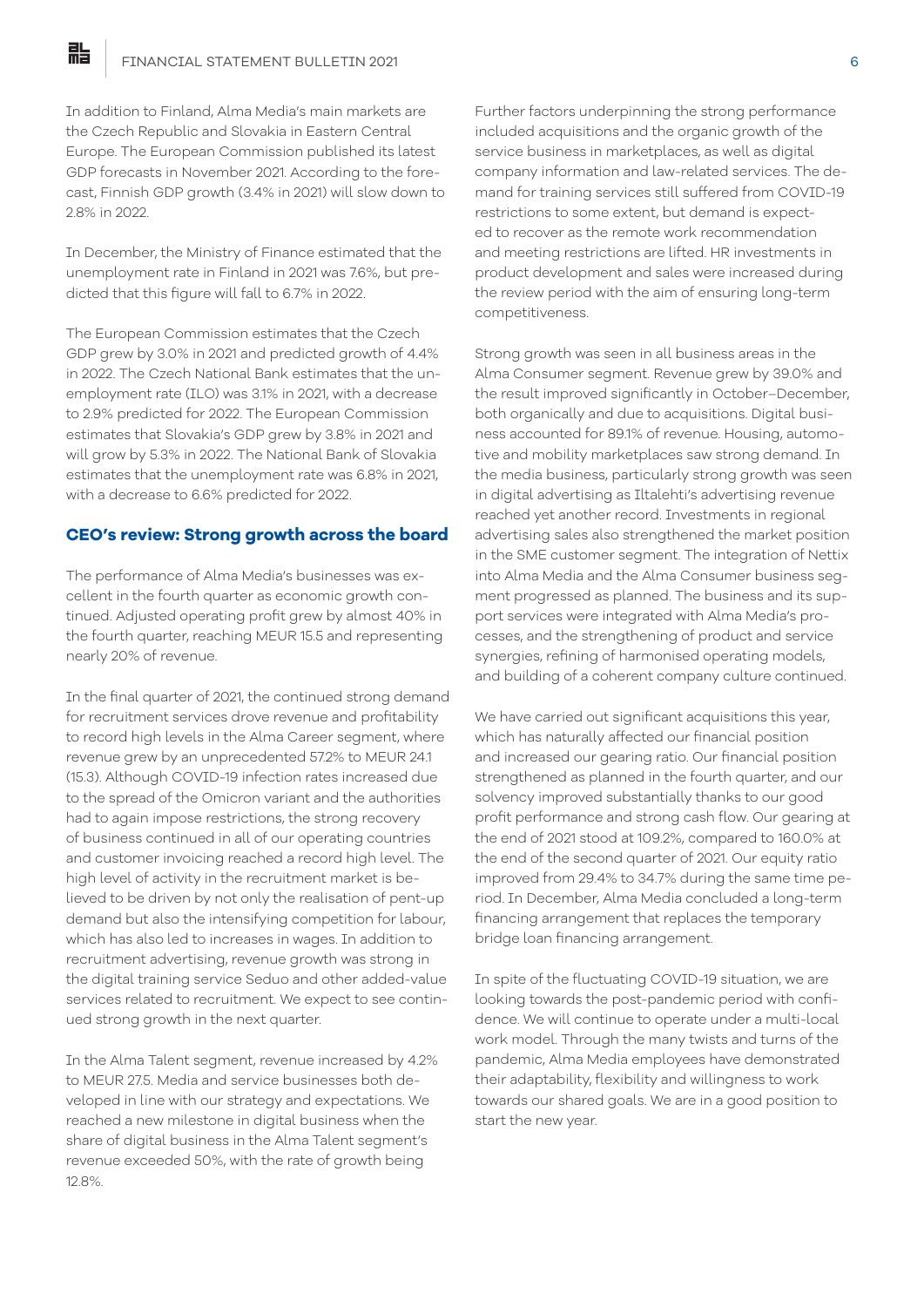點

# **Strategy implementation during the review period**

Alma Media has undergone a significant transformation over the course of a few years as the Group has divested its regional media and printing business and invested in the digital marketplaces business.

The Group's long-term financial targets set by the Board of Directors are related to business growth, profitability and solvency. The targets are based on our view of changes in the operating environment, the competitive landscape and the progress of the transformation strategy. The targets are in line with IFRS accounting principles.

The long-term financial targets are as follows:

- Growth: annual revenue growth in excess of 5% – Profitability: Adjusted operating profit margin in excess of 20%
- Solvency target: net debt/EBITDA less than 2.5

The foundation of Alma Media's strategy is built on the digital transformation of the core business, growth in digital business and internationalisation.

Alma Media has identified four strategic focus areas with respect to the development of its existing businesses: 1) audience acquisition, engagement and monetisation, 2) the development of marketing solutions, 3) cooperation to achieve economies of scale, and 4) the commercialisation of data.

In addition to organic growth, Alma Media actively seeks new business opportunities through acquisitions. The Group is growing and diversifying its product portfolio by expanding from media to marketplaces business and digital services.

The Group will continue the internationalisation of the recruitment business, focusing on Eastern Europe and the Balkans.

The COVID-19 pandemic has accelerated the ongoing digitalisation process and increased the demand for related services and solutions. The change presents new digital business opportunities in areas such as the subscription business, housing and property transactions, online professional training and online buying.

One key element of the Group's strategy is the continued expansion from content generation and advertising in media and marketplaces towards new digital products and services that address customer needs and cover the entire value chain, ranging from sales systems to transactions.

At the same time, the company will establish partnerships to participate in broad and seamless digital service ecosystems in the recruitment, housing and automotive verticals, for example.

One example of a new kind of partnership is the expanding cooperation between the equity analysis provider Inderes and Alma, which covers the provision of Inderes' analyses to Kauppalehti's digital subscribers, the distribution of investor event webcasts and investor events. The aim is to satisfy equity investors' growing demand for information and improve awareness of Finnish listed companies.

As a media company, Alma Media plays a central role in building an increasingly sustainable society. The Group's media and services play important roles in mitigating climate change and changing the way society operates with regard to supporting diversity and social engagement in work life, for example. The Group's digital services enable consumers to make lower-emission and more energy-efficient choices when buying a home or a car, for instance. Alma Media aims to combine sustainability, strategic competitive advantage and creating new business based on corporate responsibility.

The competitive situation in Alma Media's operating environment is expected to intensify further during the strategy period 2021–2023. The international platform giants have strengthened their position in several sectors, such as advertising and the marketplaces business. Local competition is also expected to increase in Alma Media's operating countries. The impact of smaller niche operators that focus on narrow fields and disrupt existing business models is already apparent in several markets.

The demand for digital media and digital services is expected to continue to grow. The digitalisation of services and the ecosystems they create is expected to accelerate in the next few years, and sales and purchases will continue to move to digital marketplaces. E-commerce is also expected to accelerate with regard to larger consumer goods; for example, in the automotive and housing markets. Data, analytics, machine learning and automation will become increasingly important, which calls for increasing investments in technology.

As regards the economy and society, we are already looking forward to the post-pandemic times. We expect labour markets to perform well during the strategy period and we also expect intensifying competition for labour – and accelerating wage inflation – in at least some of our operating countries.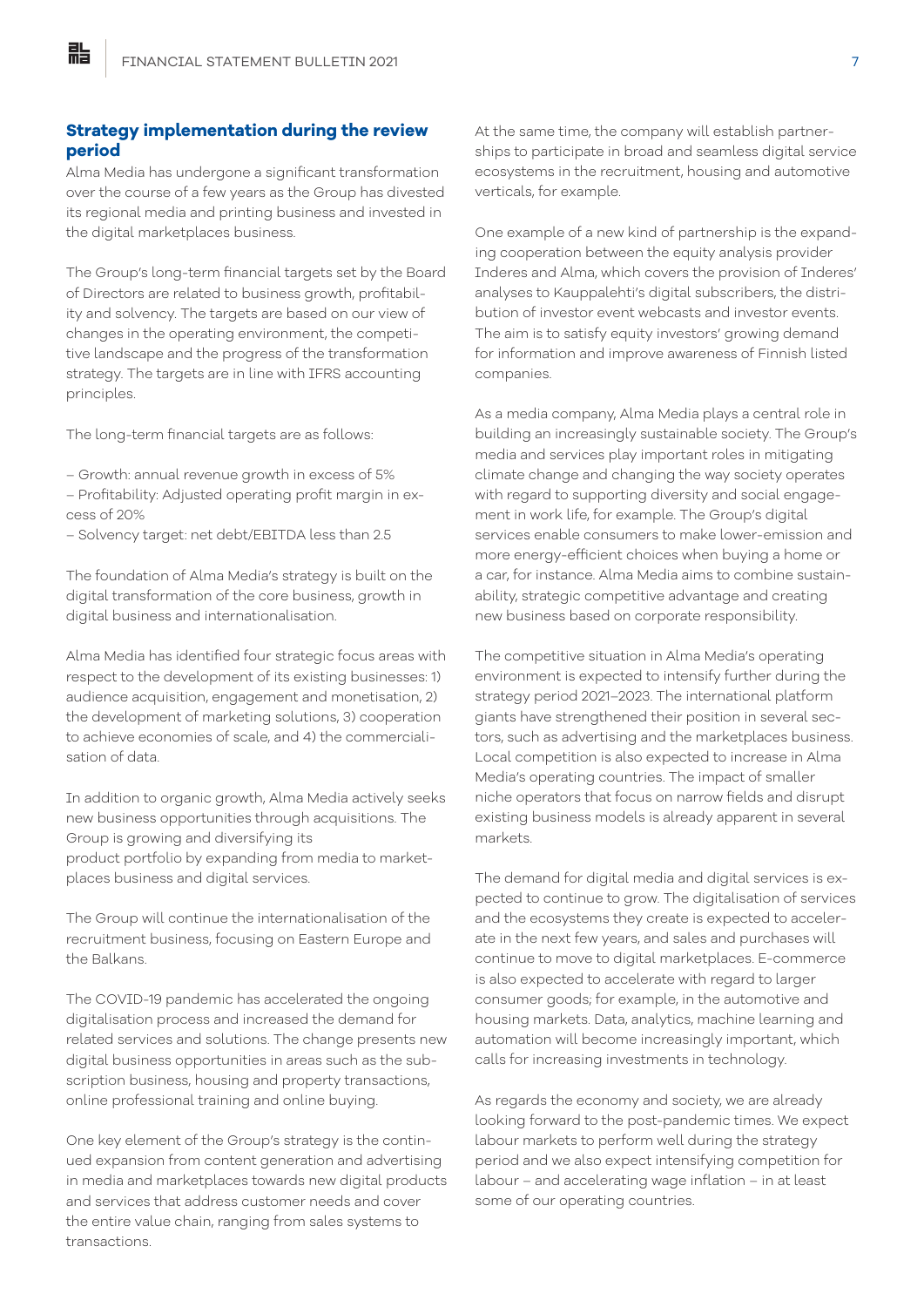Revenue growth



# Adjusted operating profit margin



# Net Debt / EBITDA ratio\*





**Reported** 

Target-level

# **Reported** Target-level

\* Adjusted EBITDA, rolling 12 months.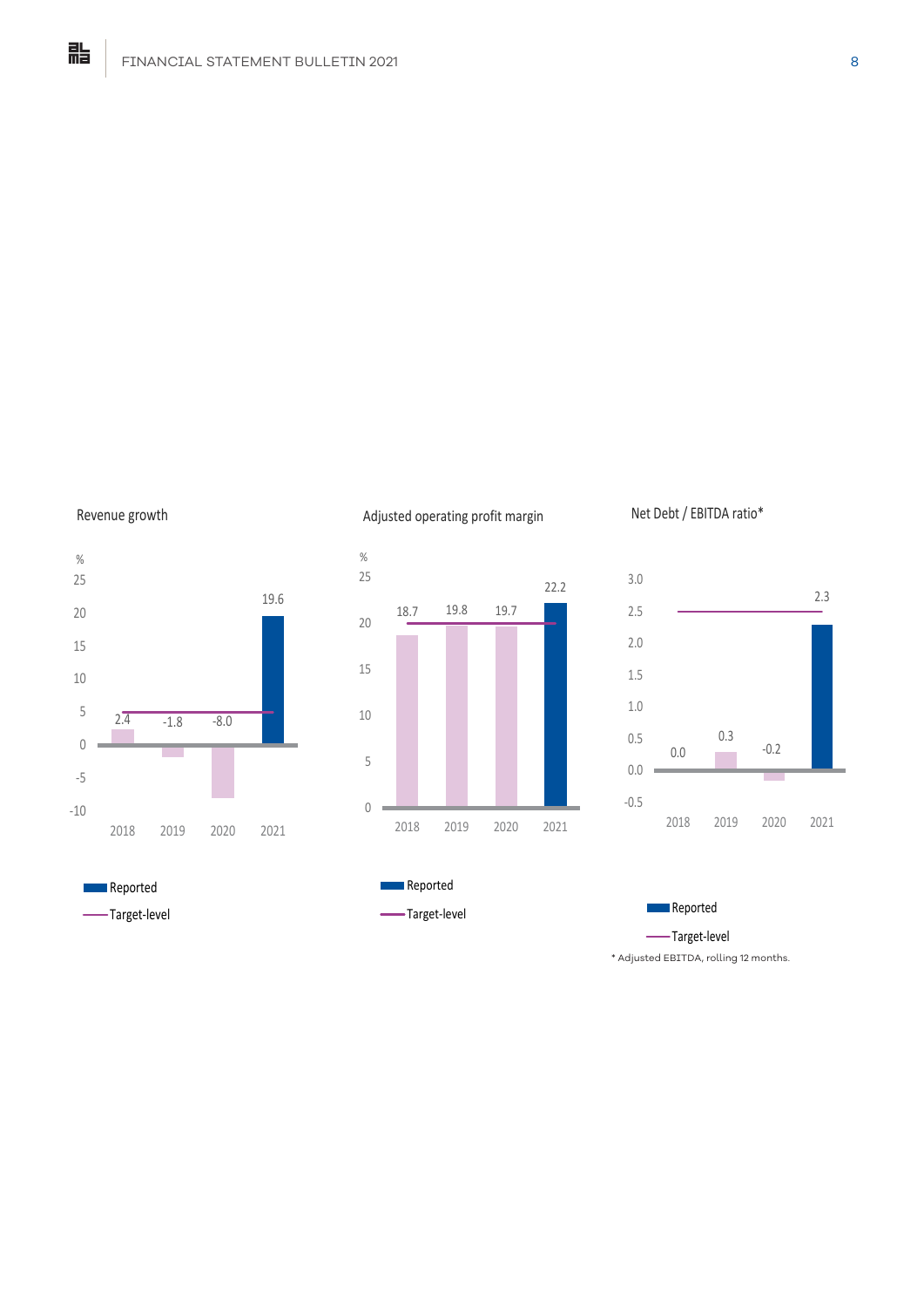# **Alma Media Group Financial Statements Bulletin 1 January–31 December 2021**

The figures are compared, in accordance with the International Financial Reporting Standards (IFRS), with those of the corresponding period in 2020, unless otherwise stated. The figures in the tables are independently rounded. Alma Media Corporation additionally uses and presents Alternative Performance Measures to better illustrate the operative development of its business and to improve comparability between reporting periods. The Alternative Performance Measures are reported in addition to IFRS key figures.

#### **Key figures** Income statement

|                                  | 2021 | 2020 | Change | 2021    | 2020    | Change |
|----------------------------------|------|------|--------|---------|---------|--------|
| <b>MEUR</b>                      | Q4   | Q4   | %      | $Q1-Q4$ | $Q1-Q4$ | %      |
| Revenue                          | 78.0 | 61.9 | 25.9   | 275.4   | 230.2   | 19.6   |
| Adjusted total expenses          | 62.6 | 51.4 | 21.9   | 215.6   | 186.0   | 15.9   |
| Adjusted EBITDA                  | 20.2 | 14.6 | 37.6   | 77.8    | 60.8    | 27.9   |
| EBITDA                           | 20.2 | 14.6 | 38.2   | 73.5    | 58.9    | 24.8   |
| Adjusted operating profit        | 15.5 | 11.1 | 39.5   | 61.1    | 45.4    | 34.7   |
| % of revenue                     | 19.9 | 18.0 |        | 22.2    | 19.7    |        |
| Operating profit (loss)          | 15.5 | 10.8 | 44.4   | 56.8    | 43.1    | 31.7   |
| % of revenue                     | 19.9 | 17.4 |        | 20.6    | 18.7    |        |
| Profit for the period before tax | 16.0 | 9.9  | 61.0   | 56.3    | 42.2    | 33.4   |
| Profit for the period            | 11.8 | 7.4  | 59.5   | 44.3    | 33.3    | 33.1   |

# Balance sheet

|                                  | 2021  | 2020   | Change    | 2021    | 2020    | Change    |
|----------------------------------|-------|--------|-----------|---------|---------|-----------|
| <b>MEUR</b>                      | Q4    | Q4     | %         | $Q1-Q4$ | $Q1-Q4$ | %         |
| Assets                           | 518.4 | 333.9  | 55.2      | 518.4   | 333.9   | 55.2      |
| Net debt                         | 181.8 | $-9.1$ | $-2095.6$ | 181.8   | $-9.1$  | $-2095.6$ |
| Interest-bearing liabilities     | 233.7 | 38.9   | 500.4     | 233.7   | 38.9    | 500.4     |
| Non-interest-bearing liabilities | 118.2 | 90.5   | 30.6      | 118.2   | 90.5    | 30.6      |
| Capital expenditure              | 3.0   | 82.1   | $-96.3$   | 247.1   | 91.4    | 170.2     |
| Equity ratio %                   | 34.7  | 63.1   | $-45.0$   | 34.7    | 63.1    | $-45.0$   |
| Gearing %                        | 109.2 | $-4.5$ | $-2544.8$ | 109.2   | $-4.5$  | $-2544.8$ |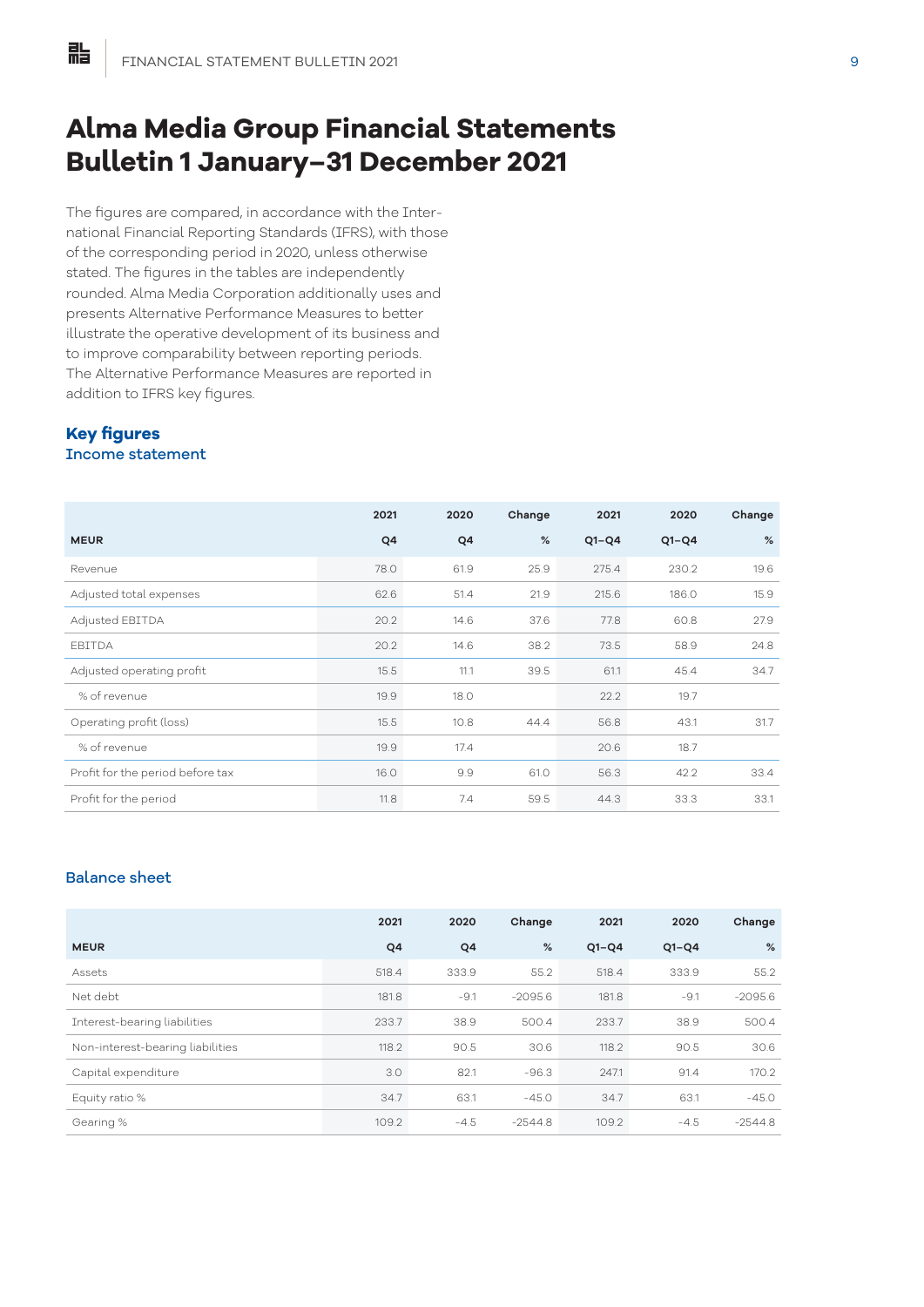# Employees

|                                               | 2021  | 2020  | Change | 2021      | 2020      | Change |
|-----------------------------------------------|-------|-------|--------|-----------|-----------|--------|
|                                               | Q4    | Q4    | %      | $Q1 - Q4$ | $O1 - O4$ | %      |
| Average no. of employees, excl. telemarketers | 1,591 | 1,434 | 10.9   | 1,549     | 1,497     | 3.4    |
| Telemarketers on average                      | 332   | 352   | -5.7   | 337       | 335       | 0.6    |

# Key figures

|                                                                 | 2021   | 2020    | Change   | 2021    | 2020    | Change   |
|-----------------------------------------------------------------|--------|---------|----------|---------|---------|----------|
|                                                                 | Q4     | Q4      | %        | $Q1-Q4$ | $Q1-Q4$ | %        |
| Return on equity/ROE (annual)*                                  | 32.9   | 10.0    | 228.3    | 23.9    | 48.7    | $-51.0$  |
| Return on investment/ROI (annual)*                              | 13.1   | 8.9     | 47.4     | 14.3    | 37.4    | $-61.9$  |
| Earnings per share, EUR (basic)                                 | 0.14   | 0.05    | 161.2    | 0.53    | 1.13    | $-53.3$  |
| Earnings per share, EUR (diluted)                               | 0.14   | 0.05    | 160.1    | 0.52    | 1.11    | $-53.5$  |
| Earnings per share, continuing operations, basic                | 0.14   | 0.08    | 85.3     | 0.53    | 0.33    | 58.5     |
| Earnings per share, discontinued operations,<br>basic           |        | $-0.02$ | $-100.0$ |         | 0.80    | $-100.0$ |
| Cash flow from operating activities/share, EUR                  | 0.29   | 0.19    | 56.6     | 0.92    | 0.68    | 34.2     |
| Shareholders' equity per share                                  |        |         |          | 1.99    | 2.23    | $-10.9$  |
| Dividend per share                                              |        |         |          | 0.35    | 0.30    | 16.7     |
| Effective dividend yield %                                      |        |         |          | 3.2     | 3.4     |          |
| P/E Ratio                                                       |        |         |          | 20.4    | 7.9     |          |
| Market capitalisation                                           |        |         |          | 821.4   | 734.9   | 11.8     |
| Average number of shares, basic (YTD) **                        | 82,213 | 82,262  |          | 82,213  | 82,262  |          |
| Average number of shares, diluted (YTD) **                      | 83,991 | 83,692  |          | 83,991  | 83,692  |          |
| Number of shares at the end of the period (1,000<br>shares) *** | 82,383 | 82,383  |          | 82,383  | 82,383  |          |

\* Annual return, see Accounting Principles of the Interim Report. The key figures also include adjusted items.

\*\* The company acquired 107,029 of its own shares in 2021 and disposed of 57,630 shares. At the end of the review period, the company held 170,410 of its own shares.

\*\*\* Includes treasury shares held by the company.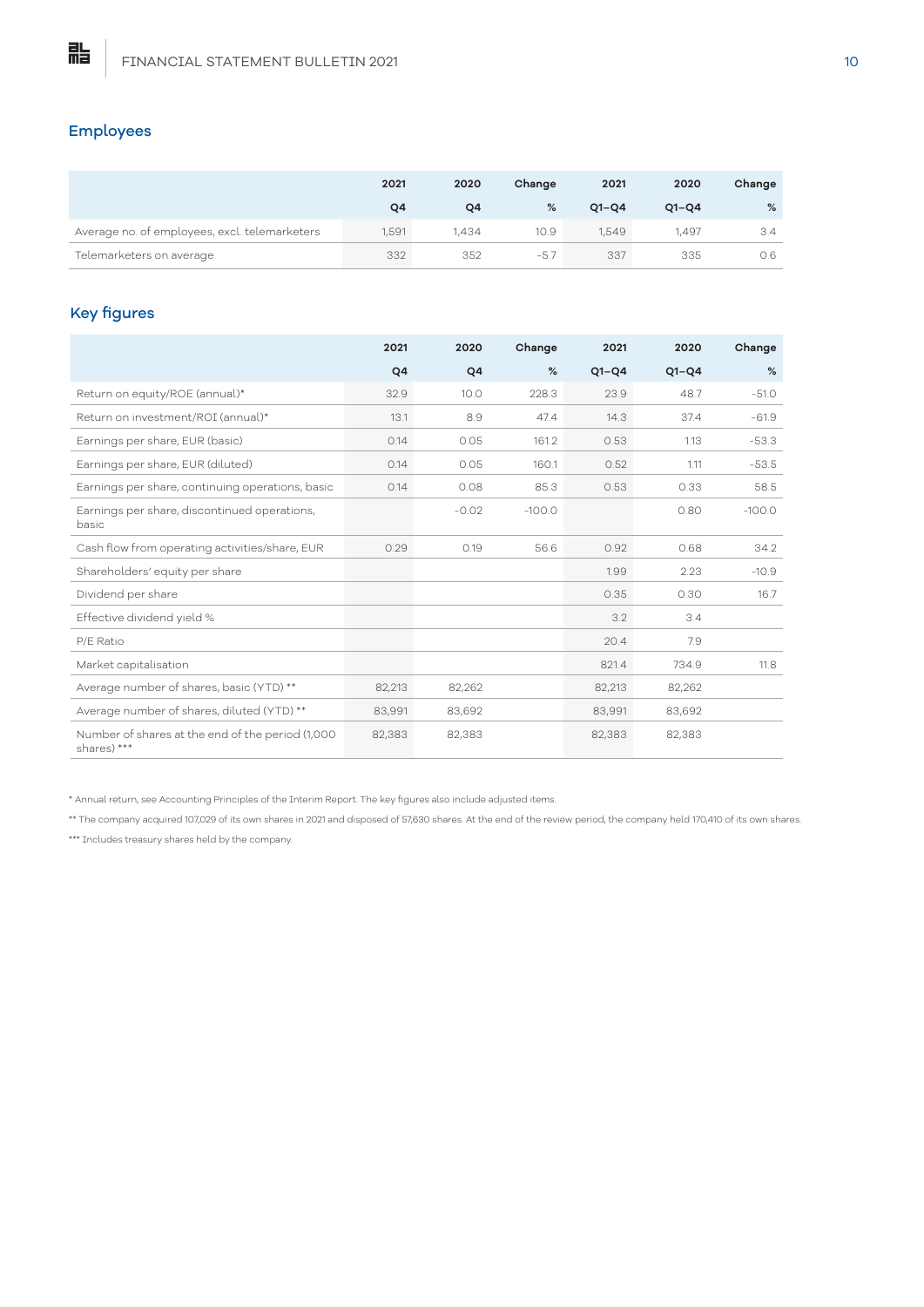# **Revenue**

點

#### **October–December 2021**

Alma Media's revenue grew by 25.9% to MEUR 78.0 (61.9). Acquired and divested businesses had a net effect of MEUR 6.7 on revenue growth. Organic growth, excluding acquisitions and divestments, was 15.1%.

The growth of revenue was attributable to recruitment demand remaining at a high level, acquisitions, and the growth of digital advertising.

### **The year 2021**

Alma Media's revenue grew by 19.6% to MEUR 275.4 (230.2). Acquired and divested businesses had a net effect of MEUR 16.7 on revenue growth. Organic growth, excluding acquisitions and divestments, was 12.6%.

The growth of revenue from the marketplaces business was attributable to the strong recovery of recruitment demand, the growth of the housing market, and the Nettix acquisition. Media revenue was increased by the continued favourable development of digital content revenue, as well as the strong recovery of advertising. The growth of service revenue was supported by acquired businesses and the positive development of digital services during the review period.

#### **Revenue**

|                                | 2021   | 2020 | Change   | 2021    | 2020    | Change   |
|--------------------------------|--------|------|----------|---------|---------|----------|
| <b>MEUR</b>                    | Q4     | Q4   | %        | $Q1-Q4$ | $Q1-Q4$ | %        |
| Alma Career                    | 24.1   | 15.3 | 57.2     | 82.2    | 62.7    | 31.0     |
| Alma Talent                    | 27.5   | 26.4 | 4.2      | 99.7    | 95.1    | 4.8      |
| Alma Consumer                  | 26.9   | 19.3 | 39.0     | 94.5    | 69.9    | 35.2     |
| Segments total                 | 78.5   | 61.1 | 28.5     | 276.4   | 227.7   | 21.4     |
| Non-allocated and eliminations | $-0.5$ | 0.9  | $-158.8$ | $-0.9$  | 2.5     | $-137.6$ |
| Total                          | 78.0   | 61.9 | 25.9     | 275.4   | 230.2   | 19.6     |

#### **Geographical revenue split**

|                 | 2021 | 2020 | Change | 2021    | 2020    | Change | 2020    |
|-----------------|------|------|--------|---------|---------|--------|---------|
| <b>MEUR</b>     | Q4   | Q4   | %      | $Q1-Q4$ | $Q1-Q4$ | %      | $Q1-Q4$ |
| Finland         | 52.7 | 45.2 | 16.6   | 188.1   | 158.4   | 18.8   | 158.4   |
| Other countries | 25.3 | 16.8 | 50.8   | 87.3    | 71.8    | 21.5   | 71.8    |
| Group total     | 78.0 | 61.9 | 25.9   | 275.4   | 230.2   | 19.6   | 230.1   |

\* Revenue by geographical area is presented in accordance with the countries in which the Group's units are located.

#### Revenue split 10-12/2021



Revenue split 1-12/2021

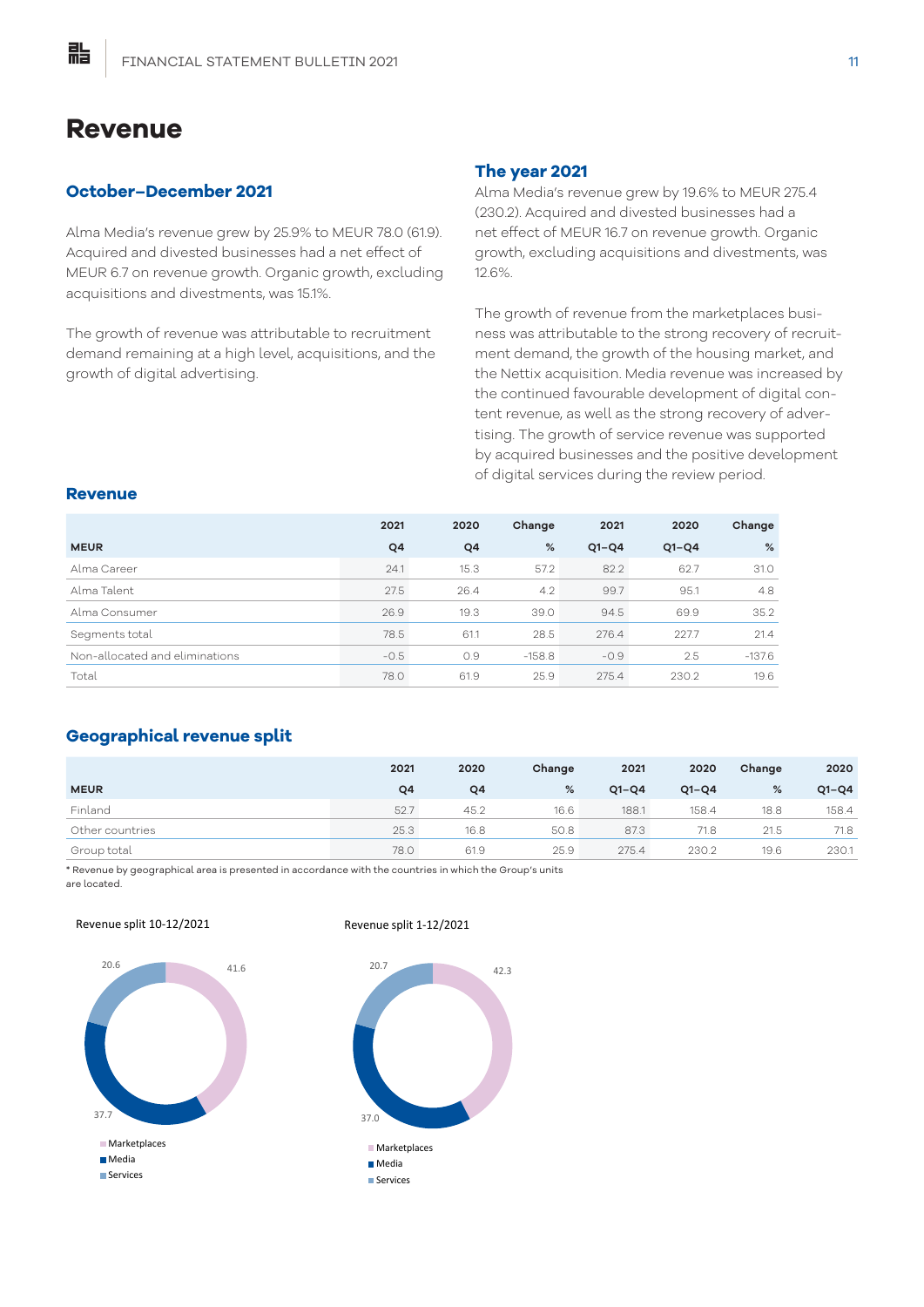

# **Result**

貼

## **October–December 2021**

Adjusted operating profit was MEUR 15.5 (11.1), or 19.9% (10%) of revenue. Operating profit was MEUR 15.5 (10.8), or 19.9% (17.4%) of revenue. No adjusted items were reported during the review period. The adjusted items in the comparison period (-0.4) were related to gains and losses on the sale of assets.

Total expenses increased in the fourth quarter by MEUR 10.1. The increase in expenses was mainly attributable to higher investments in digital business development, as well as higher marketing and employee expenses. Depreciation and impairment included in the total expenses amounted to MEUR 4.6 (3.8). The result of continuing operations for October–December was MEUR 11.8 (7.4). Earnings per share were EUR 0.14 (0.08), with the increase being attributable to the positive profit performance, as well as the redemption of non-controlling interests in Alma Career and Alma Mediapartners.

## **The year 2021**

Adjusted operating profit was MEUR 61.1 (45.4), or 22.2% (19.7%) of revenue. Operating profit was MEUR 56.8 (43.1), or 20.6% (18.7%) of revenue. The operating profit includes net adjusted items in the amount of MEUR -4.3 (-2.3), consisting of gains and losses on the sale of assets, as well as transaction costs related to acquisitions. The adjusted items in the comparison period were related to the loss recognised on the sale of Alma Talent's Swedish media business, impairment losses, restructuring costs and items recognised through profit or loss arising from acquisitions achieved in stages.

Total expenses increased by MEUR 29.6 due to acquisitions and investments in human resources and marketing. Depreciation and impairment included in the total expenses for the year amounted to MEUR 16.7 (15.8). The result of continuing operations for 2021 was MEUR 44.3 (33.3).

# **Adjusted operating profit/loss**

|                          | 2021   | 2020   | Change | 2021    | 2020    | Change |
|--------------------------|--------|--------|--------|---------|---------|--------|
| <b>MEUR</b>              | Q4     | Q4     | %      | $Q1-Q4$ | $Q1-Q4$ | %      |
| Alma Career              | 8.2    | 3.7    | 121.1  | 30.0    | 20.6    | 45.9   |
| Alma Talent              | 5.2    | 5.7    | $-8.1$ | 20.6    | 16.2    | 26.5   |
| Alma Consumer            | 6.7    | 4.9    | 36.5   | 23.9    | 15.0    | 59.4   |
| Segments total           | 20.0   | 14.2   | 40.7   | 74.5    | 51.9    | 43.7   |
| Non-allocated operations | $-4.5$ | $-3.1$ | 44.9   | $-13.4$ | $-6.5$  | 107.1  |
| Total                    | 15.5   | 11.1   | 39.5   | 61.1    | 45.4    | 34.7   |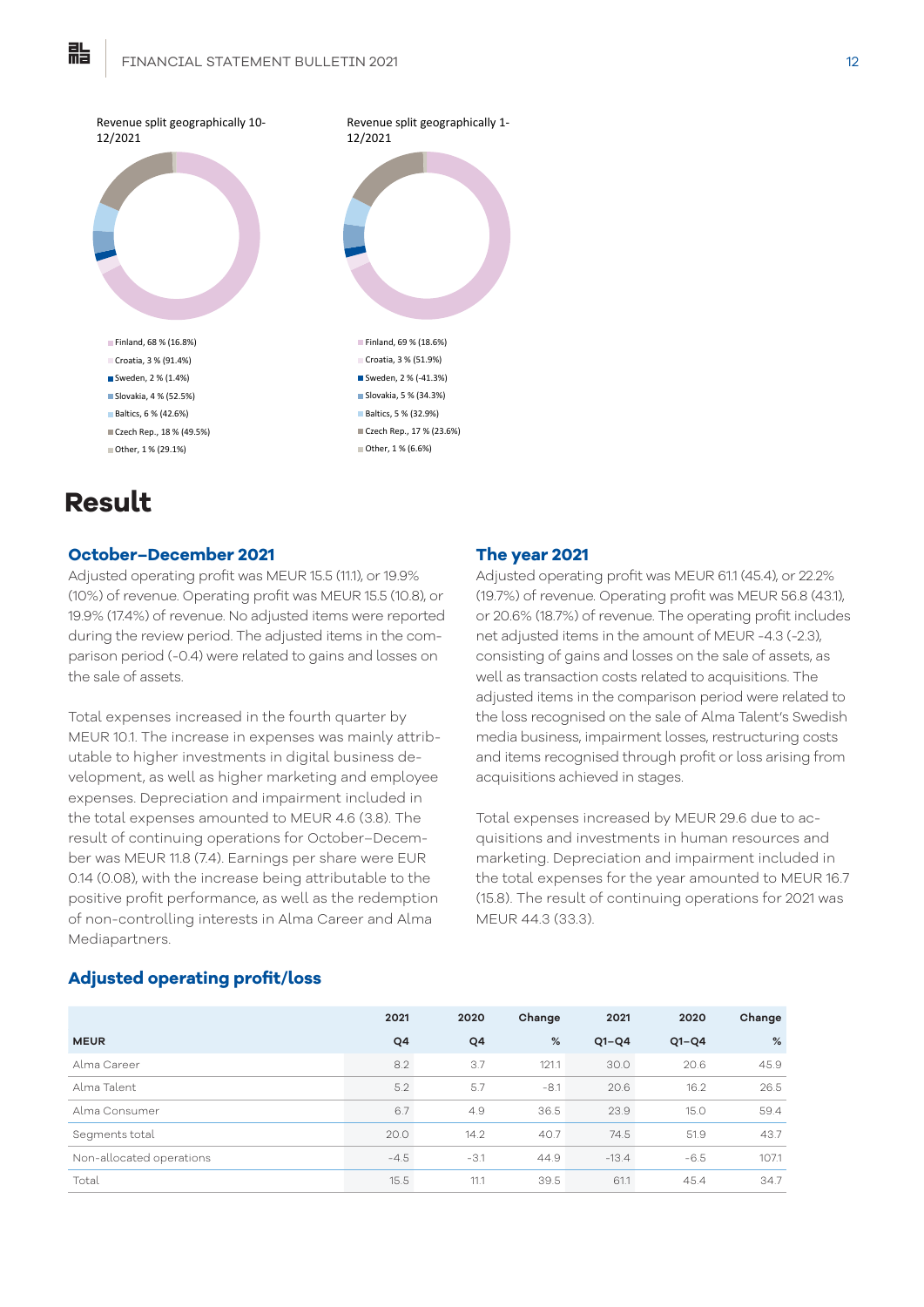# **Items adjusting operating profit**

Items adjusting operating profit are income or expenses arising from non-recurring or rare events. Gains or losses from the sale or discontinuation of business operations or assets, gains or losses from restructuring business operations, transaction costs arising from acquisitions, and impairment losses of goodwill and other assets are recognised by the Group as adjustments. Adjustments are recognised in the income statement within the corresponding income or expense group.

## **Adjusted items**

胋

|                                                                               | 2021 | 2020   | 2021    | 2020    |
|-------------------------------------------------------------------------------|------|--------|---------|---------|
| <b>MEUR</b>                                                                   | Q4   | Q4     | $Q1-Q4$ | $Q1-Q4$ |
| Alma Career                                                                   |      |        |         |         |
| Restructuring                                                                 |      | 0.0    |         | $-0.1$  |
| Gains (losses) on the sale of assets                                          |      | O.1    |         | 0.9     |
|                                                                               |      |        |         |         |
| Alma Talent                                                                   |      |        |         |         |
| Impairment losses                                                             |      | $-0.3$ |         | $-0.3$  |
| Restructuring                                                                 |      | $-0.3$ |         | $-0.7$  |
| Gains (losses) on the sale of assets                                          |      | 0.6    | $-0.0$  | $-2.2$  |
|                                                                               |      |        |         |         |
| Alma Consumer                                                                 |      |        |         |         |
| Items recognised through profit or loss arising from<br>business acquisitions |      | $-0.4$ | $-0.4$  | O.1     |
|                                                                               |      |        |         |         |
| Non-allocated                                                                 |      |        |         |         |
| Transaction costs of divested and acquired business-<br>es                    |      | 0.0    | $-4.1$  | 0.0     |
| Gains (losses) on the sale of assets                                          |      | 0.0    | 0.2     | O.O     |
| Adjusted items in operating profit                                            |      | $-0.4$ | $-4.3$  | $-2.3$  |
|                                                                               |      |        |         |         |
| Adjusted items in profit before tax                                           |      | $-0.4$ | $-4.3$  | $-2.3$  |

# **Operating profit/loss**

|                          | 2021   | 2020   | Change | 2021    | 2020    | Change |
|--------------------------|--------|--------|--------|---------|---------|--------|
| <b>MEUR</b>              | Q4     | Q4     | %      | $Q1-Q4$ | $Q1-Q4$ | %      |
| Alma Career              | 8.2    | 3.8    | 118.0  | 30.0    | 21.4    | 40.2   |
| Alma Talent              | 5.2    | 5.7    | $-8.2$ | 20.5    | 13.1    | 57.2   |
| Alma Consumer            | 6.7    | 4.4    | 49.8   | 23.5    | 15.1    | 55.8   |
| Segments total           | 20.0   | 13.9   | 44.5   | 74.1    | 49.6    | 49.4   |
| Non-allocated operations | $-4.5$ | $-3.1$ | 44.9   | $-17.3$ | $-6.5$  | 166.8  |
| Total                    | 15.5   | 10.8   | 44.4   | 56.8    | 43.1    | 31.7   |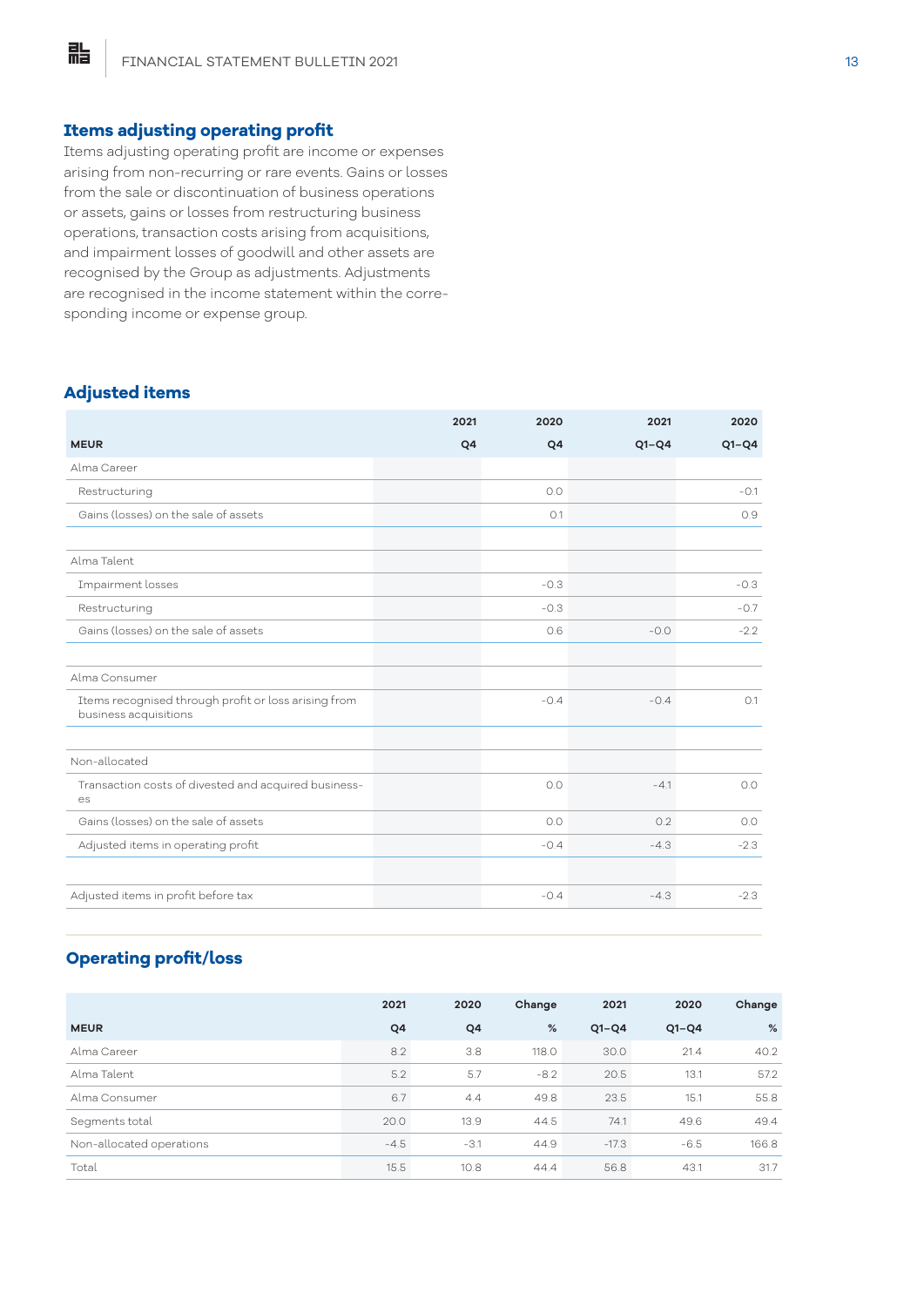# **Balance sheet and cash flow statement**

At the end of December 2021, the consolidated balance sheet stood at MEUR 518.4 (333.91). The Group's equity ratio at the end of December was 34.7% (63.1%), and equity per share was EUR 1.99 (2.23).

Cash flow from operating activities in October–December was MEUR 24.5 (15.3). Cash flow from operating activities improved year-on-year thanks to the improved operating profit and lower working capital. Cash flow after investments and before financing was MEUR 23.6 (-55.3) in October–December.

Cash flow from operating activities amounted to MEUR 75.6 (56.0) in 2021. Cash flow from operating activities improved year-on-year thanks to the improved operating profit and lower working capital. Cash flow before financing was MEUR -162.3 (27.6) in January–December. The most significant investments in 2021 were the redemption of the minority interests in Alma Career Oy and Etua Oy, as well as the acquisition of shares in Nettix Oy, Netello Systems Oy and Quantiq s.r.o.

Alma Media closed an interest rate swap agreement in December 2021, with a nominal value of MEUR 50. This interest rate swap agreement is a four-year fixed rate swap, set to start in two years time.



Net cash flow from operating activities, MEUR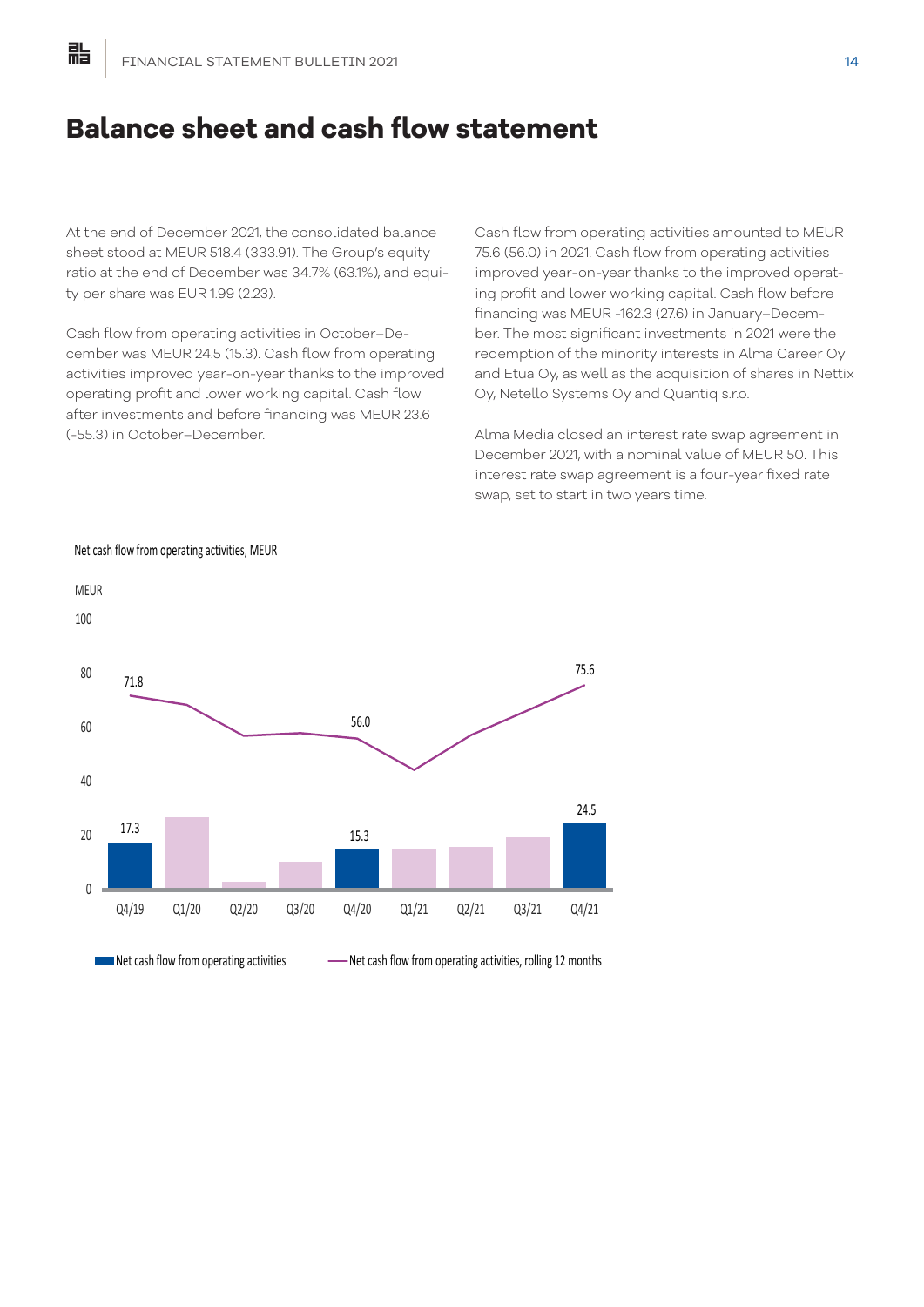# **Interest-bearing net debt**

點

|                                         | 2021  | 2020   | 2021    | 2020    |
|-----------------------------------------|-------|--------|---------|---------|
| <b>MEUR</b>                             | Q4    | Q4     | $Q1-Q4$ | $Q1-Q4$ |
| Interest-bearing long-term liabilities  | 226.8 | 31.9   | 226.8   | 31.9    |
| TERS 16 lease liabilities               | 26.8  | 31.9   | 26.8    | 31.9    |
| Loans from financial institutions       | 200.0 | O.O    | 200.0   | O.O     |
| Short-term interest-bearing liabilities | 7.0   | 7.0    | 7.0     | 7.0     |
| IFRS 16 lease liabilities               | 7.0   | 7.0    | 7.0     | 7.0     |
| Cash and cash equivalents               | 51.9  | 48.0   | 51.9    | 48.0    |
| Interest-bearing net debt               | 181.8 | $-9.1$ | 181.8   | $-9.1$  |

Interest-bearing net debt and gearing



In December 2021, Alma Media signed a new MEUR 200 Term Loan financing facility. This replaced the temporary Bridge Facility agreement that was in place for financing acquisitions. The new agreement has a maturity of 36 months. The new financing arrangement also includes a MEUR 30 revolving credit facility (RCF). The facility may be used for the Group's general financing purposes. The revolving credit facility has a maturity of four years. The financing arrangement includes the usual covenants concerning the equity ratio and the ratio of net debt to EBITDA. The Group met the covenants on 31 December 2021.

Alma Media has a commercial paper programme of MEUR 100 in Finland. The commercial paper programme was unused on 31 December 2021.

At the end of December 2021, Alma Media's interest-bearing debt amounted to MEUR 233.7 (38.9). Interest-bearing net debt totalled MEUR 181.8 (-9.1).

Alma Media had MEUR 0.2 in financial assets created in conjunction with business combinations measured at fair value and recognised through profit or loss, and MEUR 16.8 in financial liabilities measured at fair value and recognised through profit or loss.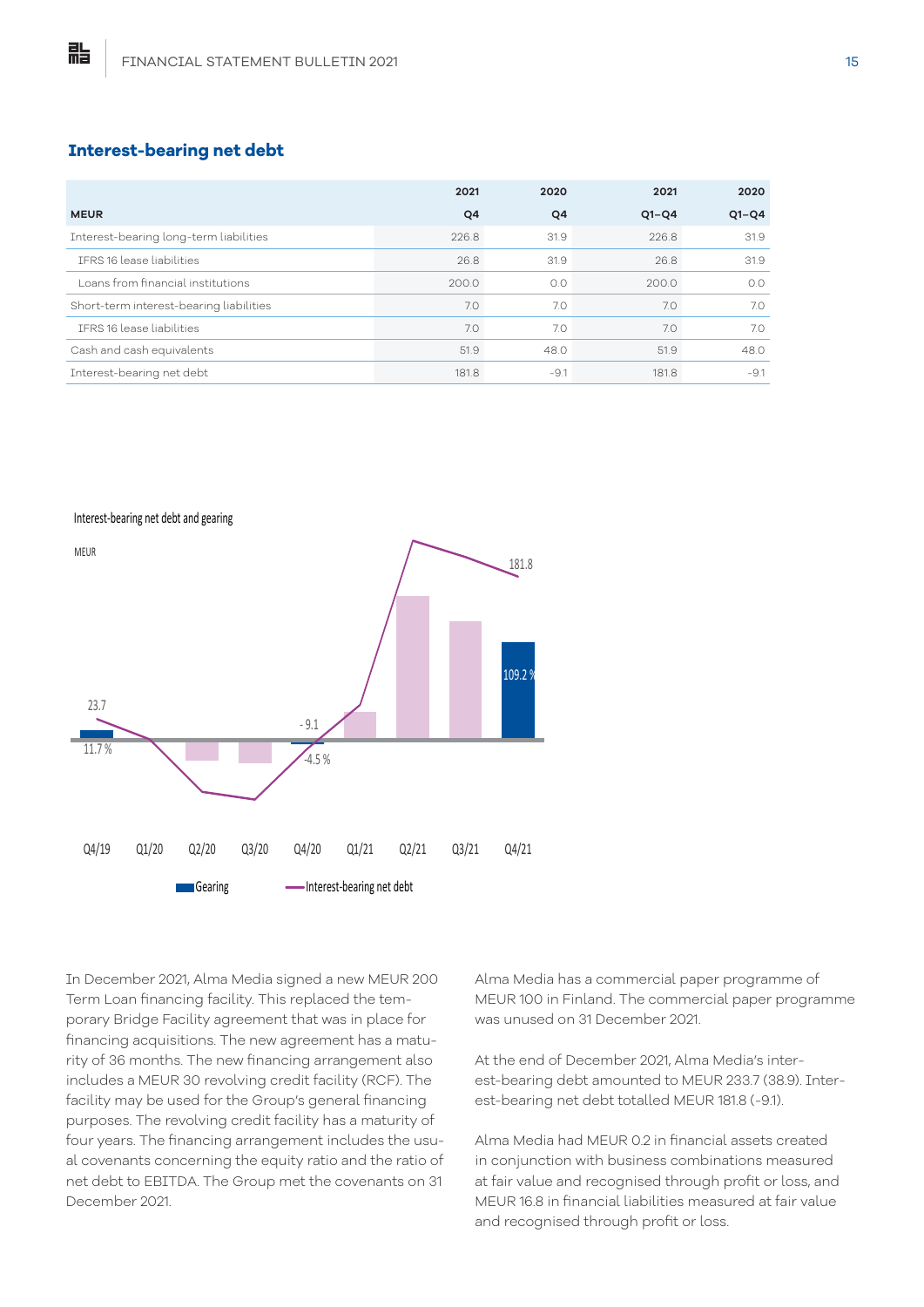# **Changes in Group structure in 2021**

點

In January 2021, LMC s.r.o, a subsidiary of Alma Career Oy and a leading recruitment service company in the Czech Republic, acquired the Czech start-up Quantiq s.r.o.

In March 2021, Alma Media Corporation acquired Monster Worldwide Scandinavia AB's 16.66% minority shareholding in Alma Career. With this transaction, Alma Career Oy was transferred entirely to Alma Media's ownership.

In March 2021, Alma Media signed an agreement to acquire Nettix Oy's entire share capital from Otava Group. Nettix Oy's business consists of Finland's leading motor vehicle marketplaces, such as Nettiauto, Nettikone and Nettimoto. The transaction was completed in April 2021.

In March 2021, Alma Media acquired 60% of the share capital of Netello Systems Oy, a company that provides digital marketing solutions especially to SMEs.

In April 2021, Alma Media acquired the remaining share capital to become the full owner of Etua Oy, a company offering competitive tendering services for loans and insurance. Alma Media Corporation previously had a 60% shareholding in Etua Oy.

In June 2021, Alma Media's subsidiary Alma Mediapartners Oy and Lemonsoft Oy agreed on a business transaction in which the construction ERP system Talosofta was transferred to Lemonsoft Oy effective from July 2021. The divestment did not have a significant impact on profit or loss, and the transaction was recognised in the third quarter.

### **Capital expenditure**

Alma Media Group's capital expenditure in the fourth quarter of 2021 totalled MEUR 3.0 (82.1). The capital expenditure consisted of normal operational and replacement investments, as well as IFRS 16 increases.

# **Capital expenditure by segment**

|                | 2021           | 2020           | 2021    | 2020    |
|----------------|----------------|----------------|---------|---------|
| <b>MEUR</b>    | Q <sub>4</sub> | Q <sub>4</sub> | $Q1-Q4$ | $Q1-Q4$ |
| Alma Career    | 0.6            | 4.3            | 3.2     | 8.5     |
| Alma Talent    | O.1            | 24.4           | 1.0     | 25.4    |
| Alma Consumer  | 0.9            | O.3            | 180.9   | 3.5     |
| Segments total | 1.5            | 29.0           | 185.2   | 37.4    |
| Non-allocated  | 1.6            | 53.1           | 61.9    | 54.1    |
| Total          | 3.0            | 82.1           | 247.1   | 91.4    |

# **Capital expenditure and acquisitions**

|              | 2021 | 2020 | 2021    | 2020    |
|--------------|------|------|---------|---------|
| <b>MEUR</b>  | Q4   | Q4   | $Q1-Q4$ | $Q1-Q4$ |
| Capex        | 3.0  | 0.4  | 6.1     | 3.6     |
| Acquisitions | 0.0  | 81.7 | 241.0   | 87.8    |
| Total        | 3.0  | 82.1 | 247.1   | 91.4    |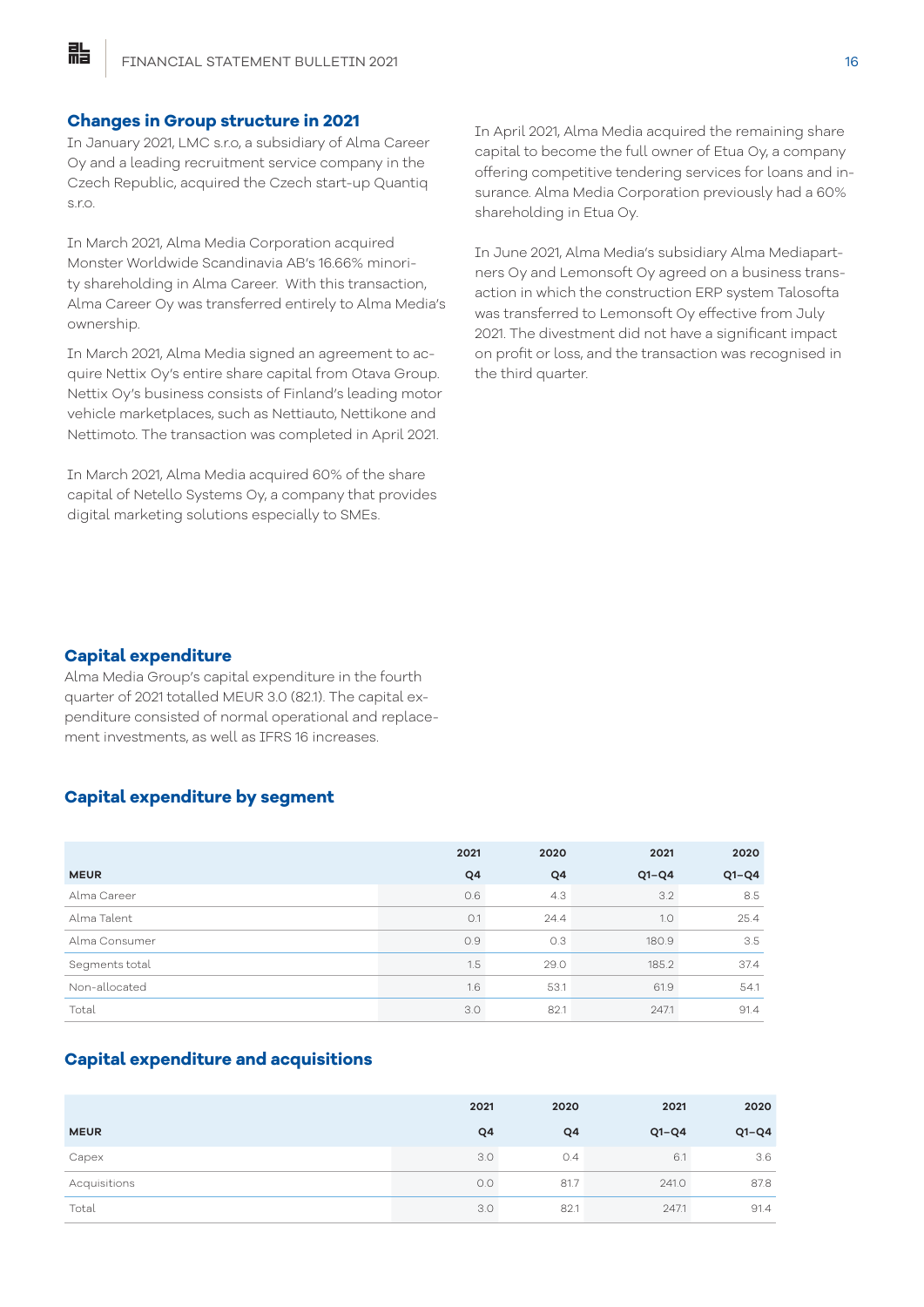# **Depreciation**

胋

|                                                           | 2021 | 2020           | 2021    | 2020    | 2020    |
|-----------------------------------------------------------|------|----------------|---------|---------|---------|
| <b>MEUR</b>                                               | Q4   | Q <sub>4</sub> | $Q1-Q4$ | $Q1-Q4$ | $Q1-Q4$ |
| Depreciation of tangible and intangible assets            | 2.8  | 2.8            | 10.2    | 10.6    | 10.6    |
| Amortisation of intangible assets related to acquisitions | 1.8  | 1.0            | 6.5     | 5.1     | 5.1     |
| Total                                                     | 4.6  | 3.8            | 16.7    | 15.8    | 15.8    |

The Group's research and development costs in 2021 totalled MEUR 4.6 (MEUR 4.6).

MEUR 3.6 (MEUR 3.2) was recognised in the income statement, and development costs of MEUR 1.0 (MEUR 1.4) were capitalised on the balance sheet in 2021. There were capitalised research and development costs totalling MEUR 2.2 (MEUR 2.0) on the balance sheet on 31 December 2021.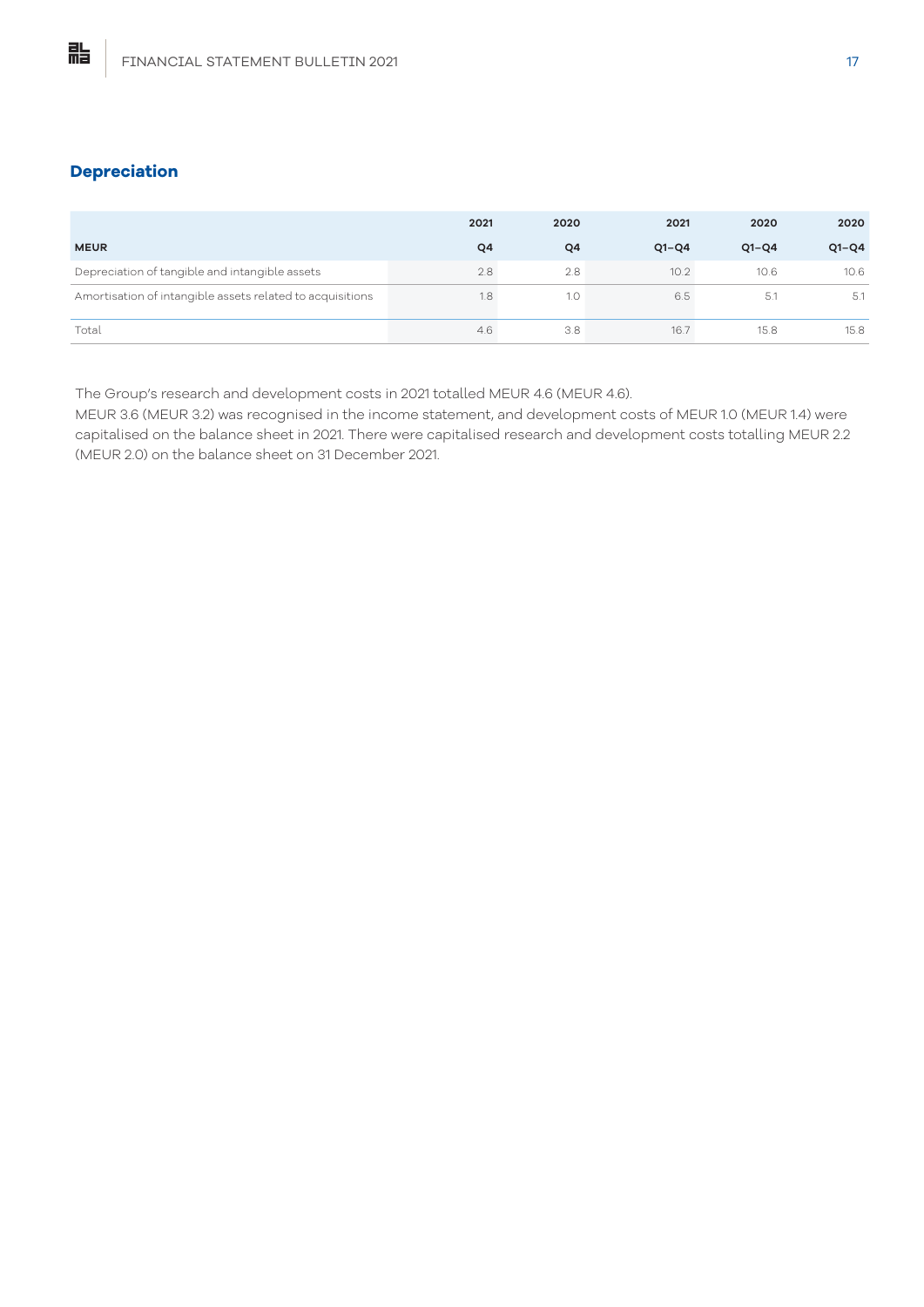# **Business segments**

Alma Media's reportable segments consist of Alma Career, which focuses on the recruitment business and recruitment-related services in Eastern Central Europe and Finland; Alma Talent, which provides financial media and services aimed at professionals and businesses; and Alma Consumer, which focuses on the consumer media and marketplaces business. Centralised services produced by the Group's parent company, as well as centralised support services for advertising and digital sales for the entire Group, are reported outside segment reporting. The Group's reportable segments correspond to the Group's operating segments.

#### **Alma Career**

The recruitment-related services Jobs.cz, Prace.cz, Cvonline.ee, Cvonline.lv, Cvonline.lt, Profesia.sk, Moj-Posao.net, MojPosao.ba, Monster.fi, the Seduo online training service and mobile service Prace za rohem are reported under the Alma Career segment. In addition to enhancing job advertising, Alma Career's objective is to expand the business into new services to support the needs of job-seekers and employers, such as job advertising-related technology, digital staffing services and training. Alma Career operates in 10 countries in Europe.

# **Key figures**

點

|                                | 2021  | 2020  | Change | 2021    | 2020    | Change |
|--------------------------------|-------|-------|--------|---------|---------|--------|
| <b>MEUR</b>                    | Q4    | Q4    | %      | $Q1-Q4$ | $Q1-Q4$ | $\%$   |
| Revenue                        | 24.1  | 15.3  | 57.2   | 82.2    | 62.7    | 31.0   |
| Marketplaces                   | 21.6  | 14.0  | 53.5   | 74.1    | 58.1    | 27.4   |
| Services                       | 2.5   | 1.3   | 98.1   | 8.1     | 4.6     | 76.4   |
| Adjusted total expenses        | 16.0  | 11.8  | 35.6   | 52.4    | 42.7    | 22.7   |
| Adjusted EBITDA                | 8.9   | 4.4   | 101.0  | 32.8    | 23.9    | 37.3   |
| EBITDA                         | 8.9   | 4.5   | 98.7   | 32.8    | 24.7    | 32.7   |
| Adjusted operating profit      | 8.2   | 3.7   | 121.1  | 30.0    | 20.6    | 45.9   |
| % of revenue                   | 34.0% | 24.2% |        | 36.6%   | 32.8%   |        |
| Operating profit (loss)        | 8.2   | 3.8   | 118.0  | 30.0    | 21.4    | 40.2   |
| % of revenue                   | 34.0% | 24.5% |        | 36.6%   | 34.2%   |        |
| Employees on average           | 628   | 553   | 13.6   | 594     | 578     | 2.8    |
|                                |       |       |        |         |         |        |
| Digital business revenue       | 23.9  | 15.3  | 31.8   | 81.9    | 62.1    | 31.8   |
| Digital business, % of revenue | 99.4% | 99.7% |        | 99.7%   | 99.1%   |        |

#### **Revenue**

|                         | 2021 | 2020 | Change | 2021    | 2020    | Change |
|-------------------------|------|------|--------|---------|---------|--------|
| <b>MEUR</b>             | Q4   | Q4   | $\%$   | $Q1-Q4$ | $Q1-Q4$ | %      |
| Czech Republic          | 13.9 | 9.3  | 49.5   | 46.2    | 37.3    | 23.6   |
| Slovakia                | 3.4  | 2.2  | 52.5   | 13.1    | 9.8     | 34.3   |
| <b>Baltic countries</b> | 2.8  | 1.7  | 71.0   | 9.3     | 6.2     | 51.0   |
| Croatia                 | 2.1  | 1.1  | 91.4   | 7.1     | 4.7     | 51.9   |
| Finland                 | 1.5  | 1.1  | 33.9   | 5.0     | 3.9     | 29.3   |
| Other countries         | 0.6  | 0.5  | 29.1   | 2.1     | 1.9     | 6.6    |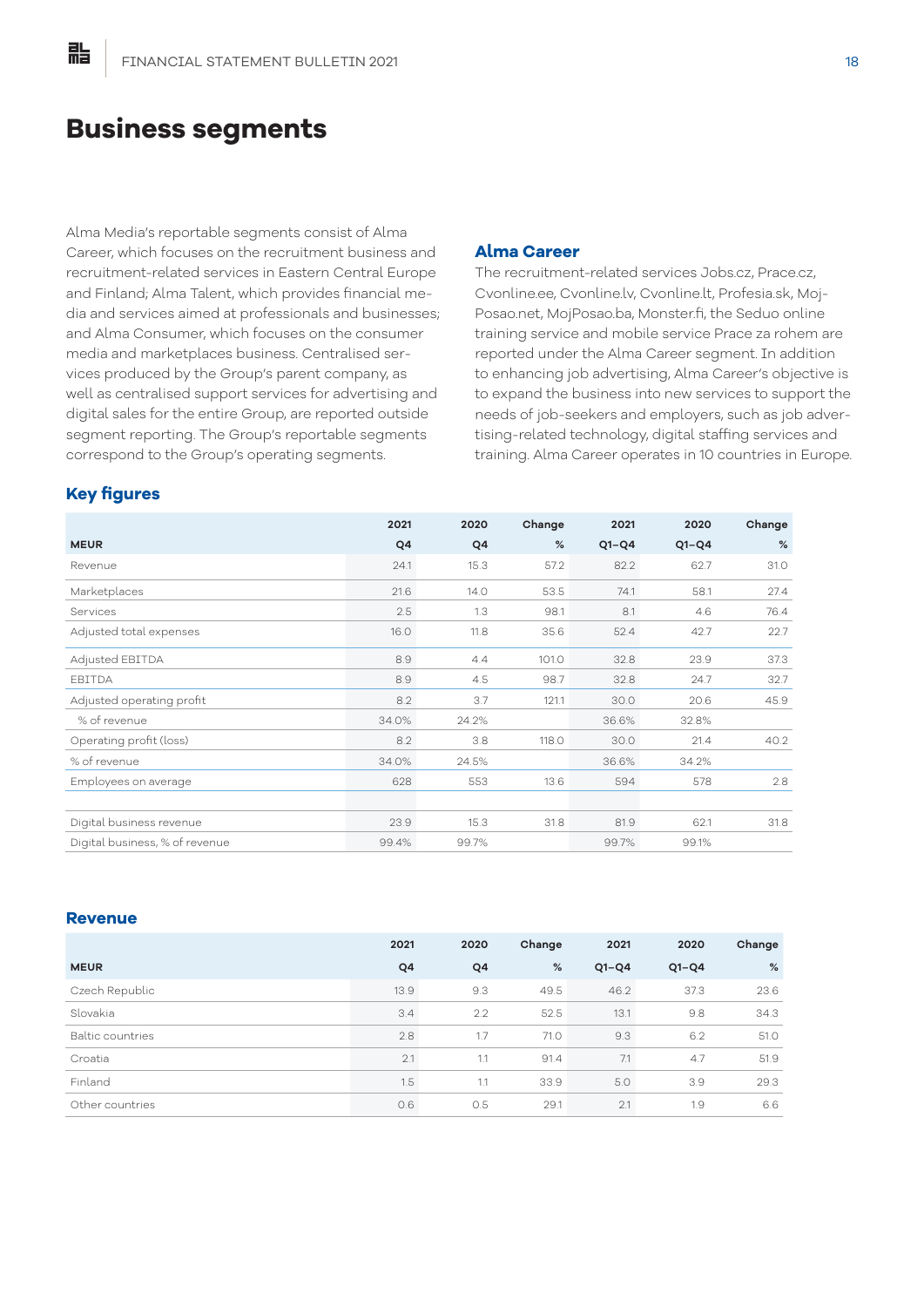晶

| Year | Unique visitors,<br><b>MEUR</b> | Users of job alerts,<br><b>MEUR</b> | Unique visitors/job<br>alerts |
|------|---------------------------------|-------------------------------------|-------------------------------|
| 2018 | 63,63                           | 15,55                               | 24.4%                         |
| 2019 | 66,45                           | 17.745                              | 26.7%                         |
| 2020 | 66,01                           | 18,85                               | 28.6%                         |
| 2021 | 66,27                           | 19,62                               | 29.6%                         |

\* CVO and LMC Poland are excluded from all figures due to the unavailability of complete comparison data

| Year | <b>Advertiser, MEUR</b> | Paid advertisements | <b>Invoicing, MEUR</b> | Invoicing/advertiser | Invoicing/paid adver-<br>tisements |
|------|-------------------------|---------------------|------------------------|----------------------|------------------------------------|
| 2018 | 0,16                    | 1,24                | 70,52                  | 438.29               | 56.82                              |
| 2019 | O, 16                   | 1,19                | 70,44                  | 434.10               | 59.06                              |
| 2020 | 0.13                    | 0.85                | 53,43                  | 413.16               | 62.92                              |
| 2021 | O.17                    | 1,24                | 82,03                  | 479.05               | 66.00                              |

# **October–December 2021**

In the fourth quarter of 2021, the Alma Career segment's revenue increased by 57.2% and came to MEUR 24.1 (15.3). Acquired businesses had an effect of MEUR 0.1 on revenue. Strong demand for recruitment services continued, driving revenue and profitability to record high levels. The good revenue development of the digital training service Seduo and other added-value services related to recruitment continued during the review period.

Total expenses for the review period increased by 35.6% to MEUR 16.0 due to higher employee and marketing expenses. In the Group's key operating countries, expenses are increased by accelerating wage inflation.

Adjusted operating profit was MEUR 8.2 (3.7) in the fourth quarter. The adjusted operating profit was 34.0% (24.2%) of revenue. The segment's operating profit was MEUR 8.2 (3.8). No adjusted items were reported during the review period. The adjusted items in the comparison period were related to a gain on the sale of an associated company.

#### **The year 2021**

The Alma Career segment's revenue increased by 31.0% to MEUR 82.2 (62.7) in 2021. Acquired businesses had an effect of MEUR 0.2 on revenue. Revenue and operating profit declined in the first quarter, but a turnaround seen in the second quarter was followed by strong growth for the remainder of the year as the demand for recruitment services improved.

In 2021, total expenses increased by 22.7% to MEUR 52.4 due to higher employee and marketing expenses.

The adjusted operating profit was MEUR 30.0 (20.6). The adjusted operating profit was 36.6% (32.8%) of revenue. The segment's operating profit was MEUR 30.0 (21.4). No adjusted items were reported in 2021. The adjusted items in the comparison period were related to the restructuring of operations, a gain on the sale of an associated company, and an item recognised in profit or loss arising from an acquisition achieved in stages.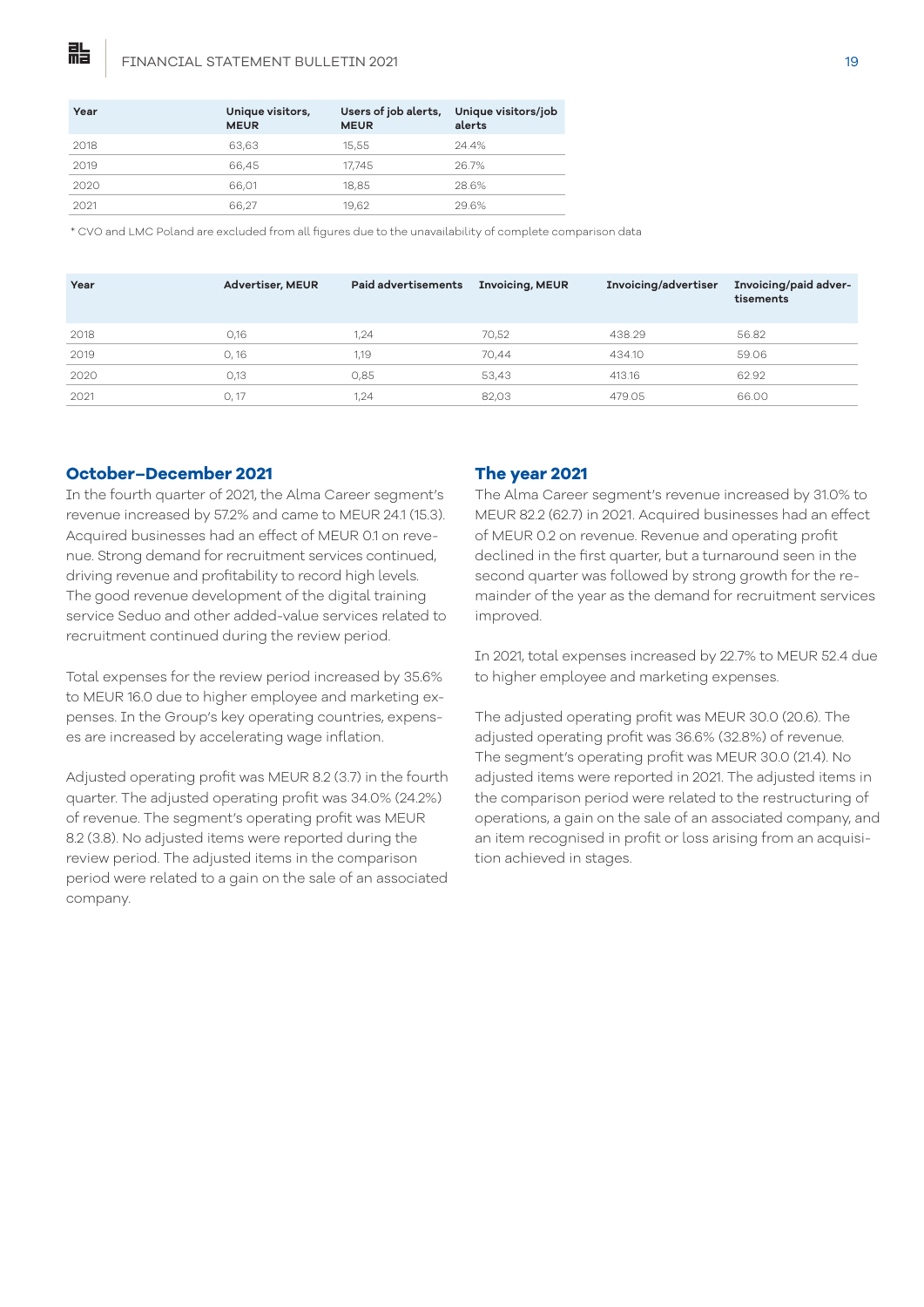# **Alma Talent**

胋

Alma Talent's core business consists of digital subscription-based content media, as well as digital data, content and marketplace services. In addition to the leading financial media brand Kauppalehti, Alma Talent's financial and professional media include Talouselämä, Tekniikka&Talous and Arvopaperi.

Alma Talent Services offers professionals a comprehensive range of services related to company information, real estate information, law, financial management, competence development, leadership and marketing.

# **Key figures**

|                                               | 2021           | 2020  | Change  | 2021    | 2020    | Change |
|-----------------------------------------------|----------------|-------|---------|---------|---------|--------|
| <b>MEUR</b>                                   | Q <sub>4</sub> | Q4    | $\%$    | $Q1-Q4$ | $Q1-Q4$ | %      |
| Revenue                                       | 27.5           | 26.4  | 4.2     | 99.7    | 95.1    | 4.8    |
| Marketplaces                                  | 1.6            | 1.5   | 6.3     | 6.2     | 5.5     | 12.6   |
| Media                                         | 15.0           | 15.0  | $-1.4$  | 53.2    | 54.4    | $-2.3$ |
| Content, media                                | 8.8            | 8.6   | 1.6     | 33.5    | 35.2    | $-4.6$ |
| - of which digital                            | 47.6%          | 41.0% |         | 46.7%   | 36.3%   |        |
| Advertising, media                            | 6.2            | 6.3   | $-1.4$  | 19.6    | 19.3    | 1.9    |
| - of which digital                            | 56.2%          | 51.1% |         | 57.4%   | 50.4%   |        |
| Services                                      | 11.0           | 10.0  | 9.8     | 40.3    | 35.2    | 14.6   |
| - of which digital                            | 48.0%          | 46.3% |         | 54.7%   | 47.2%   |        |
| Adjusted total expenses                       | 22.3           | 20.8  | 7.5     | 79.6    | 78.9    | 0.8    |
| Adjusted EBITDA                               | 6.1            | 6.6   | $-6.6$  | 24.3    | 20.4    | 18.8   |
| EBITDA                                        | 6.1            | 6.9   | $-11.0$ | 24.2    | 17.6    | 38.0   |
| Adjusted operating profit                     | 5.2            | 5.7   | $-8.1$  | 20.6    | 16.2    | 26.5   |
| % of revenue                                  | 18.9%          | 21.5% |         | 20.6%   | 17.1%   |        |
| Operating profit (loss)                       | 5.2            | 5.7   | $-8.2$  | 20.5    | 13.1    | 57.2   |
| % of revenue                                  | 18.9%          | 21.5% |         | 20.6%   | 13.7%   |        |
| Average no. of employees, excl. telemarketers | 444            | 427   | 4.1     | 444     | 456     | $-2.6$ |
| Telemarketers on average                      | 332            | 352   | $-5.7$  | 337     | 335     | 0.6    |
|                                               |                |       |         |         |         |        |
| Digital business revenue                      | 14.5           | 12.9  | 12.8    | 55.2    | 44.6    | 23.8   |
| Digital business, % of revenue                | 52.7%          | 48.7% |         | 55.4%   | 46.9%   |        |

#### **Revenue**

|                                        | 2021   | 2020           | Change | 2021    | 2020    | Change   |
|----------------------------------------|--------|----------------|--------|---------|---------|----------|
| <b>MEUR</b>                            | Q4     | Q <sub>4</sub> | %      | $Q1-Q4$ | $Q1-Q4$ | %        |
| Alma Talent Media                      | 15.1   | 15.1           | O.3    | 53.5    | 50.9    | 5.0      |
| - of which digital                     | 51.1%  | 45.1%          |        | 50.6%   | 42.4%   |          |
| Alma Talent Services                   | 9.4    | 8.1            | 15.5   | 33.8    | 28.4    | 18.9     |
| - of which digital                     | 72.3%  | 74.6%          |        | 83.2%   | 77.1%   |          |
| Direct marketing                       | 3.7    | 3.8            | $-2.7$ | 15.1    | 14.7    | 2.8      |
| Divested operations and eliminations*) | $-0.7$ | $-0.6$         | 12.8   | $-2.7$  | 1.0     | $-360.6$ |

\* Divested operations consist of the Swedish media business, which was sold in June 2020.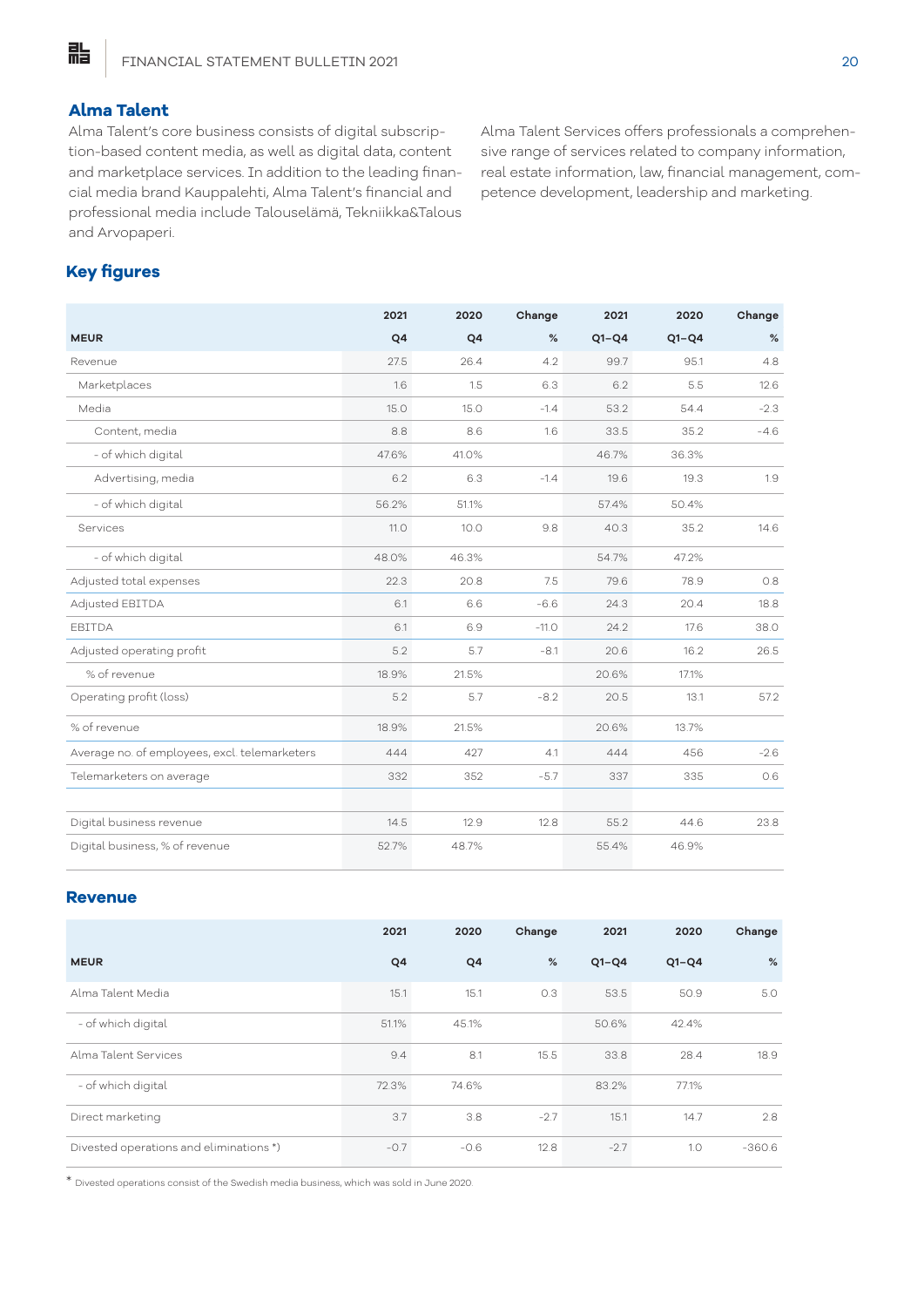# **Operating profit**

點

|                                      | 2021 | 2020   | Change   | 2021    | 2020    | Change   |
|--------------------------------------|------|--------|----------|---------|---------|----------|
| <b>MEUR</b>                          | Q4   | Q4     | %        | $Q1-Q4$ | $Q1-Q4$ | $\%$     |
| Alma Talent Media                    | 3.0  | 3.4    | $-9.2$   | 11.1    | 8.3     | 33.6     |
| Alma Talent Services                 | 1.5  | 1.9    | $-22.4$  | 7.3     | 6.6     | 10.9     |
| Direct marketing                     | 0.6  | 0.5    | 8.7      | 2.1     | 1.6     | 32.0     |
| Divested operations and eliminations | O.1  | $-0.1$ | $-161.1$ | O.1     | $-0.2$  | $-131.2$ |

### **October–December 2021**

The Alma Talent segment's revenue increased by 4.2% in October–December to MEUR 27.5 (26.4). Acquired businesses had an effect of MEUR 1.0 on revenue. Digital business accounted for 52.7% (48.7%) of the segment's revenue. The rate of organic digital growth was 5.0%.

Talent Media's content revenue grew by 1.9%, which was attributable to an 18.0% increase in digital content revenue that exceeded the 9.4% decline in print media revenue. Advertising was at the same level as in the comparison period.

The revenue of Talent Services increased by 15.5% due to acquisitions, while adjusted operating profit decreased due to planned investments in recruitment, product development and marketing. Digital business represented 72.3% (74.6%) of Alma Talent's services. Revenue from continuous invoicing increased by 26.9% and organic revenue growth was 6.3%. Continuous invoicing represented 64.1% of revenue.

Revenue from direct marketing decreased by 2.7% year-on-year, while profit performance remained good.

The segment's adjusted total expenses amounted to MEUR 22.3 (20.8). The Alma Talent segment's adjusted operating profit was MEUR 5.2 (5.7), and operating profit was MEUR 5.2 (5.7). No adjusted items were reported during the review period. The adjusted items in the comparison period were related to operational restructuring, losses on the sale of assets, impairment, and an item recognised in profit or loss arising from an acquisition achieved in stages.

#### **The year 2021**

The Alma Talent segment's revenue increased by 4.8% to MEUR 99.7 (95.1) in 2021. Digital business accounted for 55.4% (46.9%) of the segment's revenue. The rate of organic digital growth was 18.0%.

Talent Media's content revenue grew by 2.9%, which was attributable to a 24.8% increase in digital content revenue that exceeded the 10.8% decline in print media revenue. Advertising revenue grew by 8.5% particularly due to the strong 26.0% growth of digital advertising. The share of digital business in media exceeded 50%, while the operating profit margin exceeded 20%.

The revenue of Talent Services increased by 18.9% and its adjusted operating profit improved by 20.9%. The factors underpinning the good performance included acquisitions and organic growth in all businesses except book sales. Digital business represented 83.2% (77.1%) of Alma Talent's services. Revenue from continuous invoicing increased by 29.1% and organic revenue growth was 9.0%. Continuous invoicing represented 70.6% of revenue.

Revenue from direct marketing grew by 2.8% year-onyear, and profit performance was good.

The segment's adjusted total expenses amounted to MEUR 79.6 (78.9). The Alma Talent segment's adjusted operating profit was MEUR 20.6 (16.2), and operating profit was MEUR 20.5 (13.1). The adjusted item in 2021 was related to a loss on the sale of an asset. The adjusted items in the comparison period were related to operational restructuring, impairment, losses on the sale of assets, and an item recognised in profit or loss arising from an acquisition achieved in stages.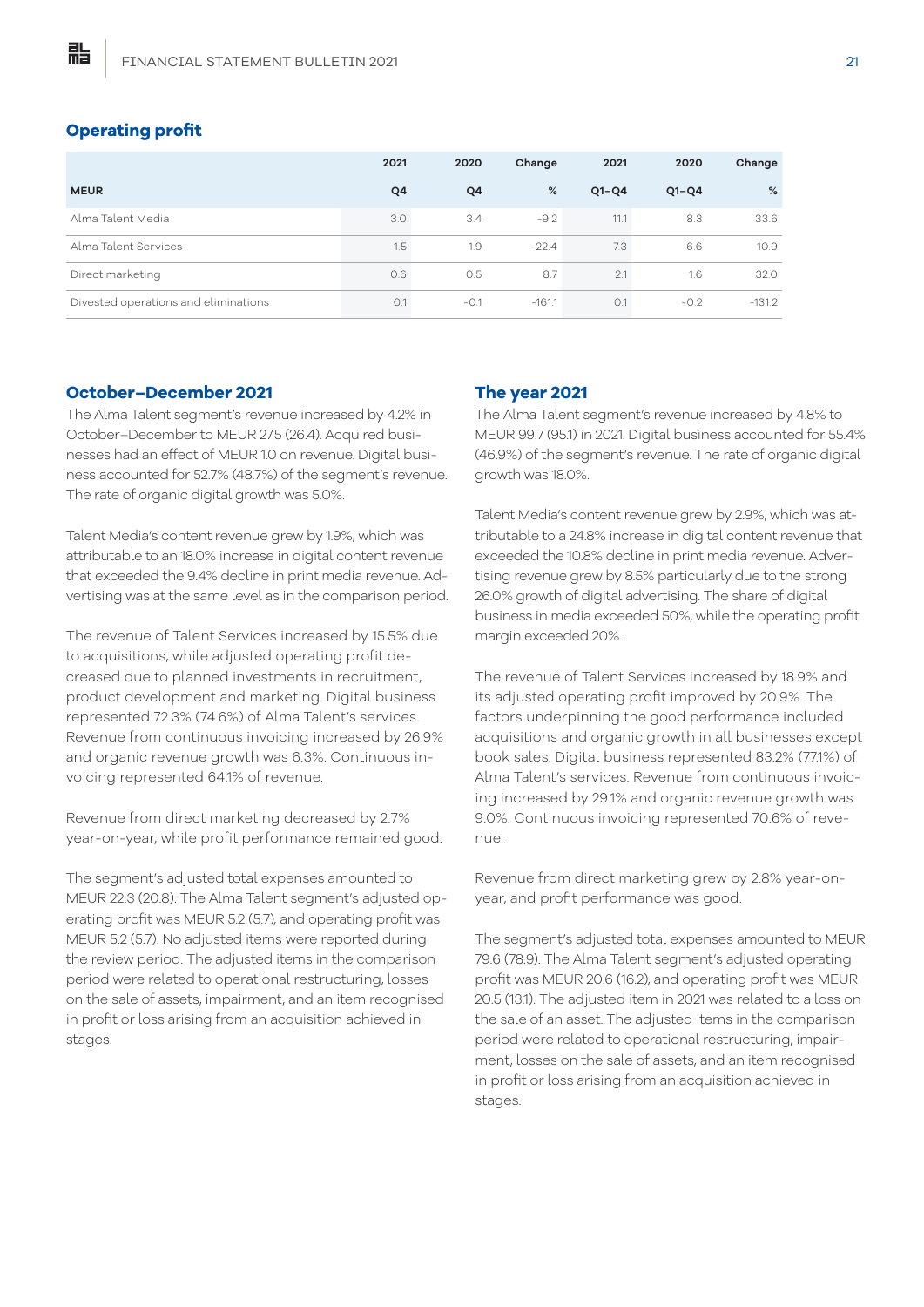# **Alma Consumer**

點

The Alma Consumer segment consists of a broad offering of 37 consumer and B2B brands. The business of the Alma Consumer segment includes the multi-channel news and lifestyle media Iltalehti, Finland's leading housing marketplace Etuovi.com and housing rental marketplace Vuokraovi.com, the automotive marketplaces Nettiauto, Autotalli.com and Nettimoto, as well as the housing and car trade systems that serve companies representing these fields.

In addition, the segment includes comparison services, such as Autojerry, Urakkamaailma and Etua. Netello, which specialises in digital advertising solutions, is also reported under the Alma Consumer segment.

Alma Consumer's competitiveness is based on the excellent reach of media and services as a digital network, the unique user data pool, and the developing industry verticals in the areas of media, housing, cars and comparison services. Alma Consumer operates in Finland.

# **Key figures**

|                                | 2021  | 2020  | Change | 2021    | 2020    | Change |
|--------------------------------|-------|-------|--------|---------|---------|--------|
| <b>MEUR</b>                    | Q4    | Q4    | $\%$   | $Q1-Q4$ | $Q1-Q4$ | $\%$   |
| Revenue                        | 26.9  | 19.3  | 39.0   | 94.5    | 69.9    | 35.2   |
| Marketplaces                   | 10.2  | 5.8   | 75.7   | 37.3    | 22.7    | 64.2   |
| Media                          | 13.9  | 11.8  | 17.2   | 47.9    | 40.7    | 17.9   |
| Content, media                 | 3.8   | 3.7   | 2.8    | 14.7    | 15.2    | $-3.7$ |
| Advertising, media             | 10.0  | 8.1   | 23.9   | 33.3    | 25.4    | 30.8   |
| - of which digital             | 89.1% | 93.6% | $-4.8$ | 88.6%   | 92.2%   | $-3.9$ |
| Services                       | 2.8   | 1.7   | 66.2   | 9.3     | 6.5     | 42.2   |
| Adjusted total expenses        | 20.2  | 14.5  | 39.9   | 71.0    | 54.9    | 29.3   |
| Adjusted EBITDA                | 8.0   | 5.3   | 49.4   | 28.6    | 17.0    | 67.7   |
| EBITDA                         | 8.0   | 4.9   | 62.6   | 28.1    | 17.1    | 64.5   |
| Adjusted operating profit      | 6.7   | 4.9   | 36.5   | 23.9    | 15.0    | 59.4   |
| % of revenue                   | 24.8% | 25.2% |        | 25.3%   | 21.5%   |        |
| Operating profit (loss)        | 6.7   | 4.4   | 49.8   | 23.5    | 15.1    | 55.8   |
| % of revenue                   | 24.8% | 23.0% |        | 24.9%   | 21.6%   |        |
| Employees on average           | 344   | 287   | 20.0   | 339     | 297     | 13.9   |
|                                |       |       |        |         |         |        |
| Digital business revenue       | 22.2  | 15.0  | 47.4   | 76.6    | 52.6    | 45.5   |
| Digital business, % of revenue | 82.5% | 77.8% |        | 81.0%   | 75.3%   |        |

#### **Revenue**

.

|                                             | 2021  | 2020  | Change  | 2021    | 2020    | Change  |
|---------------------------------------------|-------|-------|---------|---------|---------|---------|
| <b>MEUR</b>                                 | Q4    | Q4    | %       | $Q1-Q4$ | $Q1-Q4$ | %       |
| Housing                                     | 4.3   | 3.7   | 15.2    | 16.3    | 14.3    | 14.4    |
| Cars and mobility                           | 6.5   | 1.6   | 310.9   | 21.4    | 6.4     | 236.7   |
| Comparison services and the sharing economy | 1.8   | 1.6   | 10.9    | 7.4     | 6.4     | 15.4    |
| Media and media-like services               | 14.3  | 12.1  | 18.1    | 48.8    | 41.7    | 17.1    |
| - of which digital                          | 71.9% | 64.6% |         | 67.2%   | 58.4%   |         |
| Divested operations and eliminations *      | O.O   | O.3   | $-93.7$ | 0.6     | 1.2     | $-51.7$ |

\* The divested Talosofta business is presented as a divested operation.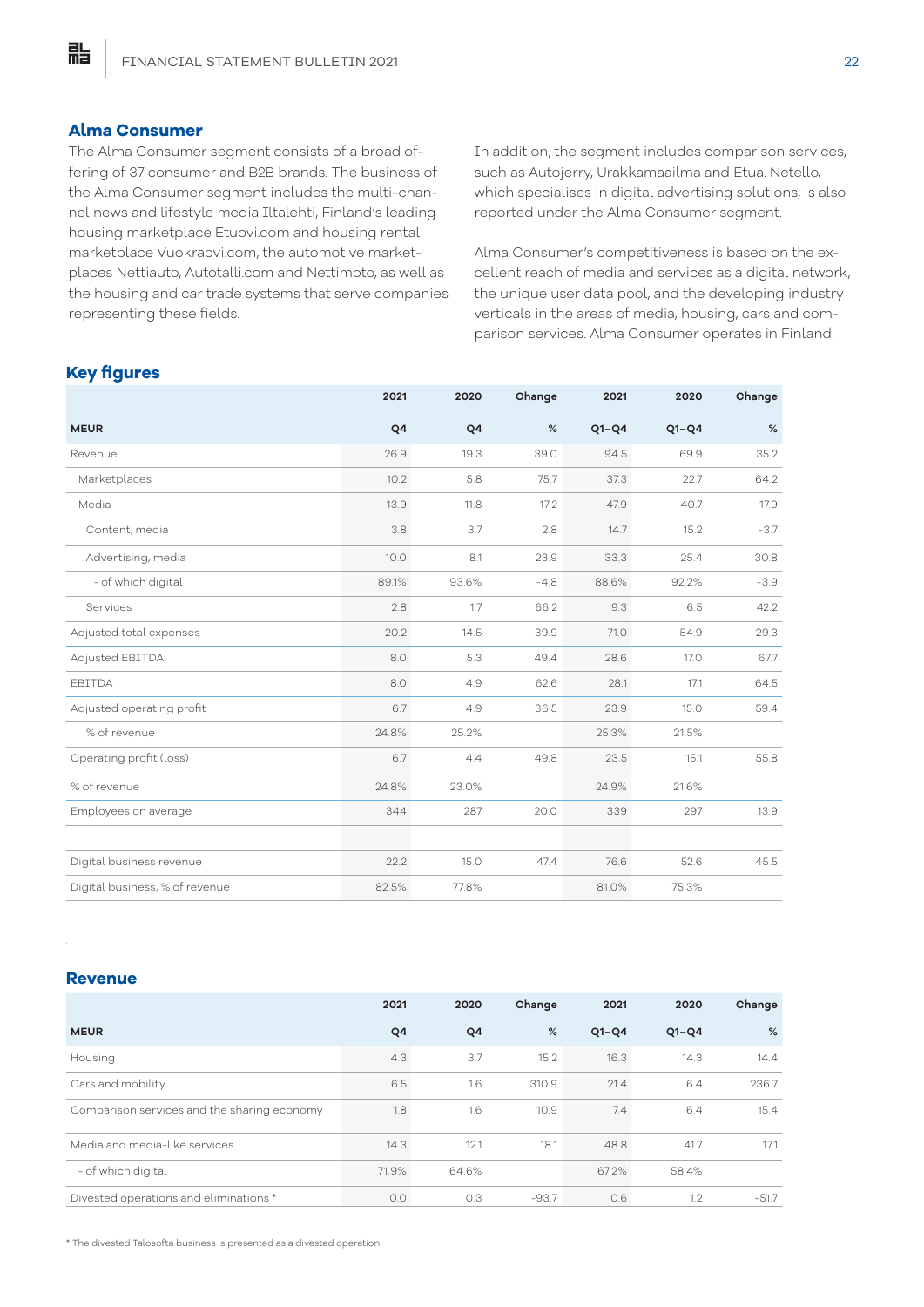#### **October–December 2021**

點

The Alma Consumer segment's revenue grew by 39.0% to MEUR 26.9 (19.3) in the fourth quarter. Acquired and divested businesses had a net effect of MEUR 6.0 on revenue growth. Organic revenue growth was 8.6%. Digital business accounted for 82.5% (77.8%) of the segment's revenue.

In the housing business area, revenue increased by 15.2% in the fourth quarter. Good development in all areas contributed to growth. Housing systems, as well as classified advertising and media advertising on the Etuovi. com and Vuokraovi.com online services, grew.

The growth in revenue from the automotive, mobility and comparison service business areas was mainly attributable to the acquisition of Nettix Oy.

Revenue from the media business increased by 18.1%. Digital advertising saw particularly strong growth of 17.9% and totalled MEUR 8.9. The telecom services, retail and mobility industries supported the growth of advertising.

The segment's total expenses increased by 39.9% to MEUR 20.2 (14.5). The segment's adjusted operating profit was MEUR 6.7 (4.9), or 24.8% (25.2%) of revenue. The segment's operating profit was MEUR 6.7 (4.4). No adjusted items were reported during the review period. The adjusted items in the comparison period were related to a loss recognised on the sale of a business.

#### **The year 2021**

The Alma Consumer segment's revenue grew by 35.2% to MEUR 94.5 (69.9). Acquired businesses contributed MEUR 16.5 to the increase in revenue. Digital business accounted for 81.0% (75.3%) of the segment's revenue.

Organic revenue growth in the housing business area was 14.4%. Good development in all areas contributed to growth. Housing systems, as well as classified advertising and media advertising on the Etuovi.com and Vuokraovi. com online services, grew. The growth in revenue from the automotive, mobility and comparison service business areas was mainly attributable to the acquisition of Nettix Oy.

Revenue from the media business increased by 17.1%. Digital advertising saw particularly strong growth of 25.7% and totalled MEUR 29.5. The telecom services and the retail industry supported the growth of advertising.

In June 2021, Iltalehti launched Iltalehti Plus for paid content, with the early stages showing promising growth.

The segment's total expenses increased by 29.3% to MEUR 71.0 (54.9). The segment's adjusted operating profit was MEUR 23.9 (15.0), or 25.3% (21.5%) of revenue. The segment's operating profit was MEUR 23.5 (15.1). The adjusted items in 2021 were related to losses on the sale of a business. The adjusted items in the comparison period were related to items recognised through profit or loss arising from acquisitions achieved in stages and a loss recognised on the sale of a business.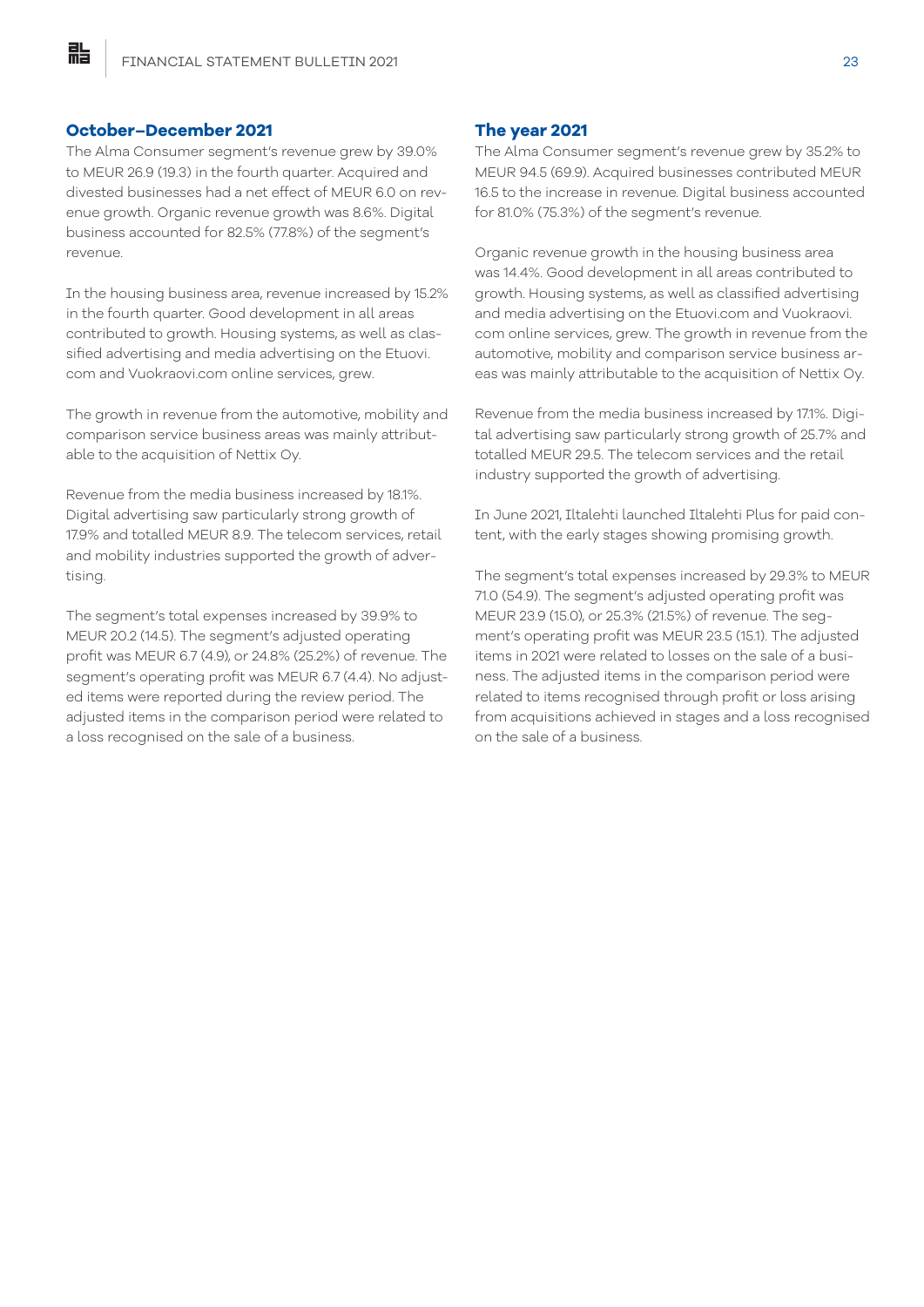The following table presents the assets and liabilities by segment, as well as the non-allocated assets and liability items:

# **Assets by segment**

| <b>MEUR</b>                           | 31 Dec 2021 | 31 Dec 2020 |
|---------------------------------------|-------------|-------------|
| Alma Career                           | 86.9        | 80.0        |
| Alma Talent                           | 113.5       | 116.6       |
| Alma Consumer                         | 224.1       | 42.6        |
| Segments total                        | 424.5       | 239.3       |
| Non-allocated assets and eliminations | 93.9        | 94.6        |
| Total                                 | 518.4       | 333.9       |

# **Liabilities by segment**

| <b>MEUR</b>                                | 31 Dec 2021 | 31 Dec 2020 |
|--------------------------------------------|-------------|-------------|
| Alma Career                                | 39.5        | 25.3        |
| Alma Talent                                | 38.4        | 38.8        |
| Alma Consumer                              | 14.2        | 9.0         |
| Segments total                             | 92.1        | 73.1        |
| Non-allocated liabilities and eliminations | 259.8       | 56.3        |
| Total                                      | 351.9       | 129.4       |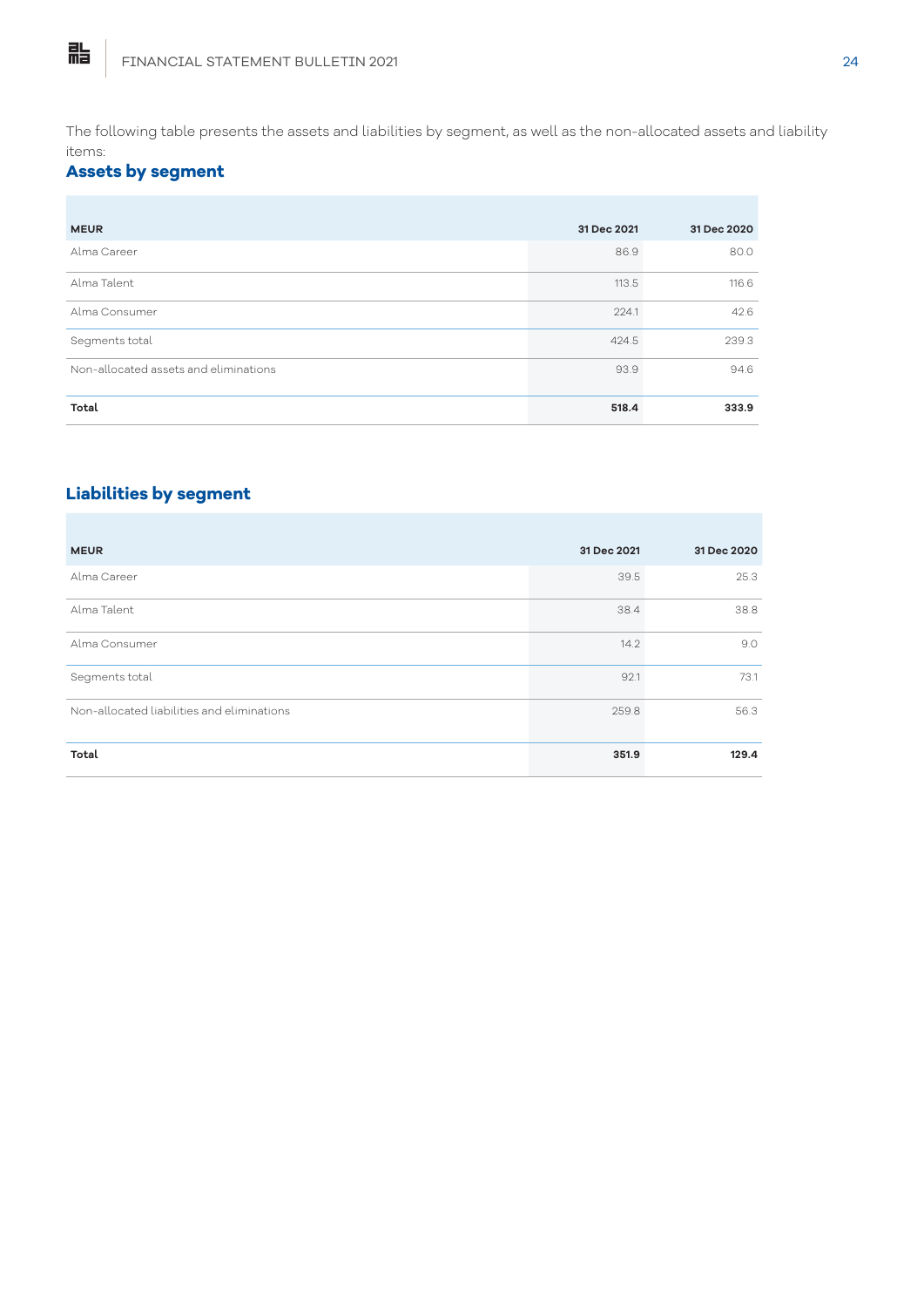### **Share and stock markets**

點

In October–December, altogether 613,708 Alma Media shares were traded on the Nasdaq Helsinki stock exchange, representing 0.7% of the total number of shares. The closing price of the Alma Media share at the end of the last trading day of the review period, 30 December 2021, was EUR 10.82. The lowest quotation during the review period was EUR 9.72 and the highest EUR 12.70. Alma Media Corporation's market capitalisation at the end of the review period was MEUR 891.4. Alma Media Corporation holds a total of 170,410 of its own shares.

# **Share-based retention and incentive schemes LTI 2015 and LTI 2019**

Alma Media's long-term share-based incentive schemes for senior management and certain key employees consist of annually commencing individual plans, each subject to separate Board approval. The main elements of each individual plan are: an investment in Alma Media shares as a precondition for participation in the scheme, matching shares based on the said share investment, the possibility of earning performance-based matching shares, and transfer restrictions.

The Board of Directors of Alma Media Corporation has decided on the commencement of a new period under the long-term share-based incentive scheme for senior management (MSP 2021). The Board of Directors further decided on the commencement of a new period under the performance-based share-based incentive scheme aimed at middle management and selected key employees (PSP 2021). The incentive schemes were established and originally announced in December 2018.

In accordance with the EU Shareholder Rights Directive (SHRD), Alma Media published its Remuneration Report for 2020 on 17 February 2021. The Remuneration Policy, which documents the principles of the remuneration of the Group's governing bodies and the key terms applicable to service contracts, is available on the company website at www.almamedia.fi/en/investors/governance/ remuneration. The terms of the various share-based retention and incentive schemes (long-term retention and incentive schemes) are described in the Remuneration Policy.

# **Flagging notices**

The company did not receive any flagging notices

during the third fourth of 2021.

#### **Risks and risk management**

At Alma Media Group, the task of risk management is to detect, evaluate and monitor business opportunities, threats and risks, to ensure the achievement of objectives and business continuity. The risk management process identifies and controls the risks, develops appropriate risk management methods, and regularly reports on risk issues to the risk management organisation and the Board of Directors. Risk management is part of Alma Media's internal control function and thereby part of good corporate governance.

Alma Media's most significant strategic risks in the digital business are related to cyber risks and violations of information security and data protection. An increasingly important source of competitive advantage, but also a strategic risk, in Alma Media's business is the ability to use customer data to improve the product and service offering for advertisers and to enrich end-user services. Alma Media manages customer data and behavioural data, taking regulatory requirements into consideration, by centralising customer data repositories and deploying analysis and activation technology.

The regulation of the media sector and the related market practices is becoming stricter. The industry is undergoing changes following the transformation in media consumption and technological development. The changes in the operating environment and the rapid technological development require continuous investments in employee competence and development.

A further risk to Alma Media's business is the potential decline in digital audiences, as well as a potential permanent decrease in digital advertising sales and listing advertising. For print media, the most significant risk is a potential permanent decline in the readership of publications.

Covid-19 pandemic and its continuation as well as the geopolitical risks in the Alma Media's countries of operations can significantly affect the demand of services.

#### **Events after the review period**

In December, Alma Media's subsidiary Alma Media Finland Ltd agreed to sell online dating service E-kontakti to the City Digital group. The business was transferred to the new owner on 1 January 2022. The transaction does not have a significant impact on Alma Media's result.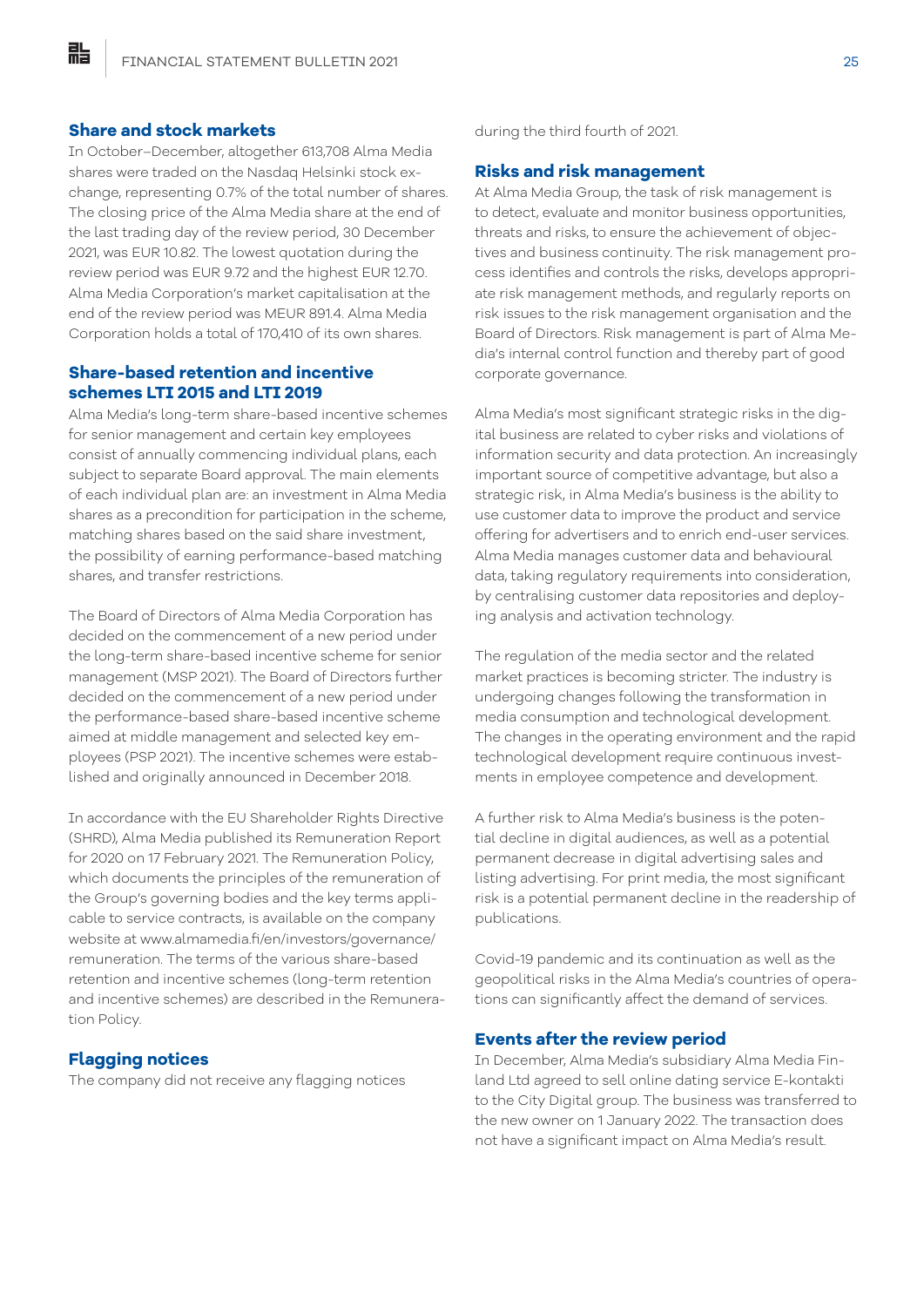# **Summary of Financial Statements Bulletin and notes**

# **Comprehensive income statement**

|                                                                                                                     | 2021   | 2020    | Change   | 2021    | 2020    | Change   |
|---------------------------------------------------------------------------------------------------------------------|--------|---------|----------|---------|---------|----------|
| <b>MEUR</b>                                                                                                         | Q4     | Q4      | %        | $Q1-Q4$ | $Q1-Q4$ | %        |
| <b>REVENUE</b>                                                                                                      | 78.0   | 61.9    | 25.9     | 275.4   | 230.2   | 19.6     |
| Other operating income                                                                                              | 0.2    | 1.4     | $-87.7$  | 1.4     | 3.3     | $-57.1$  |
| Materials and services                                                                                              | 10.0   | 8.6     | 15.2     | 35.5    | 32.7    | 8.7      |
| Expenses arising from employee benefits                                                                             | 30.7   | 24.6    | 24.7     | 109.2   | 93.3    | 17.0     |
| Depreciation and write-downs                                                                                        | 4.6    | 3.8     | 20.6     | 16.7    | 15.8    | 5.7      |
| Other operating expenses                                                                                            | 17.3   | 15.4    | 12.0     | 58.6    | 48.7    | 20.5     |
| <b>OPERATING PROFIT</b>                                                                                             | 15.5   | 10.8    | 44.4     | 56.8    | 43.1    | 31.7     |
| Finance income                                                                                                      | 0.2    | $-0.4$  | $-139.5$ | 0.9     | 0.3     | 210.0    |
| Finance expenses                                                                                                    | O.1    | 0.3     | $-78.2$  | 2.3     | 1.3     | 84.8     |
| Share of result of associated companies                                                                             | 0.3    | $-0.2$  | $-265.0$ | 1.0     | O.1     | 755.2    |
| <b>PROFIT BEFORE TAX</b>                                                                                            | 16.0   | 9.9     | 61.0     | 56.3    | 42.2    | 33.4     |
| Income tax                                                                                                          | 4.1    | 2.5     | 65.5     | 12.1    | 9.0     | 34.5     |
| PROFIT FROM CONTINUING OPERATIONS                                                                                   | 11.8   | 7.4     | 59.5     | 44.3    | 33.3    | 33.1     |
| PROFIT FROM DISCONTINUED OPERATIONS                                                                                 | 0.0    | $-1.9$  | $-100.0$ | O.O     | 65.8    | $-100.0$ |
| PROFIT FOR THE PERIOD                                                                                               | 11.8   | 5.6     | 112.6    | 44.3    | 99.1    | $-55.3$  |
|                                                                                                                     |        |         |          |         |         |          |
| OTHER COMPREHENSIVE INCOME:                                                                                         |        |         |          |         |         |          |
| Items that are not later transferred to be rec-<br>ognised through profit or loss                                   |        |         |          |         |         |          |
| Items arising due to the redefinition of net de-<br>fined benefit liability (or asset item)                         | $-0.2$ | 0.2     |          | $-0.2$  | 0.2     |          |
| Items that may later be transferred to be rec-<br>ognised through profit or loss                                    |        |         |          |         |         |          |
| Translation differences                                                                                             | 0.7    | 0.3     |          | 0.3     | 0.6     |          |
| Other comprehensive income for the period, net<br>of tax                                                            | 0.5    | 0.5     |          | O.1     | 0.7     |          |
| TOTAL COMPREHENSIVE INCOME FOR THE<br><b>PERIOD</b>                                                                 | 12.3   | 6.1     |          | 44.4    | 99.8    |          |
| Profit for the period attributable to:                                                                              |        |         |          |         |         |          |
| - Owners of the parent                                                                                              | 11.8   | 4.5     |          | 43.6    | 93.3    |          |
| - Non-controlling interest                                                                                          | 0.0    | 1.0     |          | 0.7     | 5.7     |          |
| Total comprehensive income for the period<br>attributable to:                                                       |        |         |          |         |         |          |
| - Owners of the parent                                                                                              | 12.3   | 5.0     |          | 43.7    | 94.1    |          |
| - Non-controlling interest                                                                                          | 0.0    | 1.0     |          | 0.7     | 5.7     |          |
|                                                                                                                     |        |         |          |         |         |          |
| Distribution of total comprehensive income                                                                          |        |         |          |         |         |          |
| - Continuing operations                                                                                             | 12.3   | 7.9     |          | 44.4    | 34.0    |          |
| - Discontinued operations                                                                                           |        | $-1.9$  |          |         | 65.8    |          |
|                                                                                                                     |        |         |          |         |         |          |
| Earnings per share calculated from the profit for<br>the period attributable to the parent company<br>shareholders: |        |         |          |         |         |          |
| – Earnings per share, basic                                                                                         | 0.14   | 0.05    |          | 0.53    | 1.13    |          |
| - Earnings per share, diluted                                                                                       | 0.14   | 0.05    |          | 0.52    | 1.11    |          |
| - Earnings per share, continuing operations                                                                         | 0.14   | 0.08    |          | 0.53    | 0.33    |          |
| - Earnings per share, discontinued operations                                                                       |        | $-0.02$ |          |         | 0.80    |          |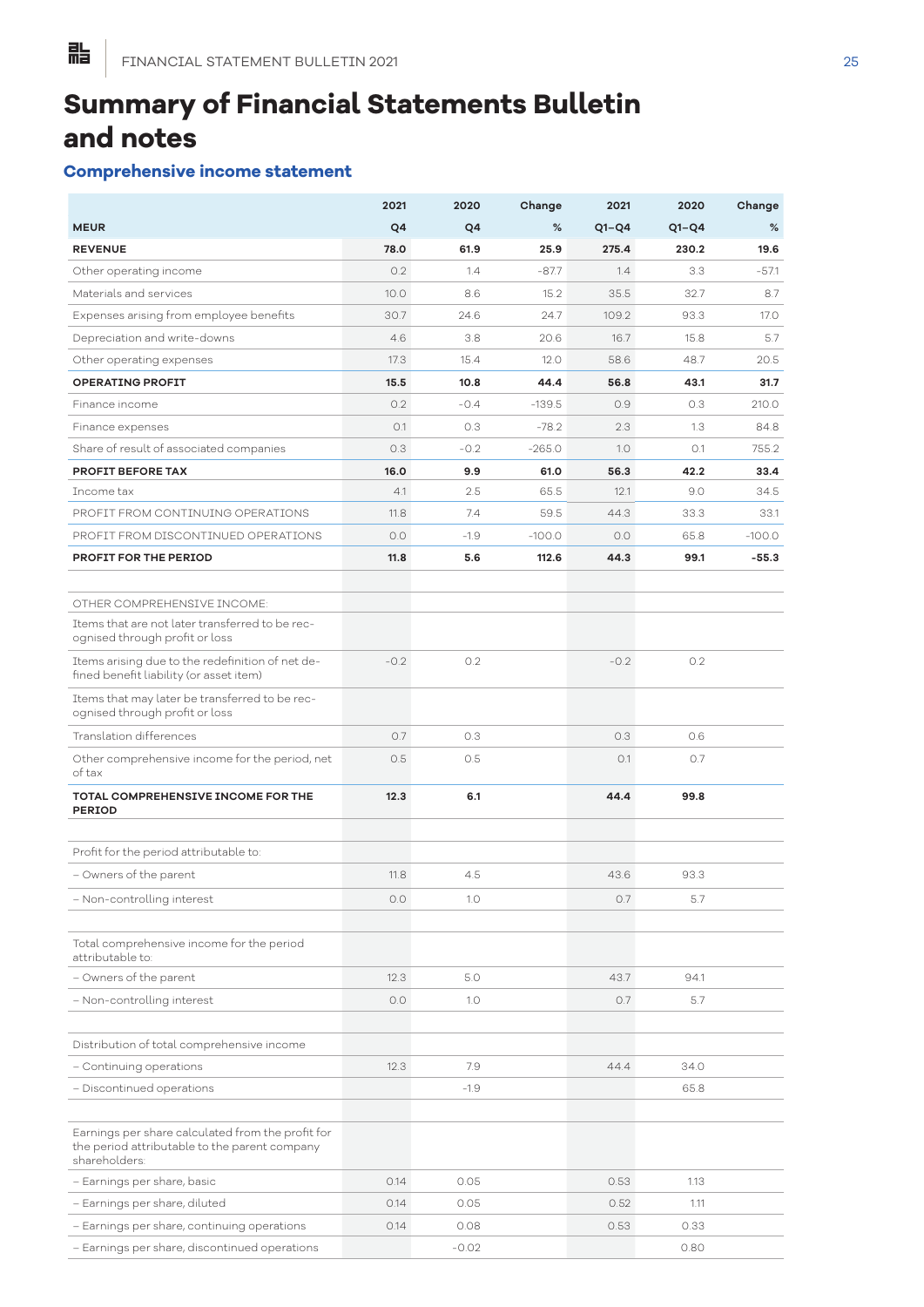# **Balance sheet**

| <b>MEUR</b>                                 | 31 Dec 2021 | 31 Dec 2020 |
|---------------------------------------------|-------------|-------------|
| <b>ASSETS</b>                               |             |             |
| <b>NON-CURRENT ASSETS</b>                   |             |             |
| Goodwill                                    | 294.5       | 150.7       |
| Intangible assets                           | 90.6        | 55.1        |
| Tangible assets                             | 2.3         | 2.4         |
| Right-of-use assets                         | 32.9        | 38.2        |
| Investments in associated companies         | 7.7         | 6.6         |
| Other non-current financial assets          | 3.6         | 3.9         |
| Deferred tax assets                         | 0.7         | 0.3         |
| <b>TOTAL NON-CURRENT ASSETS</b>             | 432.3       | 257.2       |
|                                             |             |             |
| <b>CURRENT ASSETS</b>                       |             |             |
| Inventories                                 | 0.7         | 0.6         |
| Current tax assets                          | 1.8         | 1.0         |
| Trade receivables and other receivables     | 31.5        | 27.1        |
| Financial assets, short-term                | 0.2         | O.O         |
| Cash and cash equivalents                   | 51.9        | 48.0        |
| <b>TOTAL CURRENT ASSETS</b>                 | 86.1        | 76.7        |
|                                             |             |             |
| <b>TOTAL ASSETS</b>                         | 518.4       | 333.9       |
| <b>EQUITY AND LIABILITIES</b>               |             |             |
| Share capital                               | 45.3        | 45.3        |
| Share premium reserve                       | 7.7         | 7.7         |
| Translation differences                     | 0.3         | 0.0         |
| Invested non-restricted equity fund         | 19.1        | 19.1        |
| Retained earnings                           | 91.2        | 111.4       |
| Equity attributable to owners of the parent | 163.6       | 183.6       |
| Non-controlling interest                    | 2.9         | 21.0        |
| <b>TOTAL EQUITY</b>                         | 166.5       | 204.6       |
| <b>LIABILITIES</b>                          |             |             |
| <b>NON-CURRENT LIABILITIES</b>              |             |             |
| Non-current financial liabilities           | 200.0       |             |
| Non-current lease liabilities               | 26.8        | 31.9        |
| Deferred tax liabilities                    | 18.9        | 11.5        |
| Pension liabilities                         | 0.8         | 0.7         |
| Other financial liabilities                 | 16.3        | 13.6        |
| TOTAL NON-CURRENT LIABILITIES               | 262.8       | 57.8        |
|                                             |             |             |
| <b>CURRENT LIABILITIES</b>                  |             |             |
| Current financial liabilities               | 7.0         | 7.0         |
| Current lease liabilities                   | 0.8         | 2.8         |
| Advances received                           | 39.2        | 9.9         |
| Income tax liability                        | 5.3         | 3.4         |
| Trade payables and other payables           | 36.8        | 48.5        |
| <b>TOTAL CURRENT LIABILITIES</b>            | 89.1        | 71.6        |
| <b>TOTAL LIABILITIES</b>                    | 351.9       | 129.4       |
| TOTAL EQUITY AND LIABILITIES                | 518.4       | 333.9       |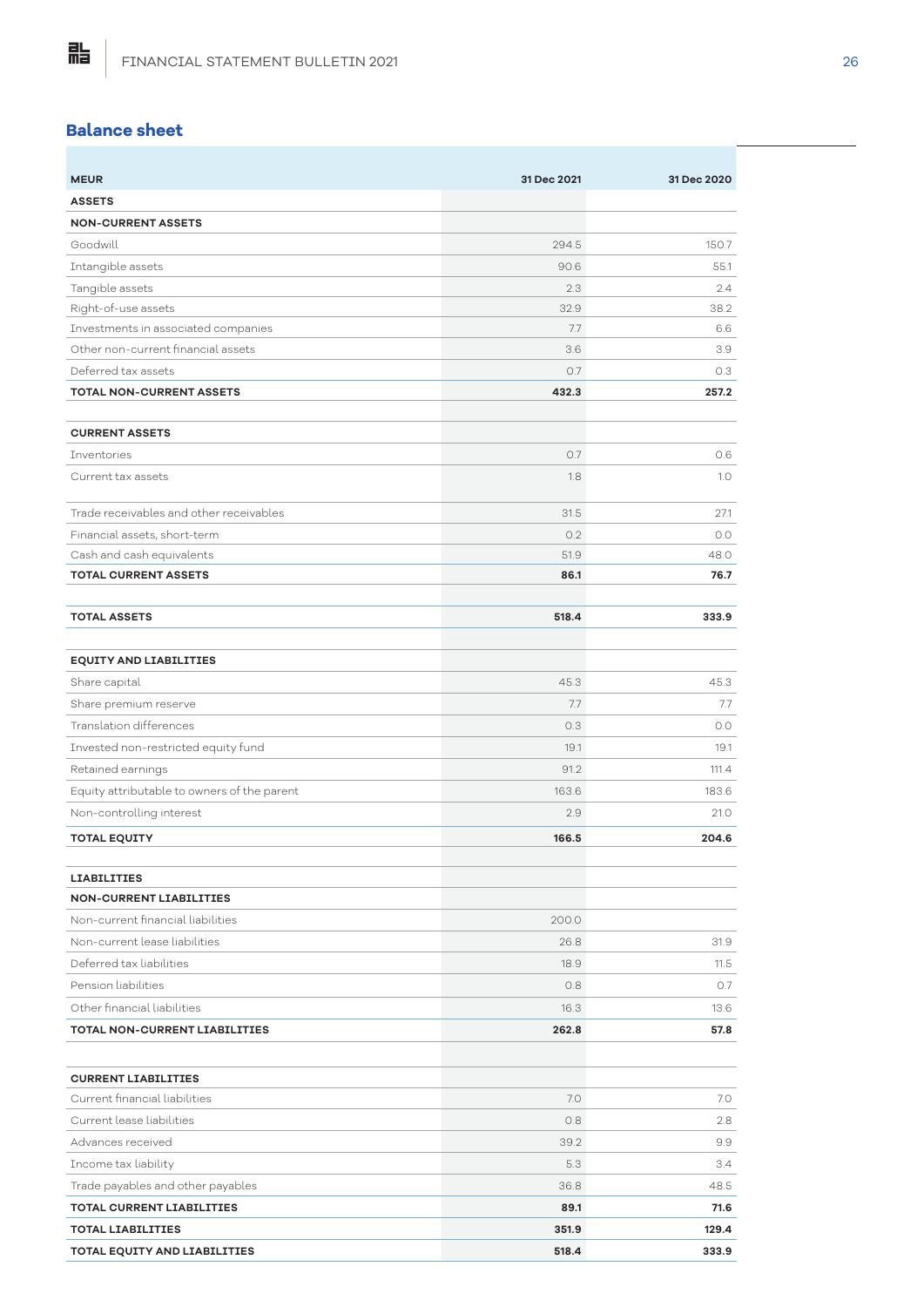# **CONSOLIDATED STATEMENT OF CHANGE IN EQUITY**

# **Equity attributable to owners of the parent**

|                                                                                                                   | Equity<br>attribut-<br>able to<br>owners<br>of the<br>parent |          |                     |           |            |            |           |            |
|-------------------------------------------------------------------------------------------------------------------|--------------------------------------------------------------|----------|---------------------|-----------|------------|------------|-----------|------------|
| <b>MEUR</b><br>Equity 1 Jan 2021                                                                                  | A<br>45.3                                                    | B<br>7.7 | $\mathbf{C}$<br>0.0 | D<br>19.1 | E<br>111.4 | F<br>183.6 | G<br>21.0 | H<br>204.6 |
| Profit for the period                                                                                             |                                                              |          |                     |           | 43.6       | 43.6       | 0.7       | 44.3       |
| Other comprehensive income                                                                                        |                                                              |          |                     |           |            | $-0.2$     |           | $-0.2$     |
| Translation differences                                                                                           |                                                              |          | 0.3                 |           |            | 0.3        |           | 0.3        |
| Changes in the fair value of equity instruments<br>measured at fair value through other compre-<br>hensive income |                                                              |          |                     |           |            | 0.0        |           | 0.0        |
| Transactions with equity holders                                                                                  |                                                              |          |                     |           |            |            |           |            |
| Dividends paid by parent                                                                                          |                                                              |          |                     |           | $-24.7$    | $-24.7$    |           | $-24.7$    |
| Dividends paid by subsidiaries                                                                                    |                                                              |          |                     |           |            |            | O.O       | O.O        |
| Acquisition of own shares                                                                                         |                                                              |          |                     |           | $-1.1$     | $-1.1$     |           | $-1.1$     |
| Disposal of own shares                                                                                            |                                                              |          |                     |           | $-0.6$     | $-0.6$     |           | $-0.6$     |
| Refund of unredeemed dividends                                                                                    |                                                              |          |                     |           | O.1        | O.1        |           |            |
| Share-based payment transactions and<br>exercised share options                                                   |                                                              |          |                     |           | 4.2        | 4.2        |           | 4.2        |
| Change in ownership in subsidiaries                                                                               |                                                              |          |                     |           | $-41.6$    | $-41.6$    | $-19.3$   | $-60.9$    |
| Equity 31 Dec 2021                                                                                                | 45.3                                                         | 7.7      | 0.3                 | 19.1      | 91.2       | 163.6      | 2.9       | 166.5      |
|                                                                                                                   |                                                              |          |                     |           |            |            |           |            |
| Equity 1 Jan 2020                                                                                                 | 45.3                                                         | 7.7      | $-0.5$              | 19.1      | 100.5      | 172.1      | 30.4      | 202.5      |
| Profit for the period                                                                                             |                                                              |          |                     |           | 93.3       | 93.3       | 5.7       | 99.1       |
| Other comprehensive income                                                                                        |                                                              |          |                     |           | 0.2        | 0.2        |           | 0.2        |
| Translation differences                                                                                           |                                                              |          | 0.6                 |           |            | 0.6        | $-0.4$    | 0.2        |
| Transactions with equity holders                                                                                  |                                                              |          |                     |           |            |            |           |            |
| Dividends paid by parent                                                                                          |                                                              |          |                     |           | $-32.9$    | $-32.9$    |           | $-32.9$    |
| Dividends paid by subsidiaries                                                                                    |                                                              |          |                     |           |            |            | $-4.6$    | $-4.6$     |
| Acquisition of own shares                                                                                         |                                                              |          |                     |           | $-1.5$     | $-1.5$     |           | $-1.5$     |
| Disposal of own shares                                                                                            |                                                              |          |                     |           |            | 0.0        |           | O.O        |
| Share-based payment transactions and<br>exercised share options                                                   |                                                              |          |                     |           | $-0.3$     | $-0.3$     |           | $-0.3$     |
| Change in ownership in subsidiaries                                                                               |                                                              |          |                     |           | $-47.9$    | $-47.9$    | $-10.2$   | $-58.1$    |
| Equity 31 Dec 2020                                                                                                | 45.3                                                         | 7.7      | O.1                 | 19.1      | 111.4      | 183.6      | 21.0      | 204.6      |

Column headings:

A = Share capital

B = Share premium reserve

C = Translation differences

D = Invested non-restricted equity fund

E = Retained earnings

F = Equity attributable to owners of the parent, total

G = Non-controlling interest

H = Equity total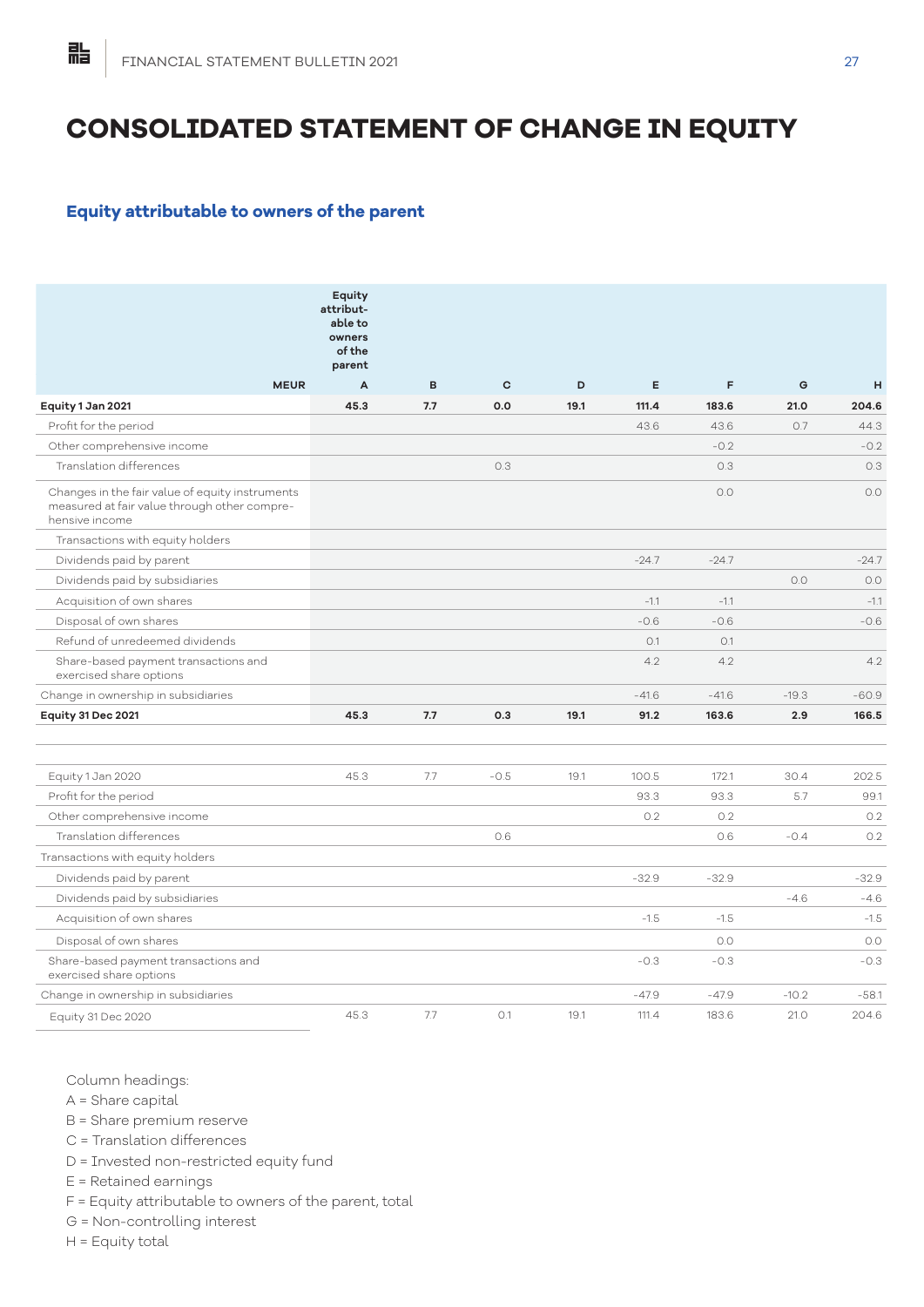# **Cash flow statement**

|                                                                                        | 2021     | 2020    | 2021     | 2020    |
|----------------------------------------------------------------------------------------|----------|---------|----------|---------|
| <b>MEUR</b>                                                                            | Q4       | Q4      | $Q1-Q4$  | $Q1-Q4$ |
| <b>OPERATING ACTIVITIES</b>                                                            |          |         |          |         |
| Profit for the period                                                                  | 11.8     | 5.6     | 44.3     | 99.1    |
| Adjustments                                                                            | 8.4      | 6.4     | 37.1     | $-39.6$ |
| Change in working capital                                                              | 6.7      | 5.6     | 7.3      | 5.8     |
| Dividends received                                                                     | O.1      | O.1     | 0.4      | 0.2     |
| Interest received                                                                      | 0.0      | 0.0     | O.1      | 0.1     |
| Interest paid and other finance expenses                                               | $-0.7$   | $-0.3$  | $-2.2$   | $-1.5$  |
| Taxes paid                                                                             | $-1.8$   | $-2.1$  | $-11.3$  | $-8.1$  |
| Net cash flow from operating activities                                                | 24.5     | 15.3    | 75.6     | 56.0    |
|                                                                                        |          |         |          |         |
| <b>INVESTING ACTIVITIES</b>                                                            |          |         |          |         |
| Acquisitions of tangible assets                                                        | $-1.3$   | $-0.1$  | $-1.5$   | $-0.9$  |
| Acquisitions of intangible assets                                                      | $-1.0$   | $-0.5$  | $-2.3$   | $-2.2$  |
| Proceeds from sale of tangible and intangible assets                                   |          | $-0.0$  | 0.4      | $-0.0$  |
| Other investments                                                                      | $-0.2$   | 0.3     | $-0.5$   | $-0.6$  |
| Proceeds from sale of available-for-sale financial assets                              | 0.9      | 0.0     | 1.0      | 0.0     |
| Repayment of loan receivables                                                          |          | 0.3     |          | 0.3     |
| Business acquisitions less cash and cash equivalents at the time of acqui-<br>sition   |          | $-67.0$ | $-236.7$ | $-72.5$ |
| Proceeds from sale of businesses less cash and cash equivalents at the<br>time of sale | 0.6      | 0.0     | 2.2      | 51.1    |
| Acquisition of associated companies                                                    |          | $-4.0$  | $-04$    | $-4.0$  |
| Proceeds from sale of associated companies                                             |          | 0.4     | 0.0      | 0.4     |
| Net cash flows from/(used in) investing activities                                     | $-1.0$   | $-70.6$ | $-237.9$ | $-28.4$ |
| Cash flow before financing activities                                                  | 23.6     | $-55.3$ | $-162.3$ | 27.6    |
| CASH FLOWS FROM/(USED IN) FINANCING ACTIVITIES                                         |          |         |          |         |
| Acquisition of own shares                                                              | $-1.1$   | 0.0     | $-1.1$   | -1.5    |
| Loans taken                                                                            | 200.0    | 0.0     | 425.0    | $-0.0$  |
| Repayment of loans                                                                     | $-200.0$ | 0.0     | $-225.0$ | 0.0     |
| Payments of finance lease liabilities                                                  | $-2.2$   | $-0.8$  | $-7.5$   | $-7.4$  |
| Dividends paid                                                                         |          | $-0.0$  | $-24.9$  | $-37.6$ |
| Net cash flows from/(used in) financing activities                                     | $-3.3$   | $-0.8$  | 166.4    | $-46.4$ |
|                                                                                        |          |         |          |         |
| Change in cash and cash equivalent funds<br>(increase +/decrease -)                    | $-0.5$   | $-57.7$ | 4.1      | $-18.9$ |
| Cash and cash equivalents at beginning of period                                       | 52.3     | 105.6   | 48.0     | 67.1    |
| Effect of change in foreign exchange rates                                             | O.1      | O.1     | $-0.2$   | $-0.2$  |
| Cash and cash equivalents at end of period                                             | 51.9     | 48.0    | 51.9     | 48.0    |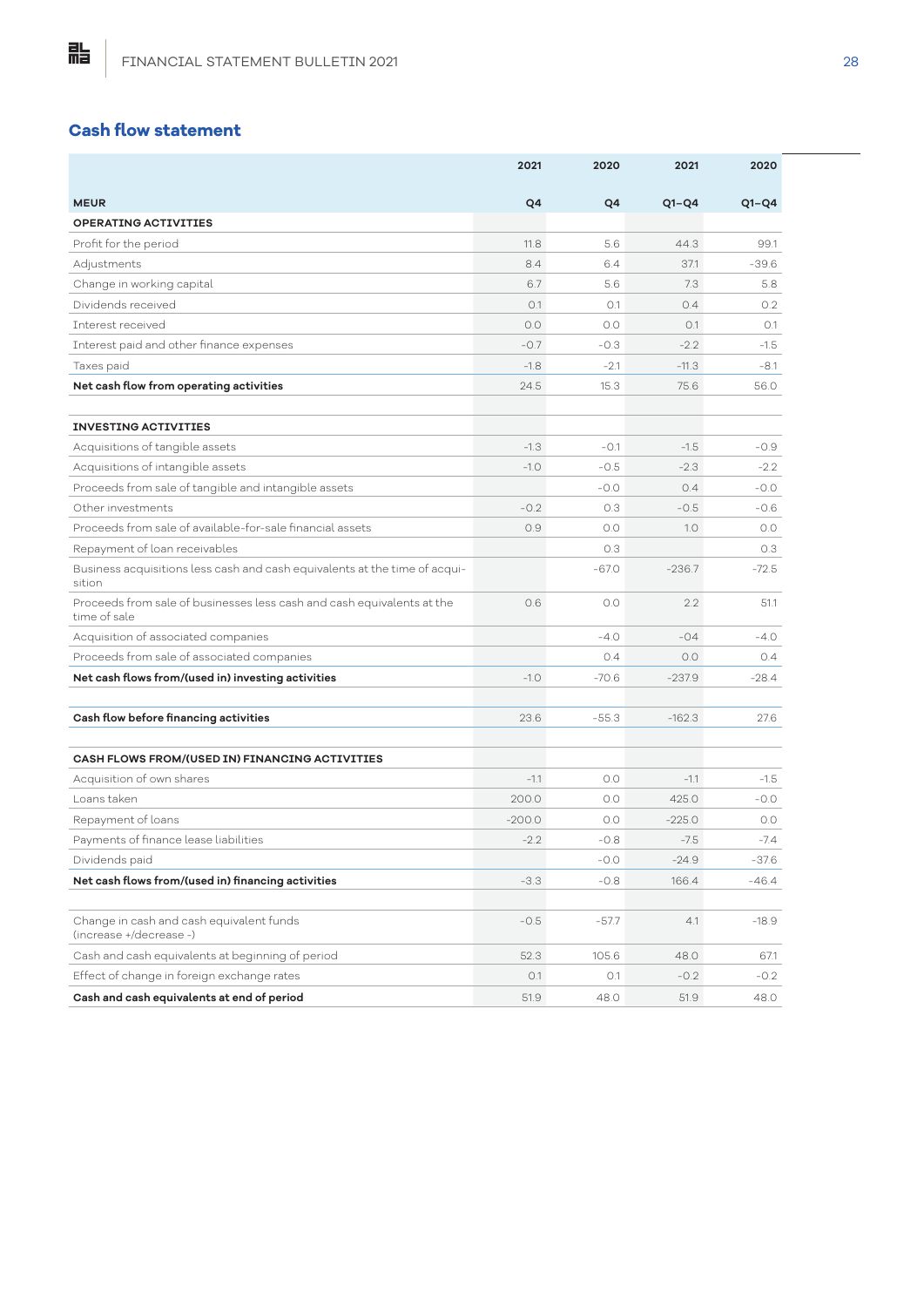# **Associated companies**

# Share of result of associated companies

|                            | 2021   | 2020           | 2021    | 2020    |
|----------------------------|--------|----------------|---------|---------|
| <b>MEUR</b>                | Q4     | Q <sub>4</sub> | $Q1-Q4$ | $Q1-Q4$ |
| Alma Career                | 0.4    | $-0.2$         | 1.0     | O.1     |
| Alma Talent                | $-0.0$ | 0.0            | $-0.0$  | 0.0     |
| Alma Consumer              | O.O    | 0.0            | 0.0     | 0.0     |
| Other associated companies | 0.0    | 0.0            | O.O     | O.O     |
| Total                      | 0.3    | $-0.2$         | 1.0     | 0.1     |

# **Acquired businesses in 2021**

Alma Media has acquired the following business operations in 2021:

|                       | <b>Business</b> | <b>Acquisition date</b> | <b>Acquired share</b> | Group share |
|-----------------------|-----------------|-------------------------|-----------------------|-------------|
| Alma Career segment   |                 |                         |                       |             |
| Quantig s.r.o         | Online          | 7 January 2021          | 100%                  | 100%        |
|                       |                 |                         |                       |             |
| Alma Consumer segment |                 |                         |                       |             |
| Netello Systems Oy    | Online          | 31 March 2021           | 60%                   | 60%         |
| Nettix Oy             | Online          | 1 April 2021            | 100%                  | 100%        |
|                       |                 |                         |                       |             |

The Alma Career segment's information on acquired businesses is presented in consolidated form.

| <b>MEUR</b>                                                         | Fair values entered in integration |
|---------------------------------------------------------------------|------------------------------------|
|                                                                     | Total                              |
| Intangible assets                                                   | 0.8                                |
| Trade receivables and other receiv-<br>ables                        | O.O                                |
| Cash and cash equivalents                                           | 0.0                                |
| Total                                                               | 0.8                                |
|                                                                     |                                    |
| Deferred tax liabilities                                            | O.1                                |
| Trade payables and other payables                                   | 0.2                                |
| Total                                                               | O.3                                |
|                                                                     |                                    |
| Total identifiable net assets at fair<br>value                      | 0.5                                |
| Group's share of net assets                                         | 0.5                                |
| IFRS acquisition cost                                               | 1.9                                |
| Goodwill                                                            | 1.5                                |
| Annual amortisation of intangible<br>assets related to acquisitions | O.O                                |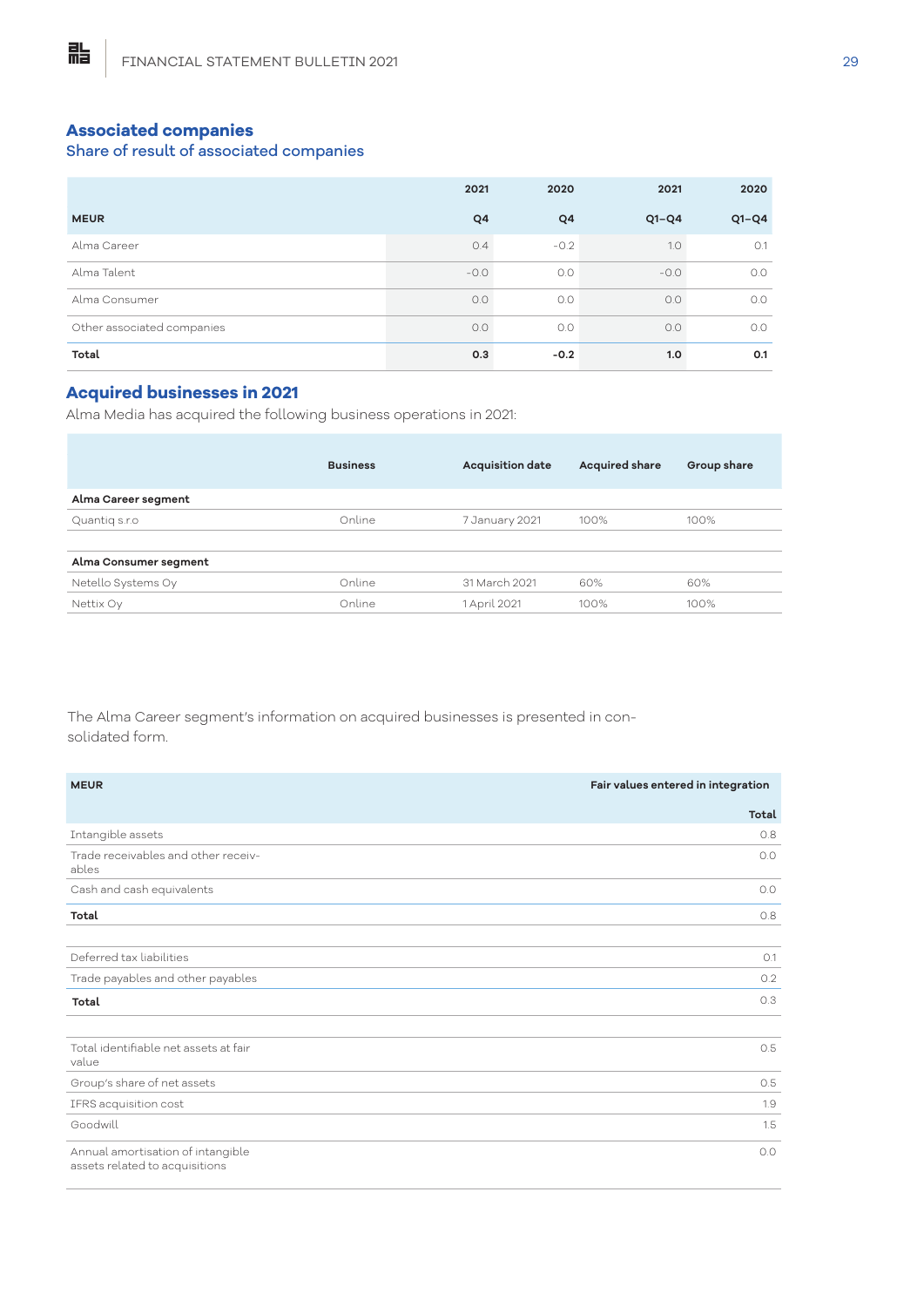點

The Alma Consumer segment's information on acquired businesses.

| <b>MEUR</b>                                                         | Fair values entered in integration |       |       |  |
|---------------------------------------------------------------------|------------------------------------|-------|-------|--|
|                                                                     | Nettix Oy                          | Other | Total |  |
| Tangible assets                                                     | O.O                                | 0.0   | O.1   |  |
| Intangible assets                                                   | 38.7                               | 3.1   | 41.7  |  |
| Trade receivables and other receivables                             | 1.9                                | 0.3   | 2.2   |  |
| Cash and cash equivalents                                           | 3.2                                | O.2   | 3.4   |  |
| Total                                                               | 43.8                               | 3.6   | 47.4  |  |
|                                                                     |                                    |       |       |  |
| Deferred tax liabilities                                            | 7.6                                | 0.6   | 8.1   |  |
| Trade payables and other payables                                   | 4.7                                | O.6   | 5.3   |  |
| Total                                                               | 12.3                               | 1.1   | 13.4  |  |
|                                                                     |                                    |       |       |  |
| Total identifiable net assets at fair value                         | 31.6                               | 2.4   | 34.0  |  |
| Group's share of net assets                                         | 31.6                               | 1.5   | 33.0  |  |
| IFRS acquisition cost                                               | 171.2                              | 2.9   | 174.1 |  |
| Goodwill                                                            | 139.7                              | 1.4   | 141.1 |  |
| Annual amortisation of intangible assets<br>related to acquisitions | 3.4                                | 0.3   | 3.7   |  |

Alma Media completed the acquisition of Nettix Oy from Otava Group in spring 2021. The transaction was announced on 5 March 2021 and closed on 1 April 2021. Nettix Oy is reported as part of the Alma Consumer business segment starting from the second quarter of 2021. Nettix Oy's business consists of Finland's leading motor vehicle marketplaces, such as Nettiauto, Nettikone and Nettimoto, and they reach an audience of 2.5 million Finns every week. In 2020, marketplaces generated over 81% of Nettix Oy's revenue. The compound annual growth rate (CAGR) of the marketplaces was approximately 7% in 2016–2020. In addition, Nettix Oy consists of Konepörssi, the leading professional media for machine and transport business, and the news service Ampparit. As a result of the acquisition, a total of 39 Nettix Oy employees (converted to full-time employees) were transferred to Alma Media. The acquisition of Nettix Oy is a continuation of Alma Media's strategy, which concentrates on digital media and services. Nettix complements Alma Media's marketplaces business, offering opportunities for cross-selling and additional sales and the sharing of best practices between the services. Through this acquisition, Alma Media continues its strategic expansion into new digital products and services that address customer needs and cover the entire value chain, ranging from sales systems to transactions. Digitalisation of mobility services and the automotive ecosystem is expected to accelerate even further in the next few years, and sales and purchases will continue to move to digital marketplaces.

Nettix Oy's revenue in 2020 totalled MEUR 22.5, EBITDA was MEUR 11.2, and operating profit came to MEUR 10.0. The purchase price for the acquired business was MEUR 171.2. There are no additional purchase price components included in the transaction. Alma Media financed the acquisition entirely with debt. The transaction costs related to the acquisition have amounted to MEUR 4.6, of which MEUR 0.5 was recognised in expenses in 2020 and MEUR 4.1 in other other operating expenses in the first half of 2021. The expense is treated as an operating profit adjustment item in 2021. The Nettix Oy acquisition increases Alma Media's goodwill by MEUR 140. The goodwill consists of the future growth expectations of the business, as well as synergies. Alma Media estimates that the transaction will generate annual synergy gains of EUR 1.5 million by 2022, mostly associated with media sales, support functions, premises, IT systems and IT development. In addition, other intangible assets increased by MEUR 39 in connection with the transaction, consisting of customer agreements amounting to MEUR 16.8 and brands amounting to MEUR 21. The assets recognised at fair value in connection with the acquisition increase depreciation by MEUR 3.4 annually. Nettix Oy's effect on Alma Media Group's revenue in 2021 was MEUR 16.5, on EBITDA MEUR 8.2, and on operating profit less PPA amortisation MEUR 5.3. Had Nettix Oy been consolidated into Alma Media Group from the beginning of 2021, its effect on the Group's revenue would have been MEUR 21.8, on EBITDA 10.7, and on operating profit less PPA amortisation MEUR 6.8.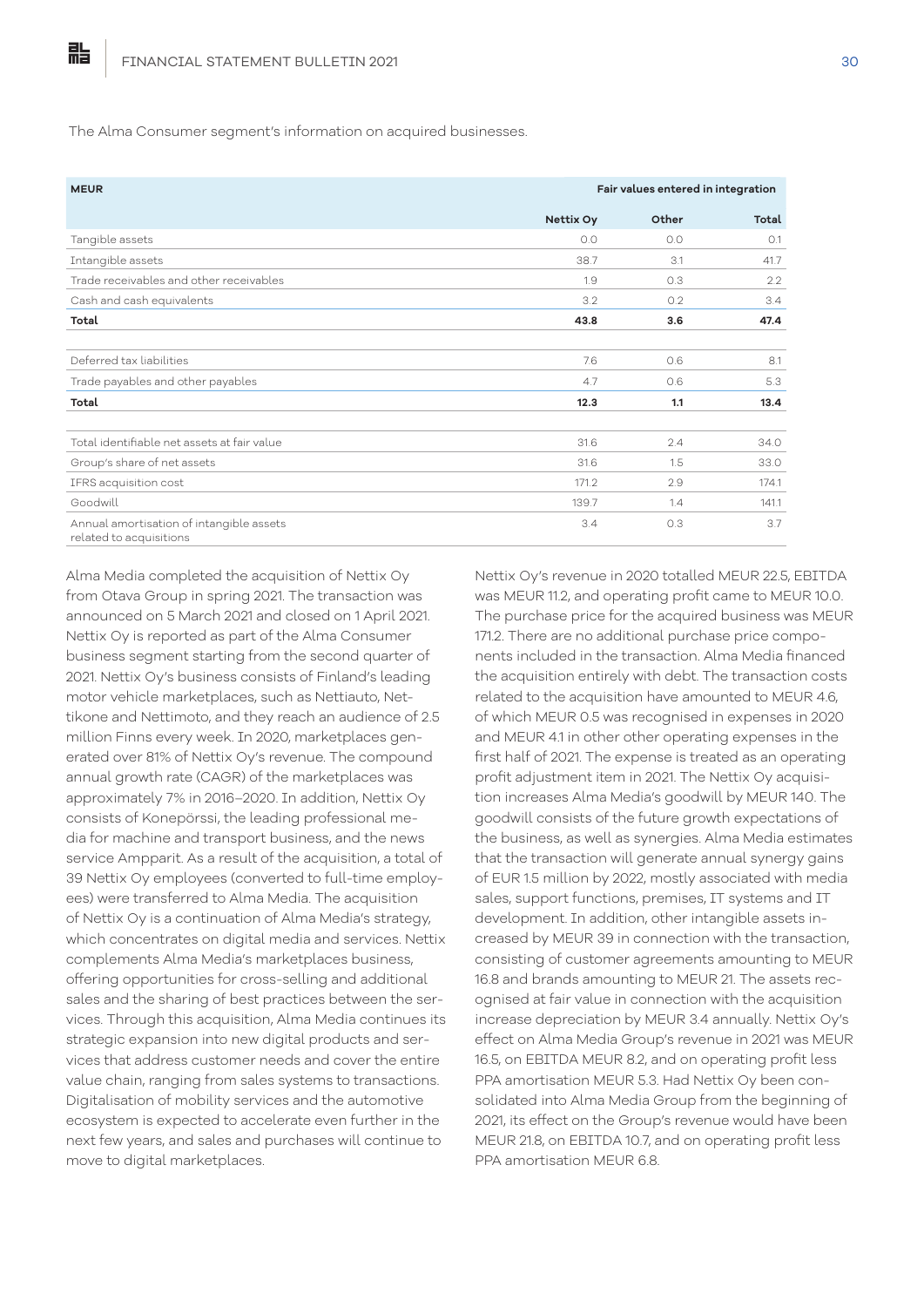# **Contingent considerations**

胋

Contingent considerations arising from business acquisitions are classified as financial liabilities recognised at fair value through profit or loss. The amount of the contingent considerations due to acquisitions and business arrangements is based on the profits of the acquired businesses in 2021–2024.

# **Contingent consideration liability**

| <b>MEUR</b>                                                                      | 31 Dec 2021 |
|----------------------------------------------------------------------------------|-------------|
| Initial recognition of the liability                                             | 19.9        |
| Considerations, settled in cash                                                  | $-2.0$      |
| Change in fair value during the financial<br>period                              | $-1.1$      |
| Fair value of the contingent consideration<br>liability at the end of the period | 16.8        |

# **Contingent consideration assets**

| <b>MEUR</b>                                                                   | 31 Dec 2021 |
|-------------------------------------------------------------------------------|-------------|
| Initial recognition of the assets                                             | 1.8         |
| Change in fair value during previous financial<br>periods                     | $-0.5$      |
| Considerations, settled in cash                                               | $-0.6$      |
| Change in fair value during the financial period                              | $-0.5$      |
| Fair value of the contingent consideration<br>assets at the end of the period | 0.2         |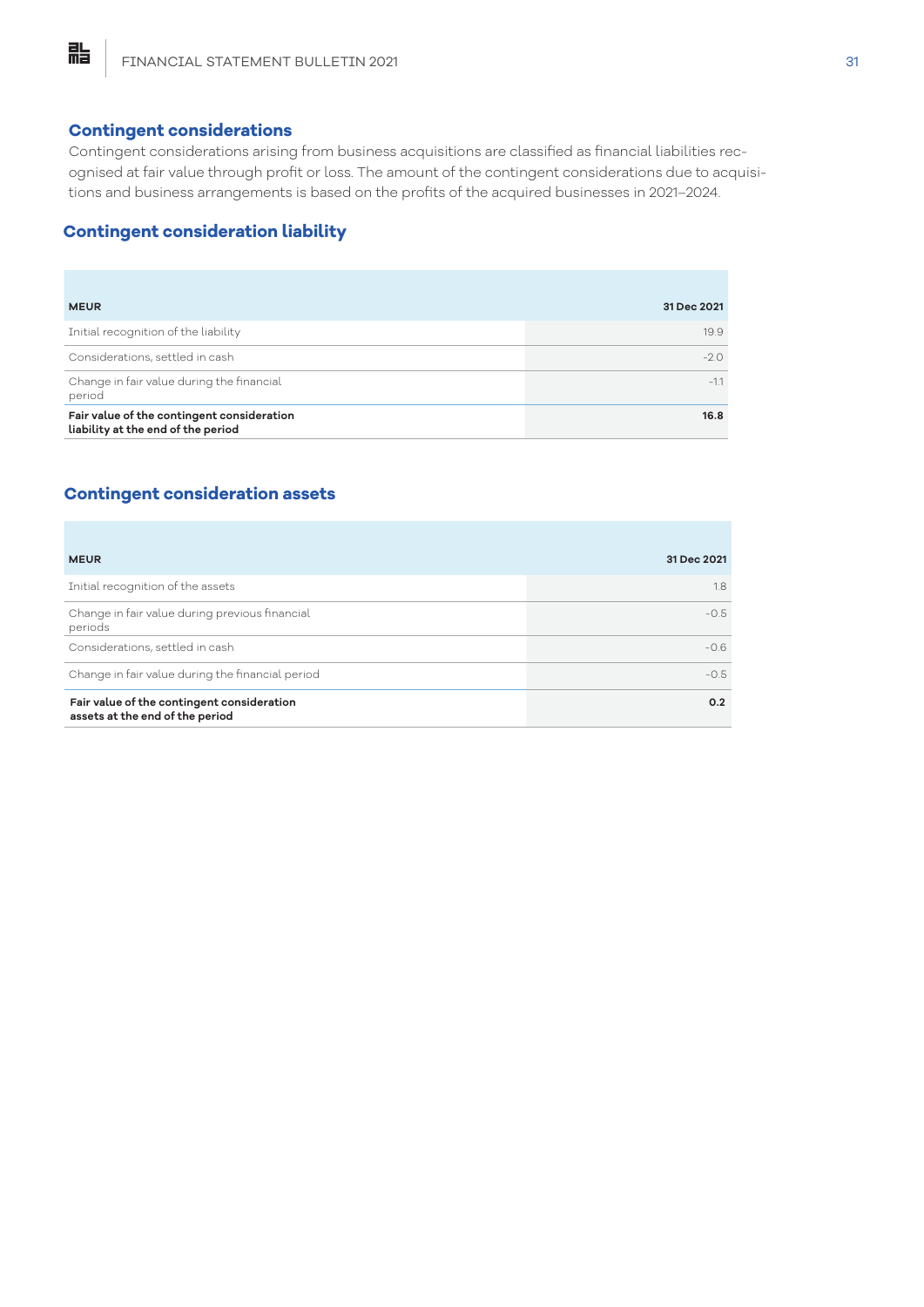

# **Employees**

|                            | 2021  | 2020  | 2021    | 2020    |
|----------------------------|-------|-------|---------|---------|
|                            | Q4    | Q4    | $Q1-Q4$ | $Q1-Q4$ |
| Employees, Finland         | 933   | 836   | 926     | 864     |
| Employees, other countries | 657   | 597   | 623     | 634     |
| Employees, total           | 1,591 | 1,434 | 1,549   | 1,497   |

# **Commitments and contingencies**

Commitments and contingencies

| <b>MEUR</b>                                       | 31 Dec 2021 | 31 Dec 2020 |
|---------------------------------------------------|-------------|-------------|
| Collateral for others                             |             |             |
|                                                   |             |             |
| Guarantees                                        | 0.0         | O.O         |
| Other commitments and contingencies               | O.O         | O.1         |
| Minimum lease payments on other lease agreements: |             |             |
| Within one year                                   | 0.4         | 0.3         |
| Within 1-5 years                                  | O.5         | 0.4         |
| Total                                             | 0.9         | 0.7         |

#### Derivative contracts

| <b>MEUR</b>                                                  | 31 Dec 2021 | 31 Dec 2020 |
|--------------------------------------------------------------|-------------|-------------|
| Commodity derivative contracts, electricity deriva-<br>tives |             |             |
| Fair value*                                                  |             | $-0.0$      |
| Nominal value                                                |             | O.1         |
| Foreign currency derivatives                                 |             |             |
| Fair value*                                                  | $-0.3$      | $-0.0$      |
| Nominal value                                                | 11.9        | 6.0         |
| Interest rate derivatives                                    |             |             |
| Fair value*                                                  | O.2         |             |
| Nominal value                                                | 50.0        |             |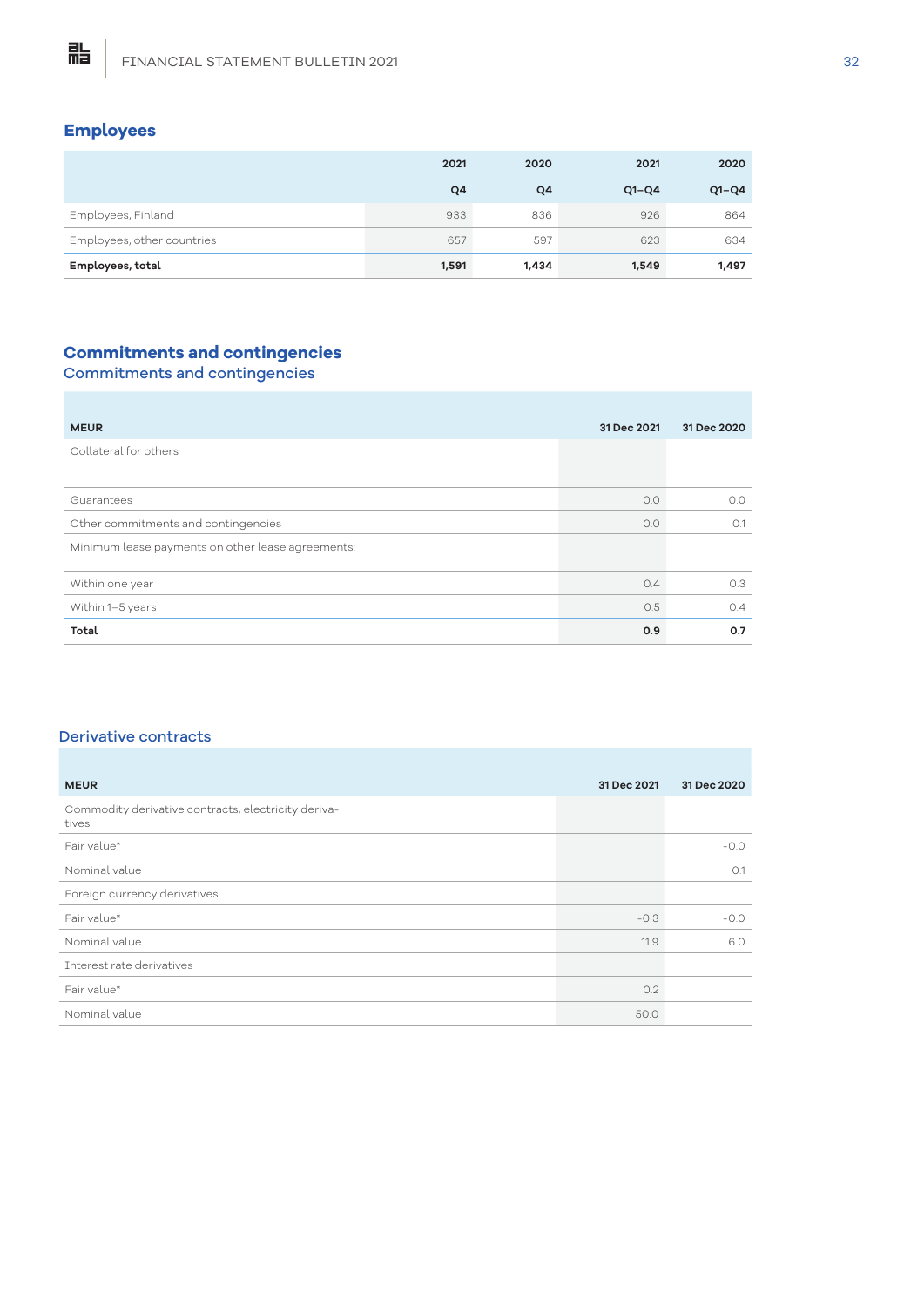# **Related party transactions**

點

Alma Media Group's related parties are the major shareholders of the parent company, associated companies and companies owned by them. Related parties also include the Group's senior management and their related parties (members of the Board of Directors, President and CEO and Managing Directors, and the Group Executive Team). The following table summarises the business operations undertaken between Alma Media and its related parties, as well as the status of their receivables and liabilities:

|                                                                                      | 2021   | 2020           | 2021    | 2020    |
|--------------------------------------------------------------------------------------|--------|----------------|---------|---------|
| <b>MEUR</b>                                                                          | Q4     | Q <sub>4</sub> | $Q1-Q4$ | $Q1-Q4$ |
| Sales of goods and services                                                          | 0.2    | 0.0            | 0.4     | 0.2     |
| Associated companies                                                                 | O.O    | 0.0            | O.1     | O.O     |
| Principal shareholders                                                               | O.1    | 0.0            | O.1     | O.1     |
| Corporations where management exercises influ-<br>ence                               | O.1    | $-0.0$         | 0.2     | O.1     |
| Purchases of goods and services                                                      | 0.2    | $-3.6$         | 0.6     | 0.6     |
| Associated companies                                                                 | $-0.0$ | O.1            | O.1     | 0.3     |
| Principal shareholders                                                               | O.1    | O.1            | 0.2     | O.1     |
| Corporations where management exercises influ-<br>ence                               | O.1    | $-3.8$         | 0.2     | O.1     |
| Trade receivables, loans and other receivables at the<br>end of the reporting period | 0.0    | 0.0            | 0.0     | 0.0     |
| Associated companies                                                                 | 0.0    | 0.0            | 0.0     | 0.0     |
| Principal shareholders                                                               | 0.0    | 0.0            | 0.0     | O.O     |
| Corporations where management exercises influ-<br>ence                               | 0.0    | 0.0            | 0.0     |         |
| Trade payables at the reporting date                                                 | $-0.0$ | 0.0            | $-0.0$  | 0.0     |
| Associated companies                                                                 | $-0.1$ | 0.0            | $-0.1$  | O.O     |
| Principal shareholders                                                               | O.O    | 0.0            | O.O     | 0.0     |
| Acquired businesses                                                                  |        |                |         |         |
| Principal shareholders                                                               |        | 0.0            | 171.2   |         |
| Divested business operations                                                         |        |                |         |         |
| Principal shareholders                                                               | 1.0    |                | 1.0     |         |

The selling party of Nettix Oy is Otava Markkinapaikat Oy, a subsidiary of Otava Oy, which is Alma Media's largest shareholder. Otava Oy is Alma Media's largest shareholder, and the transaction has been classified as a transaction with a related party.

Alma Media Corporation sold its shareholding in KPK Yhtiöt Oyj (formerly Keski-Pohjanmaan Kirjapaino Oyj) to Ilkka-Yhtymä. The transaction concerned the 24,379 series A shares held by Alma Media Corporation, corresponding to 5.6 per cent of KPK Yhtiöt Oyj's share capital and 0.5 per cent of votes.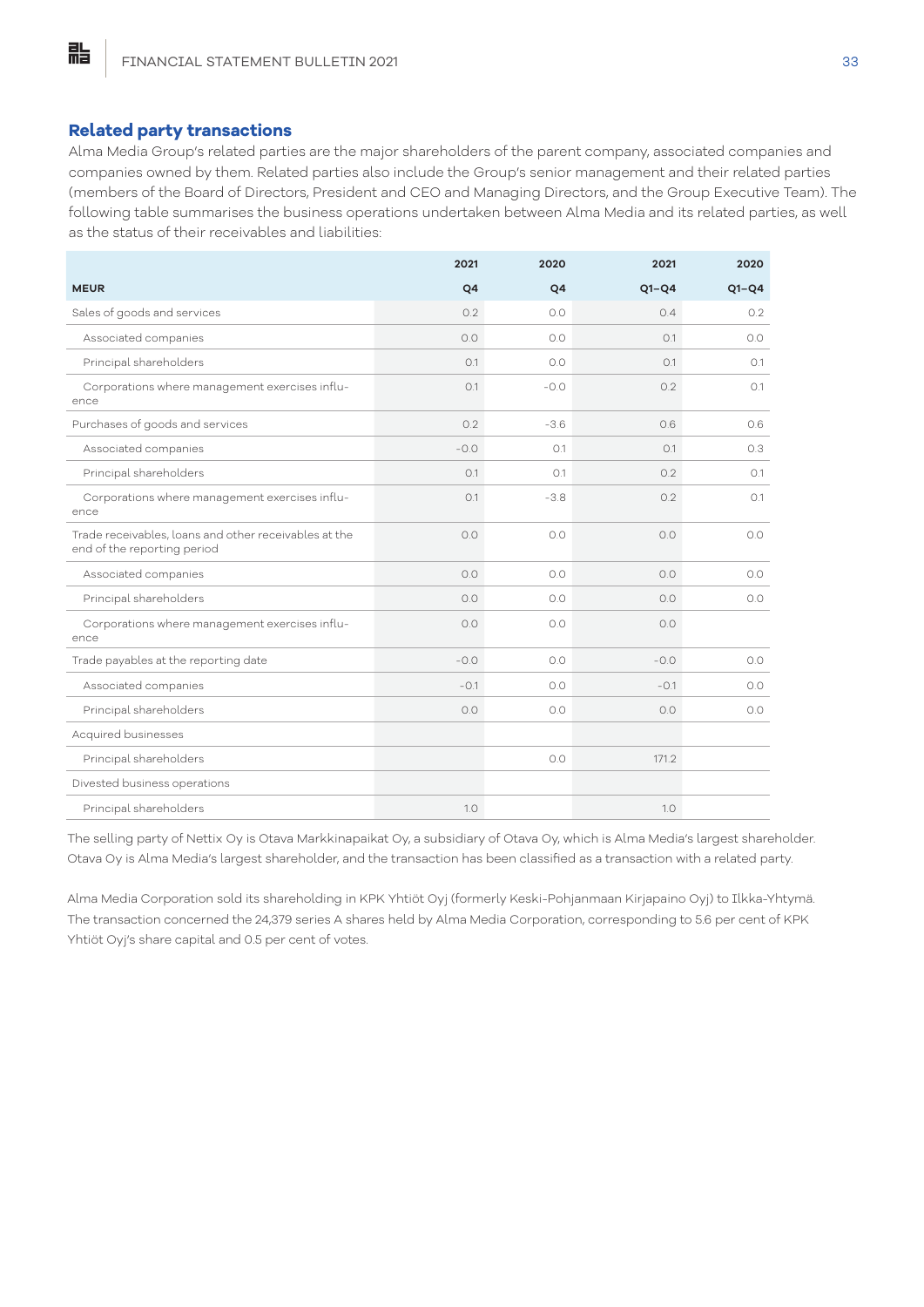# **Quarterly information**

點

|                                         | 2021   | 2021           | 2021           | 2021           | 2020   | 2020           | 2020           | 2020    |
|-----------------------------------------|--------|----------------|----------------|----------------|--------|----------------|----------------|---------|
| <b>MEUR</b>                             | Q4     | Q <sub>3</sub> | Q <sub>2</sub> | Q <sub>1</sub> | Q4     | Q <sub>3</sub> | Q <sub>2</sub> | Q1      |
| <b>REVENUE</b>                          | 78.0   | 67.8           | 71.6           | 58.1           | 61.9   | 53.8           | 52.6           | 61.9    |
| Alma Career                             | 24.1   | 21.9           | 20.0           | 16.2           | 15.3   | 15.5           | 13.5           | 18.4    |
| Alma Talent                             | 27.5   | 22.4           | 25.2           | 24.5           | 26.4   | 20.7           | 22.4           | 25.6    |
| Alma Consumer                           | 26.9   | 23.6           | 26.6           | 17.5           | 19.3   | 16.9           | 15.7           | 17.9    |
| Eliminations and non-allocated          | $-0.5$ | $-0.1$         | $-0.2$         | $-0.1$         | 0.9    | 0.7            | 1.0            | $-0.1$  |
| <b>ADJUSTED TOTAL EXPENSES</b>          | 62.6   | 50.0           | 55.0           | 47.9           | 51.4   | 40.9           | 43.0           | 50.7    |
| Alma Career                             | 16.0   | 13.0           | 12.2           | 11.2           | 11.8   | 10.1           | 8.9            | 11.8    |
| Alma Talent                             | 22.3   | 17.4           | 20.2           | 19.7           | 21.1   | 16.6           | 19.6           | 22.0    |
| Alma Consumer                           | 20.2   | 17.0           | 19.3           | 14.5           | 14.5   | 12.3           | 12.9           | 15.2    |
| Eliminations and non-allocated          | 4.0    | 2.6            | 3.4            | 2.6            | 4.0    | 1.9            | 1.5            | 1.7     |
| <b>ADJUSTED EBITDA</b>                  | 20.2   | 22.2           | 20.8           | 14.6           | 14.6   | 17.0           | 13.8           | 15.3    |
| Alma Career                             | 8.9    | 9.7            | 8.4            | 5.8            | 4.4    | 6.4            | 5.6            | 7.5     |
| Alma Talent                             | 6.1    | 6.0            | 6.0            | 6.2            | 6.6    | 5.1            | 3.9            | 4.9     |
| Alma Consumer                           | 8.0    | 7.9            | 8.8            | 3.9            | 5.3    | 5.2            | 3.3            | 3.2     |
| Eliminations and non-allocated          | $-2.9$ | $-1.4$         | $-2.4$         | $-1.3$         | $-1.7$ | 0.4            | 1.0            | $-0.2$  |
| <b>ADJUSTED OPERATING PROFIT/LOSS</b>   | 15.5   | 17.8           | 16.6           | 11.1           | 11.1   | 13.2           | 9.8            | 11.2    |
| Alma Career                             | 8.2    | 9.0            | 7.7            | 5.1            | 3.7    | 5.5            | 4.8            | 6.6     |
| Alma Talent                             | 5.2    | 5.0            | 5.1            | 5.2            | 5.7    | 4.1            | 2.8            | 3.7     |
| Alma Consumer                           | 6.7    | 6.5            | 7.3            | 3.4            | 4.9    | 4.6            | 2.8            | 2.7     |
| Eliminations and non-allocated          | $-4.5$ | $-2.8$         | $-3.5$         | $-2.7$         | $-3.1$ | $-1.1$         | $-0.5$         | $-1.8$  |
| % OF REVENUE                            | 19.9   | 26.3           | 23.2           | 19.1           | 18.0   | 24.5           | 18.7           | 18.1    |
| Alma Career                             | 34.0   | 41.2           | 38.6           | 31.5           | 24.2   | 35.5           | 35.3           | 35.9    |
| Alma Talent                             | 18.9   | 22.5           | 20.2           | 21.3           | 21.5   | 19.9           | 12.4           | 14.4    |
| Alma Consumer                           | 24.8   | 27.8           | 27.5           | 19.6           | 25.2   | 27.5           | 17.9           | 15.0    |
| Non-allocated operations                | 0.0    | 0.0            | 0.0            | 0.0            | 0.0    | $0.0\,$        | 0.0            | $O.O$   |
| <b>ADJUSTED ITEMS</b>                   | 0.0    | $-0.4$         | $-3.6$         | $-0.3$         | $-0.4$ | $-0.0$         | $-2.9$         | $1.0\,$ |
| Alma Career                             | $O.O$  | 0.0            | 0.0            | 0.0            | O.1    | $-0.1$         | 0.0            | 0.9     |
| Alma Talent                             | 0.0    | $-0.0$         | 0.0            | 0.0            | O.O    | 0.0            | $-3.0$         | $-0.2$  |
| Alma Consumer                           | 0.0    | $-0.4$         | 0.0            | 0.0            | $-0.4$ | 0.0            | 0.0            | 0.5     |
| Non-allocated operations                | 0.0    | 0.0            | $-3.6$         | $-0.3$         | 0.0    | 0.0            | O.1            | $-0.1$  |
| <b>OPERATING PROFIT/LOSS</b>            | 15.5   | 17.4           | 13.0           | 10.8           | 10.8   | 13.2           | 7.0            | 12.2    |
| Alma Career                             | 8.2    | 9.0            | 7.7            | 5.1            | 3.8    | 5.4            | 4.8            | 7.5     |
| Alma Talent                             | 5.2    | 5.0            | 5.1            | 5.2            | 5.7    | 4.1            | $-0.2$         | $3.5\,$ |
| Alma Consumer                           | 6.7    | 6.1            | 7.3            | 3.4            | 4.4    | 4.6            | 2.8            | 3.2     |
| Non-allocated operations                | $-4.5$ | $-2.8$         | $-7.1$         | $-2.9$         | $-3.1$ | $-1.1$         | $-0.4$         | $-1.9$  |
| Finance income                          | 0.2    | 0.0            | 0.3            | 0.0            | $-0.4$ | O.O            | 0.0            | 0.6     |
| Finance expenses                        | O.1    | 0.6            | 0.7            | 0.5            | 0.3    | 0.2            | 0.7            | 0.3     |
| Share of profit of associated companies | 0.3    | 0.7            | $-0.1$         | 0.0            | $-0.2$ | 0.2            | 0.2            | $-0.0$  |
| PROFIT BEFORE TAX                       | 16.0   | 17.4           | 12.6           | 10.4           | 9.9    | 13.4           | 6.5            | 12.5    |
| Income tax                              | $-4.1$ | $-2.8$         | $-2.9$         | $-2.2$         | $-2.5$ | $-1.9$         | $-2.3$         | $-2.3$  |
| PROFIT FOR THE PERIOD                   | 11.8   | 14.6           | 9.7            | 8.1            | 7.4    | 11.5           | 4.2            | 10.2    |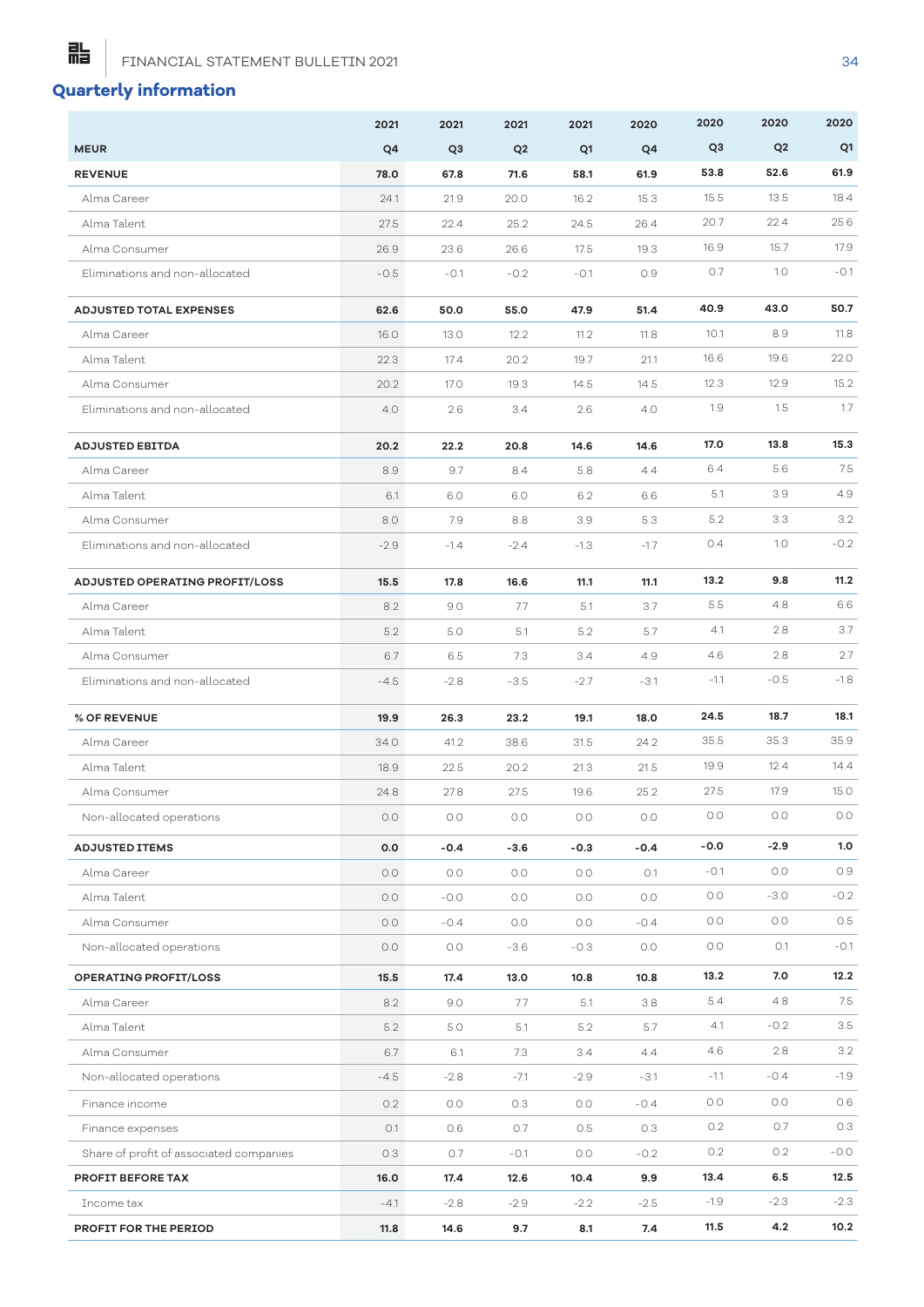#### **Main accounting principles (IFRS)**

點

This Interim Report has been prepared according to IFRS standards (IAS 34). The Interim Report applies the same accounting principles and calculation methods as the annual accounts dated 31 December 2021 and the new and revised IFRS standards described in the 2021 financial statements. The Interim Report does not, however, contain all the information or notes to the accounts included in the annual financial statements. This report should therefore be read in conjunction with the company's financial statements for 2021. This Interim Report applies the same accounting principles as the consolidated financial statements, with the exception of the following new standards adopted at the start of the financial year:

The key indicators are calculated using the same formulae as applied in the previous annual financial statements. The quarterly percentages of Return on Investment (ROI) and Return on Equity (ROE) have been annualised using the formula ((1+quarterly return)4)-1). The percentage of revenue from digital business is calculated as digital business/revenue \* 100. The figures in this Interim Report are independently rounded.

The continuing operations consist of Alma Career, which focuses on digital marketplaces; Alma Talent, a provider of financial media and services aimed at professionals and businesses; and Alma Consumer, which focuses on the national consumer media business. In April 2020, the Group divested its regional news media business and printing business, which were treated as discontinued operations in 2020. The post-divestment estimated and fixed costs related to support services have been allocated to the continuing operations, and the comparison figures for 2020 have been adjusted accordingly.

Starting from the beginning of 2021, the Group has recognised advances received allocated to the recruitment business in the Czech Republic in advances received on the balance sheet instead of in trade and other payables, which was previously the case. The effect of the change amounted to MEUR 20.1 on 31 December 2021.

# **Alternative Performance Measures**

Alma Media Corporation additionally uses and presents Alternative Performance Measures to better illustrate the operative development of its business and to improve comparability between reporting periods. The Alternative Performance Measures are reported in addition to IFRS key figures.

The Alternative Performance Measures used by Alma Media Corporation are the following:

- Adjusted operating profit (MEUR and % of revenue)
- Profit before tax and financial items excluding adjust-

ed items

- Adjusted EBITDA
- Operating profit excluding depreciation, amortisation, impairment losses and adjusted items

Items adjusting operating profit are income or expenses arising from non-recurring or rare events. Gains or losses from the sale or discontinuation of business operations or assets, and gains or losses from restructuring business operations, as well as impairment losses of goodwill and other assets, are recognised by the Group as adjustments. Adjustments are recognised in the income statement within the corresponding income or expense group.

- Interest-bearing net debt (MEUR)
- Interest-bearing debt cash and cash equivalents

The figures in this release are unaudited.

#### **Seasonality**

Content revenue from the media business is recognised on an accrual basis. For this reason, content revenues accrue in the income statement fairly evenly during the four quarters of the year. The bulk of subscription invoicing – especially for print subscriptions – takes place at the beginning of the year and, therefore, the cash flow from operating activities is also the strongest early in the year. This affects the company's balance sheet position in different quarters. As the Group's operations become increasingly digital, the seasonality of cash flow from operating activities will be reduced.

#### **General statement**

This report contains certain statements that are estimates based on the management's best knowledge at the time they were made. For this reason, they contain a certain amount of risk and uncertainty. The estimates may change in the event of significant changes in the general economic conditions.

# **ALMA MEDIA CORPORATION** Board of Directors

#### More information:

Kai Telanne, President and CEO, tel. +358 (0)10 665 3500 Juha Nuutinen, CFO, tel. +358 (0)10 665 3873